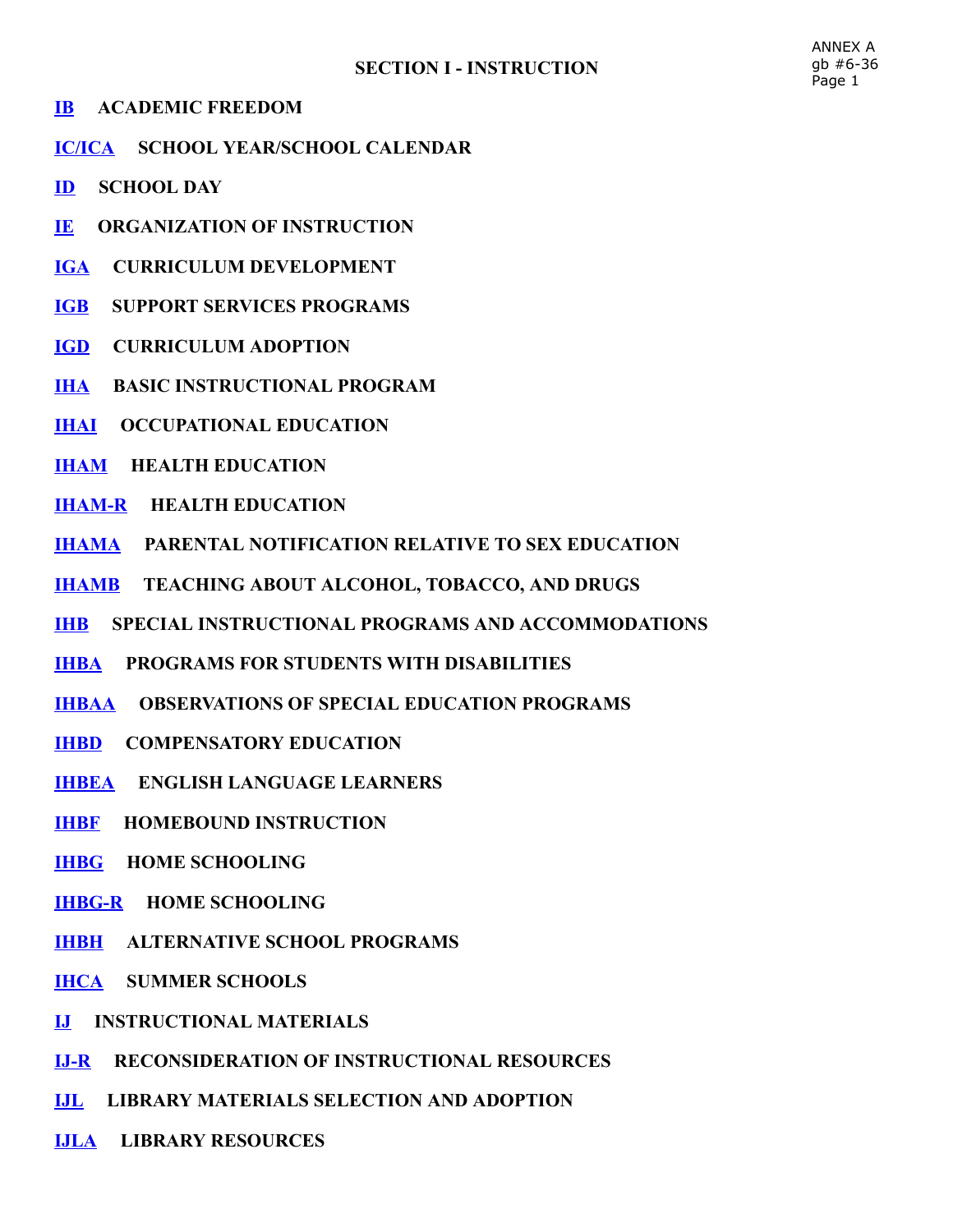- [IJND](http://z2policy.ctspublish.com/masc/docid=187&z2collection=master#JD_IJND) ACCESS TO DIGITAL RESOURCES
- [IJNDB](http://z2policy.ctspublish.com/masc/docid=188&z2collection=master#JD_IJNDB) EMPOWERED DIGITAL USE POLICY
- [IJNDC](http://z2policy.ctspublish.com/masc/docid=189&z2collection=master#JD_IJNDC)  INTERNET PUBLICATION
- [IJNDD](http://z2policy.ctspublish.com/masc/docid=190&z2collection=master#JD_IJNDD)  POLICY ON SOCIAL MEDIA
- [IJOA](http://z2policy.ctspublish.com/masc/docid=191&z2collection=master#JD_IJOA)  FIELD TRIPS
- [IJOB](http://z2policy.ctspublish.com/masc/docid=192&z2collection=master#JD_IJOB) COMMUNITY RESOURCE PERSONS/SPEAKERS
- [IJOC](http://z2policy.ctspublish.com/masc/docid=193&z2collection=master#JD_IJOC)  SCHOOL VOLUNTEERS
- [IK](http://z2policy.ctspublish.com/masc/docid=194&z2collection=master#JD_IK) ACADEMIC ACHIEVEMENT
- [IKE](http://z2policy.ctspublish.com/masc/docid=195&z2collection=master#JD_IKE) PROMOTION AND RETENTION OF STUDENTS
- [IKF](http://z2policy.ctspublish.com/masc/docid=196&z2collection=master#JD_IKF) GRADUATION REQUIREMENTS
- [IL](http://z2policy.ctspublish.com/masc/docid=197&z2collection=master#JD_IL) EVALUATION OF INTRUCTIONAL PROGRAMS
- [IMA](http://z2policy.ctspublish.com/masc/docid=198&z2collection=master#JD_IMA)  TEACHING ACTIVITIES/PRESENTATIONS
- [IMB](http://z2policy.ctspublish.com/masc/docid=199&z2collection=master#JD_IMB) TEACHING ABOUT CONTROVERSIAL ISSUES/ CONTROVERSIAL SPEAKERS
- [IMD](http://z2policy.ctspublish.com/masc/docid=200&z2collection=master#JD_IMD)  SCHOOL CEREMONIES AND OBSERVANCES
- [IMG](http://z2policy.ctspublish.com/masc/docid=201&z2collection=master#JD_IMG)  ANIMALS IN SCHOOL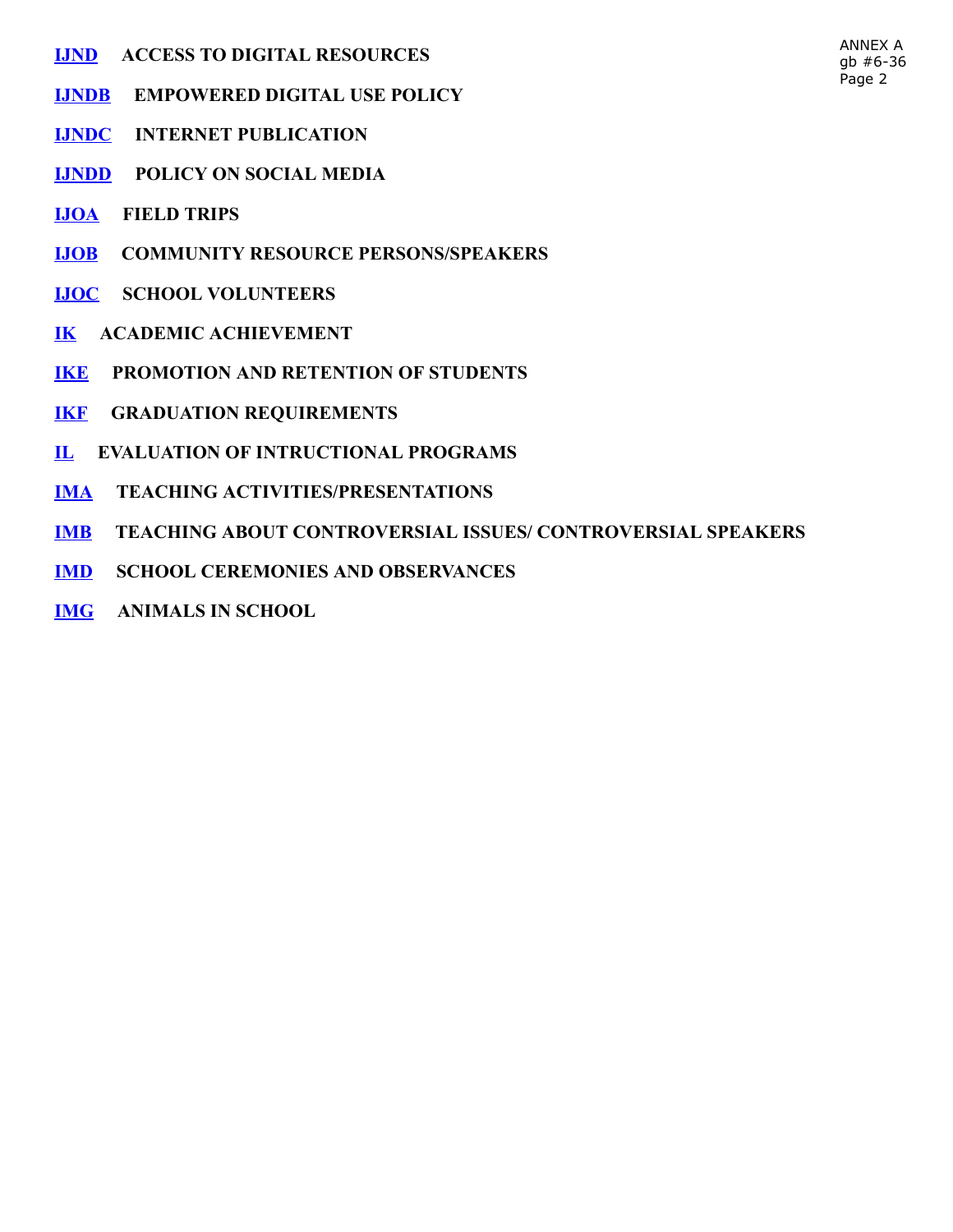#### File: IB - ACADEMIC FREEDOM

The School Committee seeks to educate students in the democratic tradition, to foster recognition of individual freedom and social responsibility, to inspire meaningful awareness of and respect for the Constitution and the Bill of Rights.

Fairness in procedures will be observed both to safeguard the legitimate interests of the schools and to exhibit by appropriate example the basic objectives of a democratic society as set forth in the Constitutions of the United States and the Commonwealth.

SOURCE: MASC October 2016

LEGAL REF.: Constitution of the Commonwealth of Massachusetts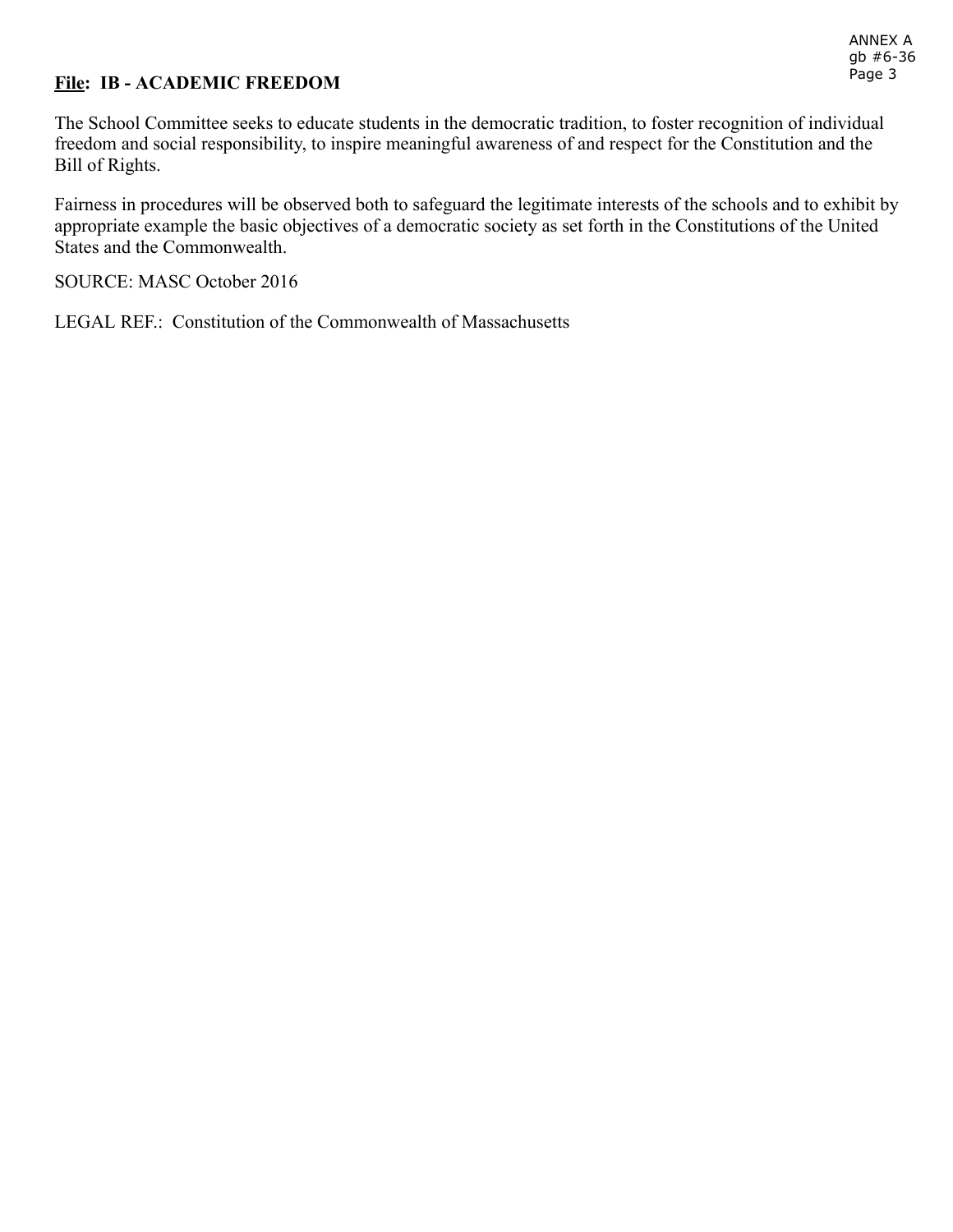# File: IC/ICA - SCHOOL YEAR/SCHOOL CALENDAR

The school calendar for the ensuing year will be prepared by the Superintendent and submitted to the School Committee for approval annually. The number of days or instructional hours scheduled for the school year will be determined in accordance with the following standards set by the Massachusetts Board of Elementary and Secondary Education:

1. Elementary school will operate for a minimum of 180 days. Schools shall ensure that every elementary school student is scheduled to receive a minimum of 900 hours per school year of structured learning time, as defined in regulation. Time which a student spends at school breakfast and lunch, passing between classes, in homeroom, at recess, in non-directed study periods, receiving school services, and participating in optional school programs shall not count toward meeting the minimum structured learning time requirement for that student.

2. Secondary schools will operate for a minimum of 180 days. Schools shall ensure that every secondary school student is scheduled to receive a minimum of 990 hours per school year of structured learning time, as defined in regulation. Time which a student spends at school breakfast and lunch, passing between classes, in homeroom, at recess, in non-directed study periods, receiving school services, and participating in optional school programs shall not count toward meeting the minimum structured learning time requirement for that student.

For the information of staff, students, and parents, the calendar will set forth the days schools will be in session; holidays and vacation periods; in service days; and parent conferences.

SOURCE: MASC October 2016

LEGAL REF.: M.G.L. [4:7;](http://www.malegislature.gov/Laws/GeneralLaws/PartI/TitleI/Chapter4/Section7) [69:1G](http://www.malegislature.gov/Laws/GeneralLaws/PartI/TitleXII/Chapter69/Section1G); [71:1;](http://www.malegislature.gov/Laws/GeneralLaws/PartI/TitleXII/Chapter71/Section1) [71:4;](http://www.malegislature.gov/Laws/GeneralLaws/PartI/TitleXII/Chapter71/Section4) [71:4A](http://www.malegislature.gov/Laws/GeneralLaws/PartI/TitleXII/Chapter71/Section4A); [71:73](http://www.malegislature.gov/Laws/GeneralLaws/PartI/TitleXII/Chapter71/Section73); [136:12](http://www.malegislature.gov/Laws/GeneralLaws/PartI/TitleXII/Chapter136/Section12)

603 CMR [27.00,](http://www.doe.mass.edu/lawsregs/603cmr27.html)

NOTE: When a policy covers two topics that appear consecutively in the classification system, the codes and headings can be combined, as shown at the top of this page.

The category "School Year" is designed for policies about the year for students, rather than the working year for teachers and other staff members.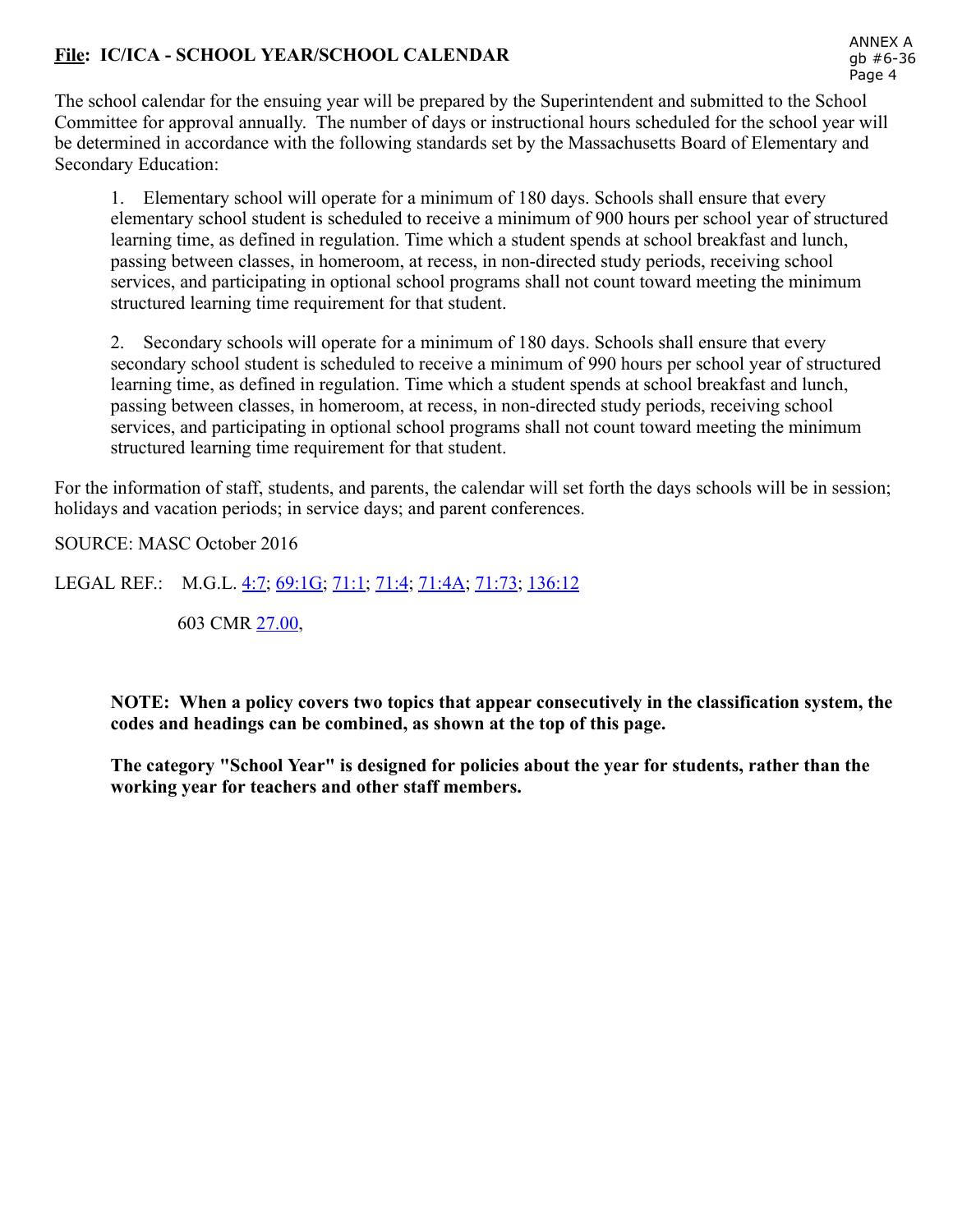## File: ID - SCHOOL DAY

The length of the school day is established in the collective bargaining agreements with the various school unions. The specific opening and closing times of the schools will be recommended by the Superintendent and set by the Committee.

The Superintendent is authorized to make minor changes in opening and closing times to simplify transportation scheduling; however, major changes in schedules will be subject to Committee approval.

Parents and guardians will be informed of the opening and closing times set by the Committee. To help insure the safety of all children, parents will also be notified that students will not be admitted into the school building until the start of the official day unless bus schedules require earlier admittance.

SOURCE: MASC October 2016

LEGAL REF.: M.G.L. [15:1G](http://www.malegislature.gov/Laws/GeneralLaws/PartI/TitleII/Chapter15/Section1g); [69:1G;](http://www.malegislature.gov/Laws/GeneralLaws/PartI/TitleXII/Chapter69/Section1g) [71:59](http://www.malegislature.gov/Laws/GeneralLaws/PartI/TitleXII/Chapter71/Section59)

603 CMR [27.00](http://www.doe.mass.edu/lawsregs/603cmr27.html)

NOTE: Each Committee should verify the specific times set in the handbook for allowing students into the school building. In some cases, this may be established in the collective bargaining agreements.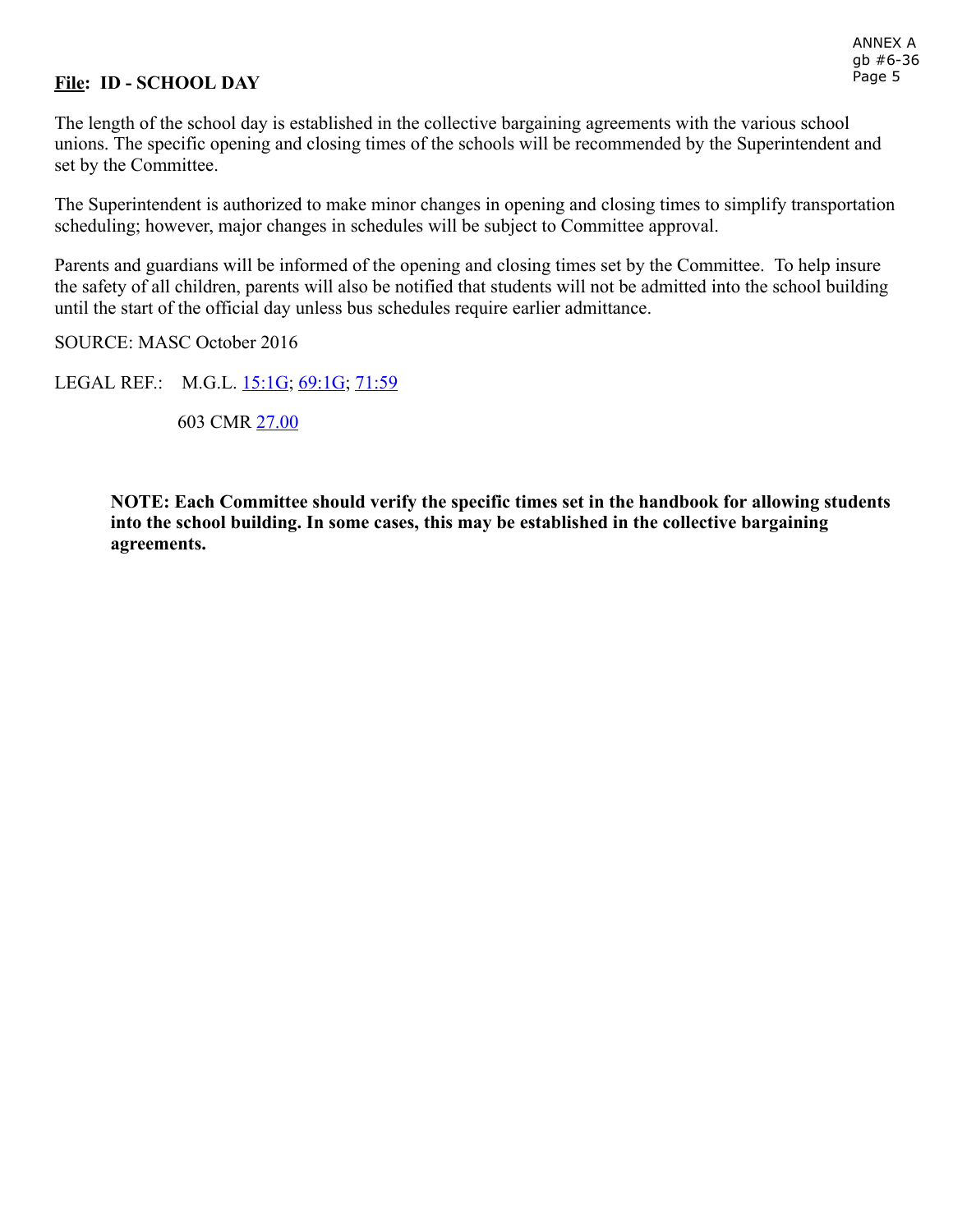#### ANNEX A gb #6-36 Page 6

#### File: IE - ORGANIZATION OF INSTRUCTION

The District offers a diversified educational program compatible with the needs of the community and state standards.

The organizational plan is designed to facilitate the philosophy of educating every student, each to his/her fullest potential.

The structure will consist of multiple levels (for example, Primary/Elementary, Middle and Secondary levels).

The Primary/Elementary level includes schools with kindergarten through grade five. The Middle level consists of schools for grades six, seven and eight The Secondary level consists of schools with grades nine, ten, eleven, and twelve. \*

Special education services are integrated across each grade level in all schools.

The organization is designed to meet the standards established within the Curriculum Frameworks as required by the Department of Elementary and Secondary Education, Time and Learning regulations, and to serve the needs of all students.

\*NOTE: District to reflect local configuration.

CROSS REFS: IC/ICA School Year / School Calendar

LEGAL REFS: 603 CMR [27.00](http://www.doe.mass.edu/lawsregs/603cmr27.html)

SOURCE: MASC October 2016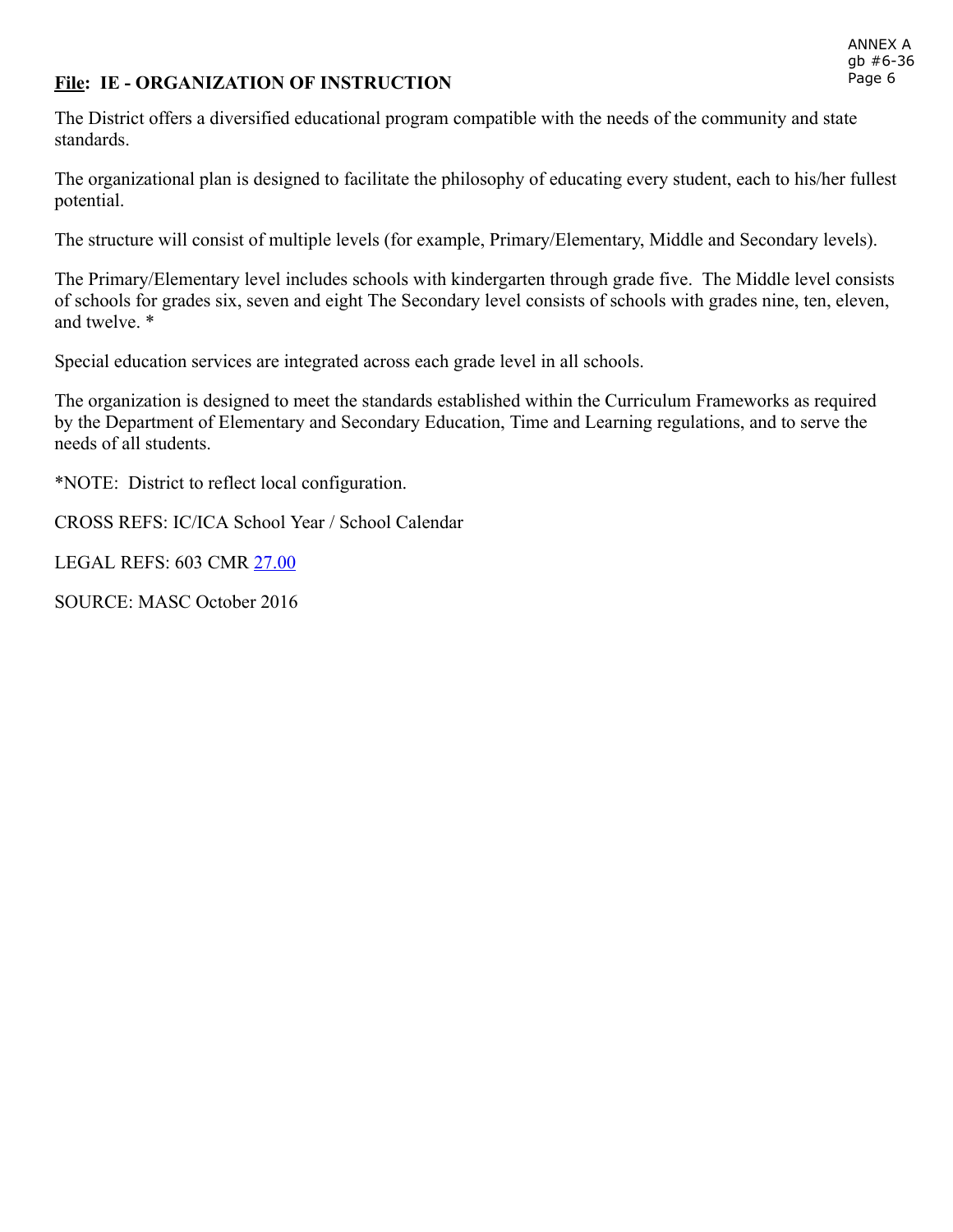#### ANNEX A gb #6-36 Page 7

### File: IGA - CURRICULUM DEVELOPMENT

Constant adaptation and development of the curriculum is necessary if the District is to meet the needs of the students in its schools. To be successful, curriculum development must be a collaborative enterprise involving staff and administrators utilizing their professional expertise.

The Committee expects its faculty and administration to regularly evaluate the education program and to recommend modifications of practice and changes in curriculum content as well as the addition or deletion of courses to the instructional program.

SOURCE: MASC

LEGAL REF.: M.G.L. [69:1E](http://www.malegislature.gov/Laws/GeneralLaws/PartI/TitleXII/Chapter69/Section1e)

603 CMR [26:05](http://www.doe.mass.edu/lawsregs/603cmr26.html?section=05)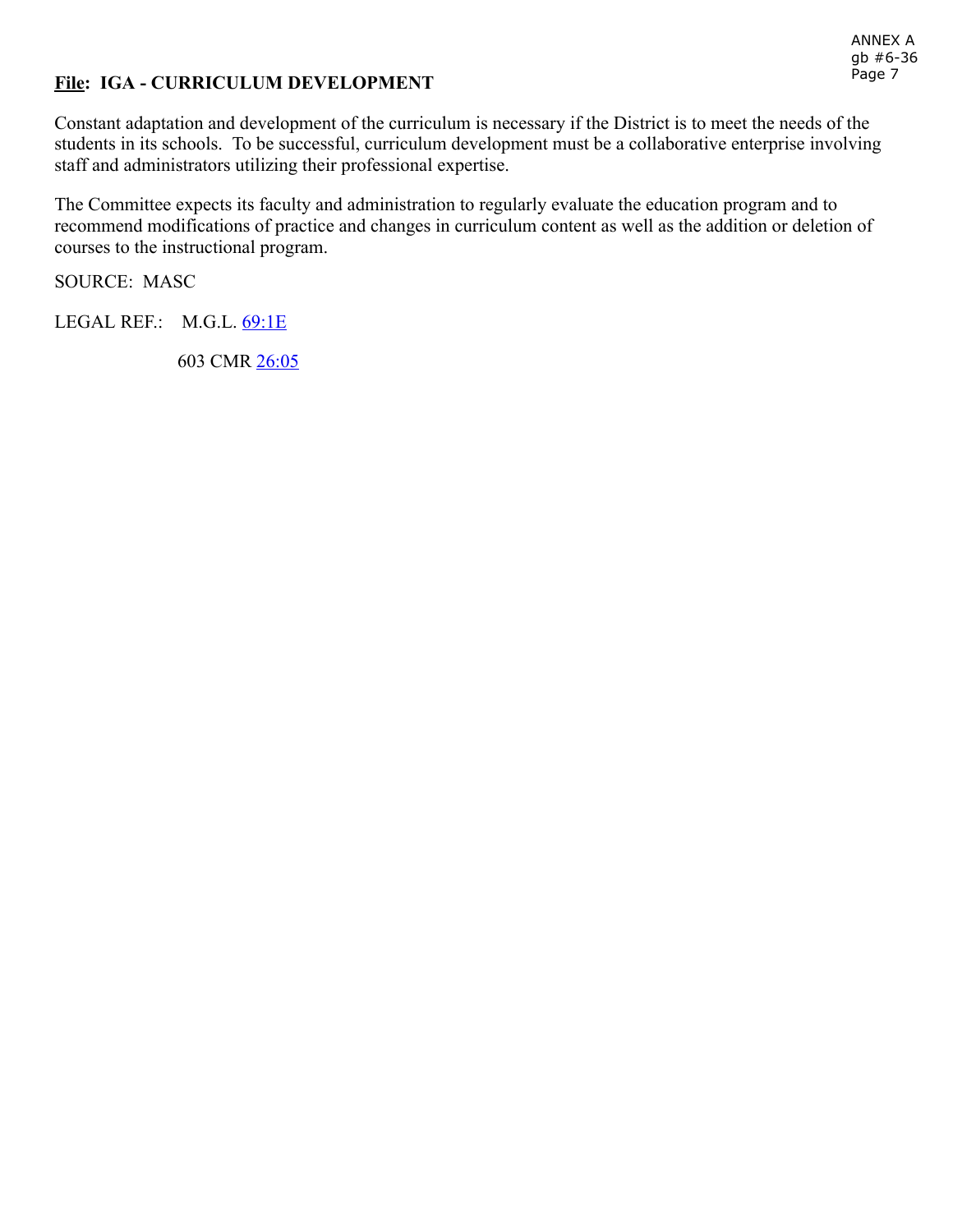#### ANNEX A gb #6-36 Page 8

### File: IGB - SUPPORT SERVICES PROGRAMS

To support the classroom activities and other instructional needs of the District, various educational services as listed shall be provided. The Student Services staff will work in cooperation with building staff and the administration of the District in the coordination and the supervision of the curriculum implementation of the instructional program, and support services programs.

The (Assistant Superintendent) shall be responsible for all services for students who are not eligible for special education assistance, such as psychological services, speech correction, homebound and hospital teaching and such other programs as may be assigned.

SOURCE: MASC October 2016

CROSS REF.: **ACE**, Nondiscrimination on the Basis of Handicap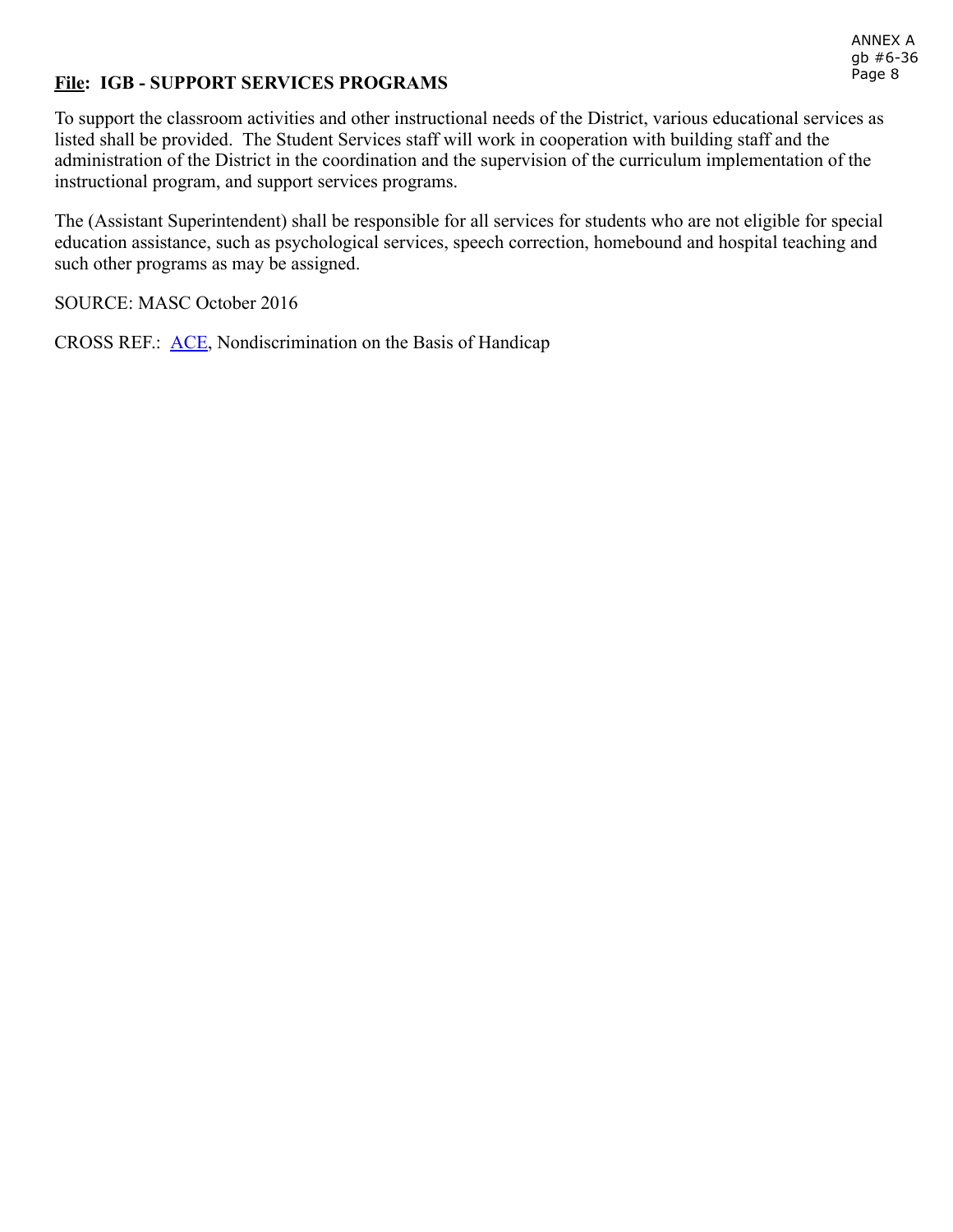## File: IGD - CURRICULUM ADOPTION

The School Committee will rely on its professional staff to design and implement instructional programs and courses of study that will forward the educational goals of the school system.

The Superintendent will have authority to approve new programs and courses of study after they have been thoroughly studied and found to support educational goals. The Committee itself will consider, and officially adopt, new programs and courses when they constitute an extensive alteration in instructional content or approach.

The Committee wishes to be informed of all new courses and substantive revisions in curriculum. It will receive reports on changes under consideration. Its acceptance of these reports, including a listing of the high school program of studies, will constitute its adoption of the curriculum for official purposes.

SOURCE: MASC

LEGAL REF.: M.G.L. [71:1;](http://www.malegislature.gov/Laws/GeneralLaws/PartI/TitleXII/Chapter71/Section1) [69:1E](http://www.malegislature.gov/Laws/GeneralLaws/PartI/TitleXII/Chapter69/Section1e)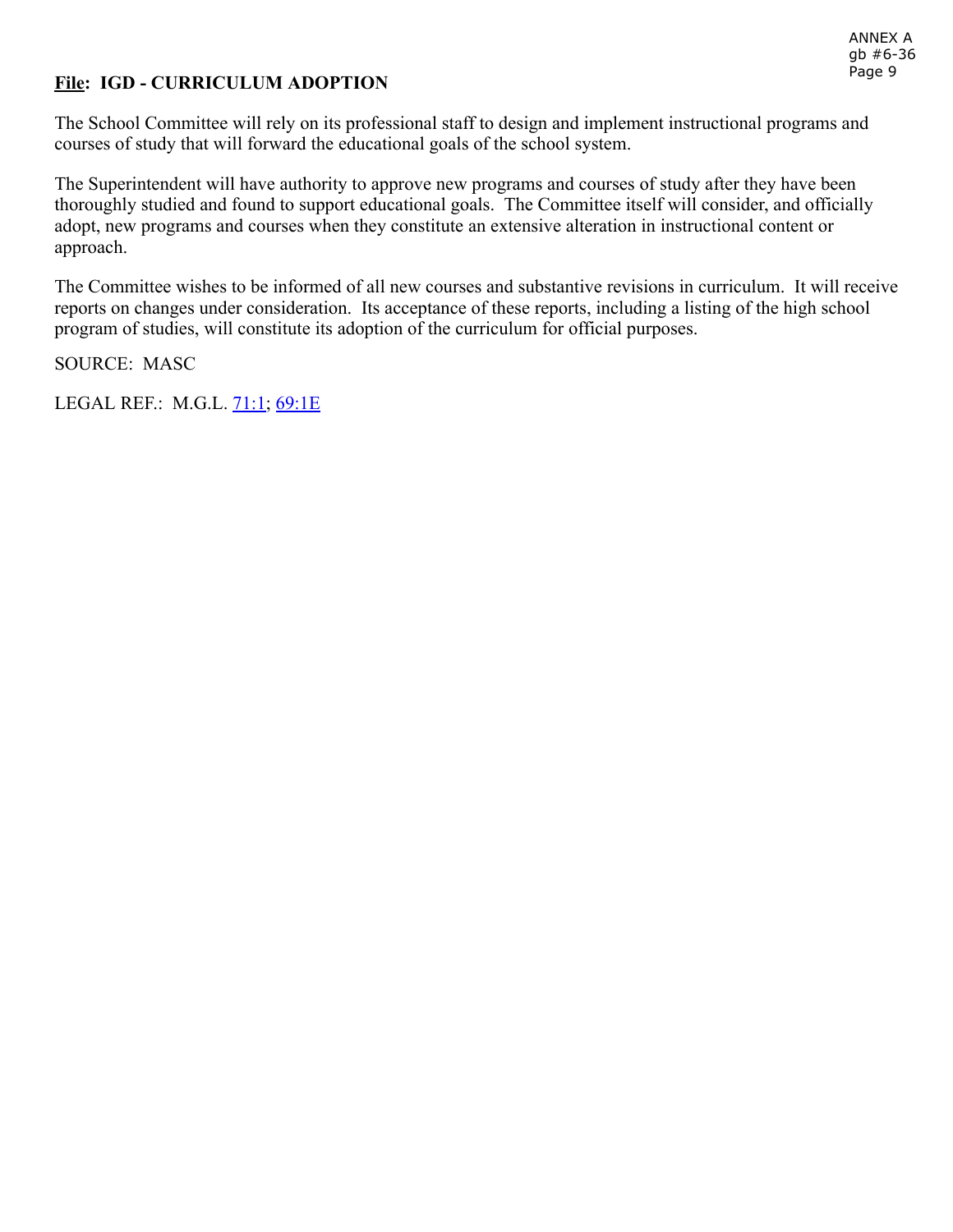## File: IHA - BASIC INSTRUCTIONAL PROGRAM

State law requires that schools:

. . . shall give instruction and training in orthography, reading, writing, the English language and grammar, geography, arithmetic, drawing, music, the history and Constitution of the United States, the duties of citizenship, health education, physical education and good behavior...

The law further states that American history and civics, including the Constitution of the United States, the Declaration of Independence, the Bill of Rights, local history and government will be taught as required subjects in the public schools.

Physical education is compulsory for all students, except that no student will be required to take part in physical education exercises if a physician certifies in writing that such exercises would be injurious to the student.

#### The Fundamental Skills

The business of the schools is to equip all children with the skills, tools, and attitudes that will lay the basis for learning now and in the future. This means giving highest priority to developing skills in reading, writing, speaking, listening, and solving numerical problems.

The first claim of the community's and School Committee's resources will be made for the realization of these priorities. School dollars, school talent, school time, and whatever innovation in program is required must be concentrated on these top-ranking goals. No student should be bypassed or left out of the school's efforts to teach the fundamental skills. Schooling for basic literacy must reach all students, in all neighborhoods, and from all homes.

SOURCE: MASC October 2016

CROSS REFS: ADF, School District Wellness Program

LEGAL REFS.: M.G.L. [71:1](http://www.malegislature.gov/Laws/GeneralLaws/PartI/TitleXII/Chapter71/Section1), 2, 3, [71:13](http://www.malegislature.gov/Laws/GeneralLaws/PartI/TitleXII/Chapter71/Section13)

603 CMR [26:05](http://www.doe.mass.edu/lawsregs/603cmr26.html?section=05)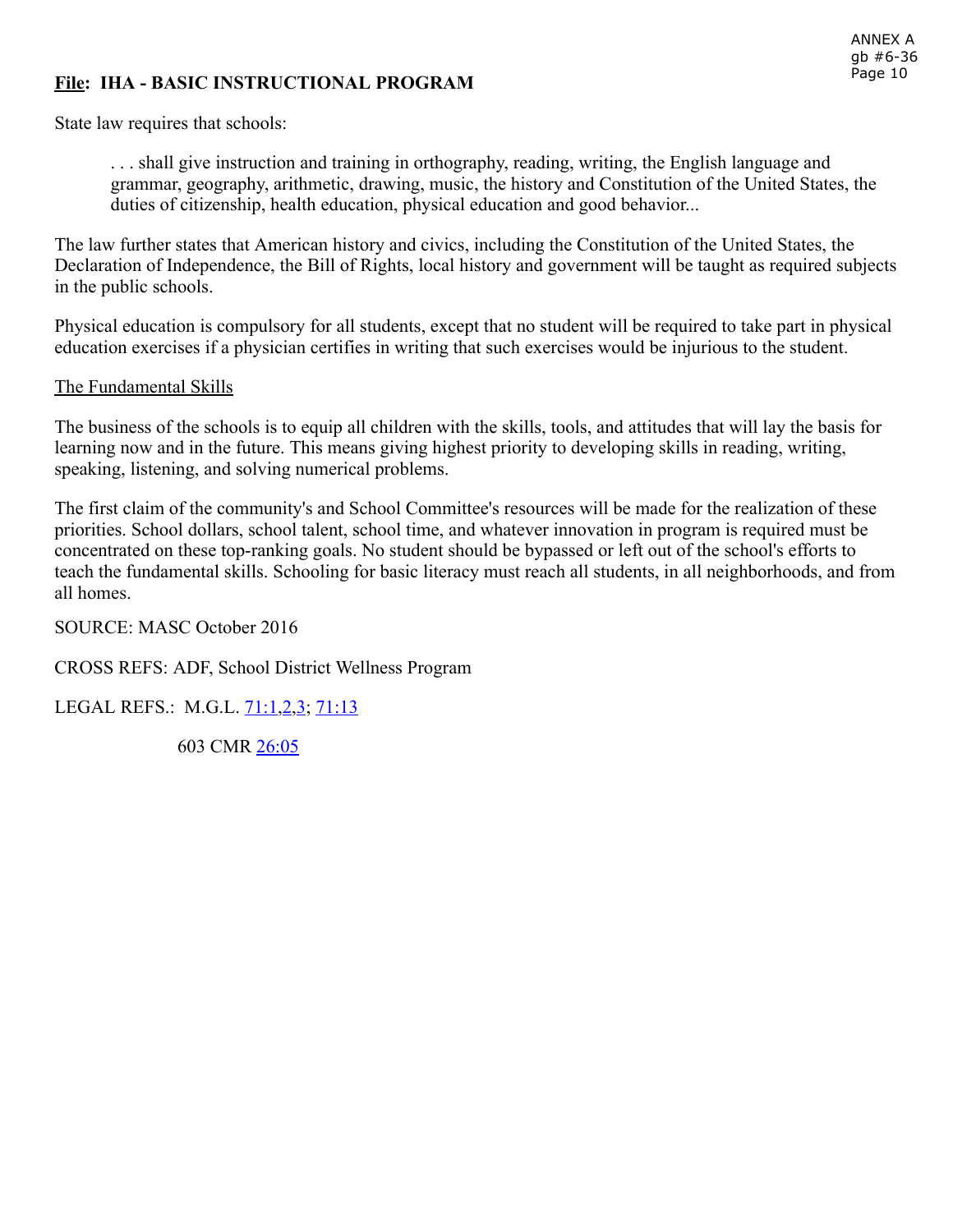## File: IHAI - OCCUPATIONAL EDUCATION

The School Committee recognizes that students in pre-kindergarten through grade 12 should:

- 1. Be afforded the opportunity to be informed about the world of work.
- 2. Be aware of the many vocations available to them.
- 3. Develop a respect for the dignity of work.

4. Be allowed the opportunity to develop an understanding regarding the technical, consumer, occupational, recreational and cultural aspects of industry and technology; they should also be afforded the opportunity to develop skills related to such aspects through creative problem solving experiences.

SOURCE: MASC October 2016

LEGAL REFS.: M.G.L. [71:37K](http://www.malegislature.gov/Laws/GeneralLaws/PartI/TitleXII/Chapter71/Section37K); [71:38A](http://www.malegislature.gov/Laws/GeneralLaws/PartI/TitleXII/Chapter71/Section38A) through [71:38F](http://www.malegislature.gov/Laws/GeneralLaws/PartI/TitleXII/Chapter71/Section38F); [74:1 e](http://www.malegislature.gov/Laws/GeneralLaws/PartI/TitleXII/Chapter74/Section1)t seq.

603 CMR [4.00](http://www.doe.mass.edu/lawsregs/603cmr4.html)

NOTE: This category may be used for career education, vocational education, or both. If a school system participates in collaborative programs, the details of such programs are more appropriately filed under LBB, Cooperative Educational Programs.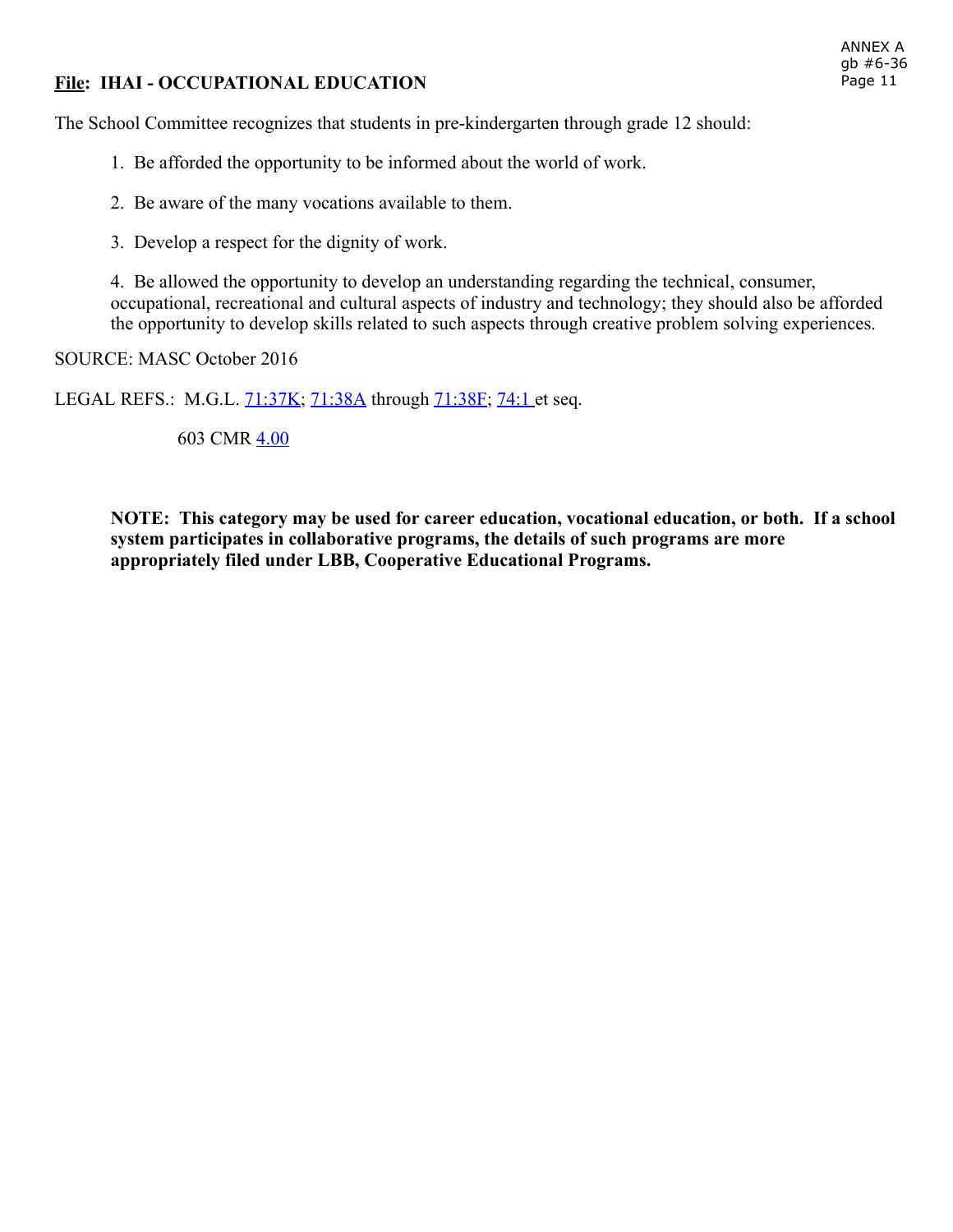# File: IHAM - HEALTH EDUCATION

Good health depends upon continuous life-long attention to scientific advances and the acquisition of new knowledge.

The School Committee believes that the greatest opportunity for effective health education lies within the public schools because of their potential to reach children at the age when positive, lifelong health habits are best engendered and because the schools are equipped to provide qualified personnel to conduct health education programs.

The School Committee is committed to a sound, comprehensive, research-based health education program as an integral part of each student's general education. Health education will be taught as a separate academic discipline in grades K through 6 and as a separate class in other grades.\*

The health education program will emphasize a contemporary approach to the presentation of health information, skills, and the knowledge necessary for students to understand and appreciate the functioning and proper care of the human body. Students also will be presented with information regarding complex social, physical and mental health problems, which they might encounter in society. In an effort to help students make intelligent choices on alternative behavior of serious personal consequence, health education will examine the potential health hazards of social, physical and mental problems existing in the larger school-community environment.

In order to promote a relevant, dynamic approach to the instruction of health education, the School Committee will continue to stress the need for curricular, personnel, and financial commitments that are necessary to assure the high quality of the system's health education program.

## \*NOTE: Highlighted sentence should be changed to reflect district practice.

SOURCE: MASC October 2016

LEGAL REF.: M.G.L. [71:1](http://www.malegislature.gov/Laws/GeneralLaws/PartI/TitleXII/Chapter71/Section1)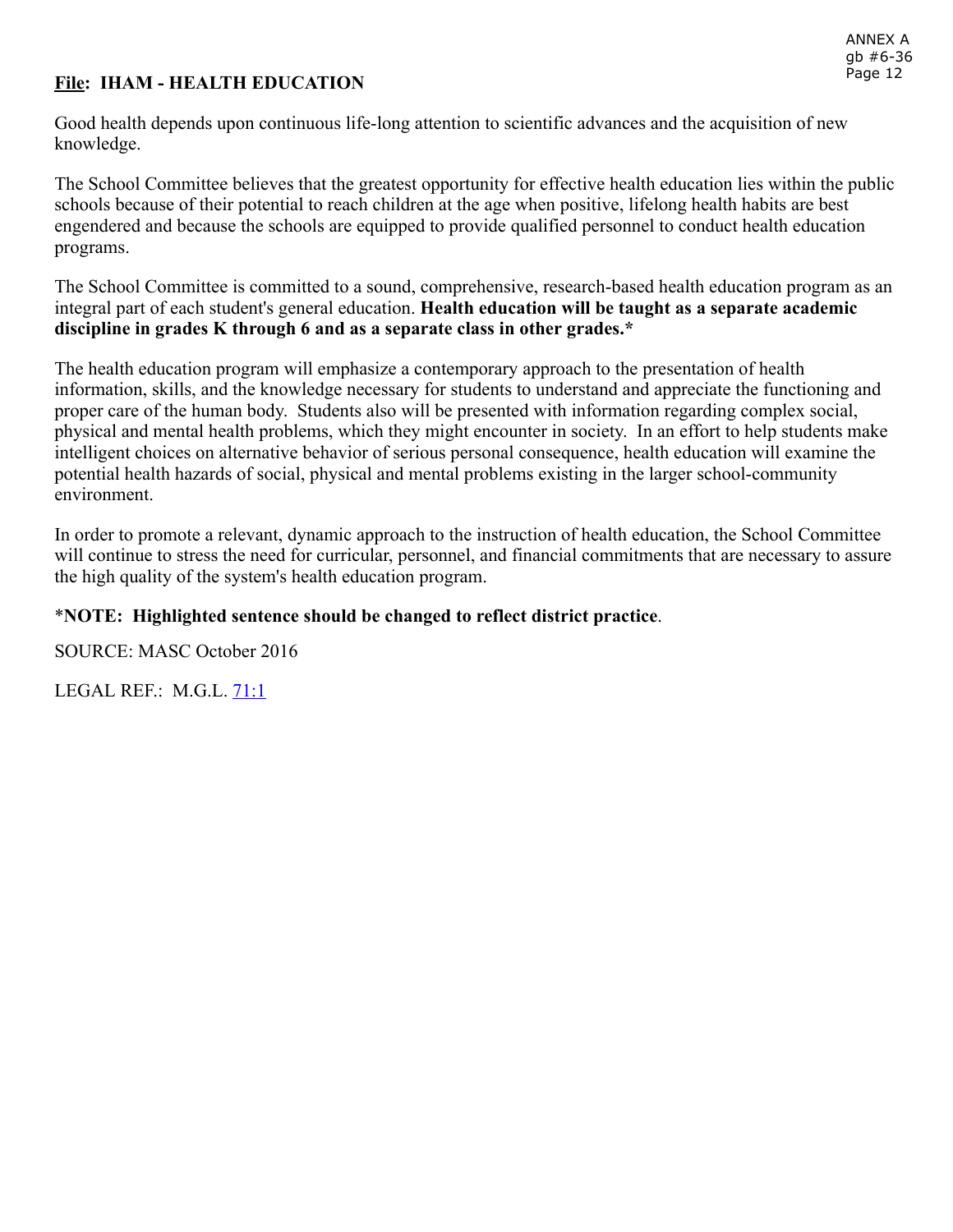# File: IHAM-R - HEALTH EDUCATION

## (Exemption Procedure)

Exemption will be granted from a specific portion of health education curriculum on the grounds that the material taught is contrary to the religious beliefs and/or teachings of the student or the student's parent/guardian.

A request for exemption must be submitted in writing to the Principal in advance of instruction in that portion of the curriculum for which the exemption is requested. The request must state the particular conflict involved.

The Principal will confer with the teacher to determine the length of time a student will be exempt. The teacher will develop an alternative activity for which the student will receive credit.

The Principal will inform the parent/guardian of disposition of the request within a reasonable number of school days of receipt of the request.

SOURCE: MASC

LEGAL REF.: M.G.L. [71:1](http://www.malegislature.gov/Laws/GeneralLaws/PartI/TitleXII/Chapter71/Section1)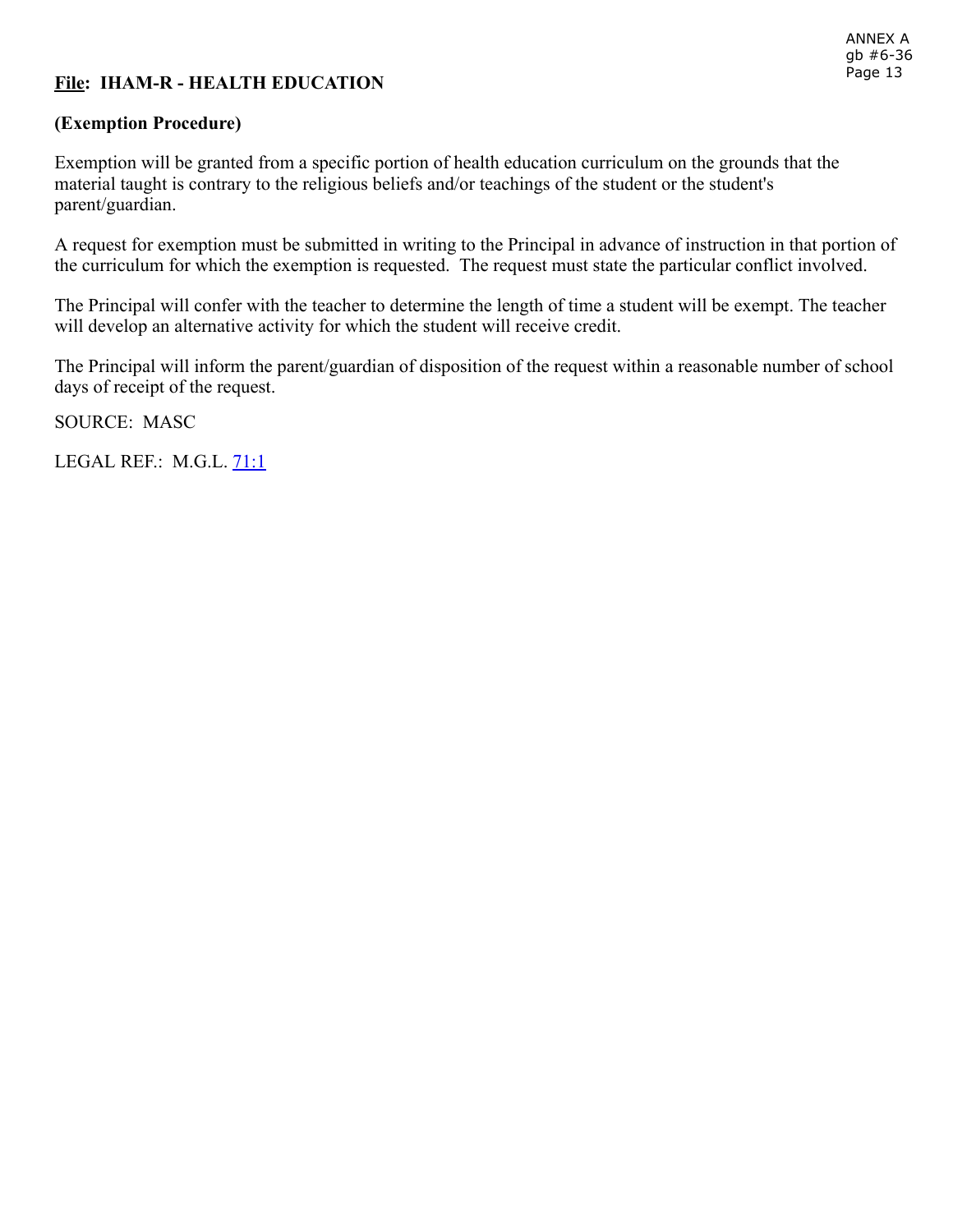#### File: IHAMA PARENTAL NOTIFICATION RELATIVE TO SEX EDUCATION

In accordance with law, the School Committee has adopted this policy on the rights of parents and guardians of our students in relation to curriculum that primarily involves human sexual education or human sexuality issues.

At the beginning of each school year, all parents/guardians of students in our schools will be notified in writing of the courses and curriculum we offer that primarily involve human sexual or human sexuality issues. The Superintendent of Schools will determine the administrator(s) responsible for sending the notice(s). Parents/guardians of students who enroll in school after the start of the school year will be given the written notice at the time of enrollment. If planned curricula change during the school year, to the extent practicable, parents/guardians will be notified of this fact in a timely manner before implementation.

Each such notice to parents/guardians will include a brief description of the curriculum covered by this policy, and will inform parents/guardians that they may:

1. Exempt their child from any portion of the curriculum that primarily involves human sexual education or human sexual issues, without penalty to the student, by sending a letter to the school Principal requesting an exemption. Any student who is exempted by request of the parent/guardian under this policy may be given an alternative assignment.

2. Inspect and review program instruction materials for these curricula, which will be made reasonably accessible to parents/guardians and others to the extent practicable. Parents/guardians may arrange with the Principal to review the materials at the school and may also review them at other locations that may be determined by the Superintendent of Schools.

A parent/guardian who is dissatisfied with a decision of the Principal concerning notice, access to instructional materials, or exemption for the student under this policy may send a written request to the Superintendent for review of the issue. The Superintendent or designee will review the issue and give the parent/guardian a timely written decision, preferably within two weeks of the request. A parent/guardian who is dissatisfied with the Superintendent's decision may send a written request to the School Committee for review of the issue. The School Committee will review the issue and give the parent/guardian a timely written decision, preferably within four weeks of the request. A parent/guardian who is still dissatisfied after this process may send a written request to the Commissioner of Education for review of the issue in the dispute.

The Superintendent of Schools will distribute a copy of this policy to each Principal by September 1 of each year.

SOURCE: MASC October 2016

LEGAL REFS: M.G.L. [71:32A](https://malegislature.gov/Laws/GeneralLaws/PartI/TitleXII/Chapter71/section32a)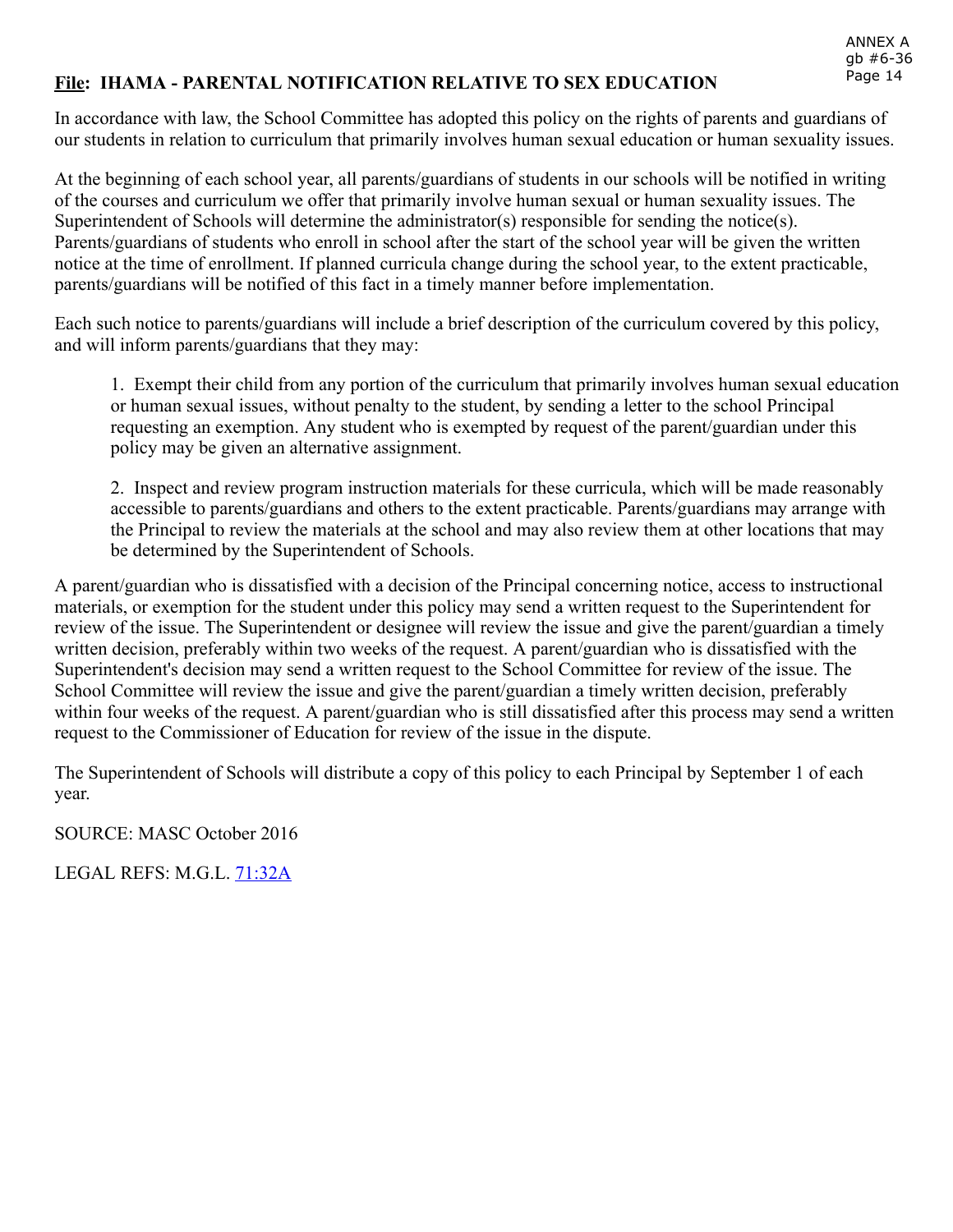## File: IHAMB - TEACHING ABOUT ALCOHOL, TOBACCO, AND DRUGS

In accordance with state and federal law, the District shall provide age-appropriate, developmentally appropriate, evidence-based alcohol, tobacco, and drug prevention education programs in grades  $K-12$ .

The alcohol, tobacco, and drug prevention program shall address the legal, social, and health consequences of alcohol, tobacco, and drug use, with emphasis on nonuse by school-age children. The program also shall include information about effective techniques and skill development for delaying and abstaining from using, as well as skills for addressing peer pressure to use alcohol, tobacco, or drugs.

The objectives of this program, as stated below, are rooted in the Committee's belief that prevention requires education, and that the most important aspect of the policies and guidelines of the District should be the education of children and youth on healthy decision-making:

- To prevent, delay, and/or reduce alcohol, tobacco, and drug use among children and youth.
- To increase students' understanding of the legal, social, and health consequences of alcohol, tobacco, and drug use.
- To teach students self-management skills, social skills, negotiation skills, and refusal skills that will help them to make healthy decisions and avoid alcohol, tobacco, and drug use.

The curriculum, instructional materials, and outcomes used in this program shall be recommended by the Superintendent and approved by the School Committee.

This policy shall be posted on the district's website and notice shall be provided to all students and parents in accordance with state law. Additionally, the district shall file a copy of this policy with DESE in accordance with law in a manner requested by DESE.

SOURCE: MASC March 2016

LEGAL REFS.: M.G.L. [71:1](http://www.malegislature.gov/Laws/GeneralLaws/PartI/TitleXII/Chapter71/Section1); [71:96](http://www.malegislature.gov/Laws/GeneralLaws/PartI/TitleXII/Chapter71/Section96)

CROSS REFS:  [GBEC](http://z2policy.ctspublish.com/masc/docid=126&z2collection=master#JD_GBEC), Drug Free Workplace Policy

**[JICH](http://z2policy.ctspublish.com/masc/docid=224&z2collection=master#JD_JICH)**, Drug and Alcohol Use by Students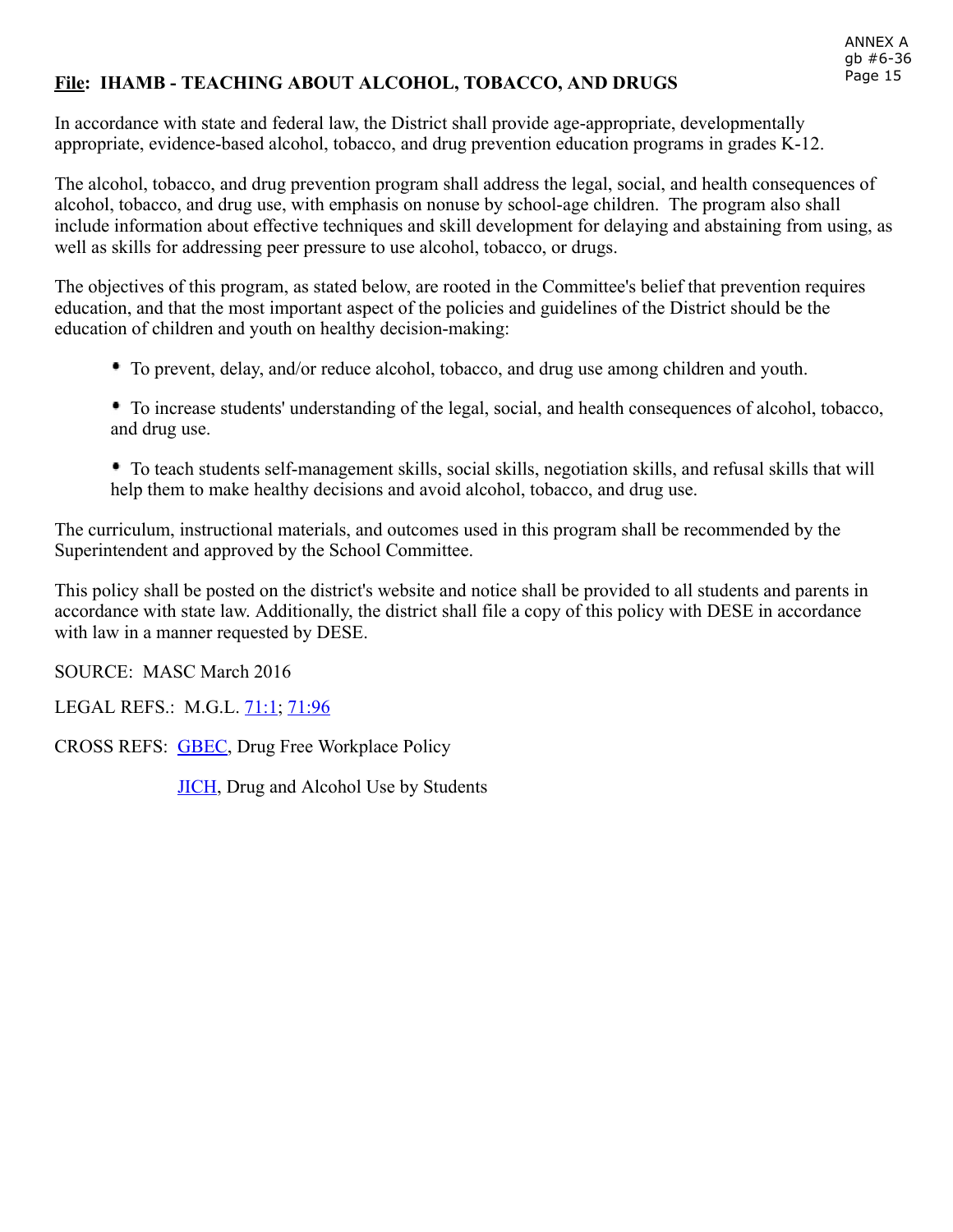#### File: IHB - SPECIAL INSTRUCTIONAL PROGRAMS AND ACCOMMODATIONS

#### (PROGRAMS FOR CHILDREN WITH SPECIAL NEEDS)

The goals of this school system's special education program are to allow each child to grow and achieve at his own level, to gain independence and self-reliance, and to return to the mainstream of school society as soon as possible.

The requirements of law and regulation will be followed in the identification of children with special needs, in referrals for their evaluation, in prescribing for them suitable programs and in assessing their educational progress. In keeping with state requirements, all children with special needs between the ages of three to twenty-two who have not attained a high school diploma or its equivalent will be eligible for special education.

The School Committee believes that most children with special needs can be educated in the regular school program if they are given special instruction, accommodations and the support they need. These children should also be given the opportunity to participate in the school system's non-academic and extracurricular activities.

The Committee recognizes that the needs of certain children are so great that special programs, special classes or special schools may be necessary. When appropriate programs, services, or facilities are not available within the public schools, the Committee will provide these children with access to schools where such instruction and accommodations are available.

It is the desire of the Committee that the schools work closely with parents in designing and providing programs and services to children with special needs. Parents will be informed, and conferred with, whenever a child is referred for evaluation. In event of any disagreement concerning diagnosis, program plan, special placement, or evaluation, the parents will be accorded the right of due process.

The Committee will secure properly trained personnel to work with the children with special needs. Since the financial commitment necessary to meet the needs of all of these children is extensive, the Committee will make every effort to obtain financial assistance.

SOURCE: MASC October 2016

LEGAL REFS.: The Individuals with Disabilities Ed. Act (PL 108-446, adopted 12/03/04)

Rehabilitation Act of 1973

M.G.L. **[71B:1](http://www.malegislature.gov/Laws/GeneralLaws/PartI/TitleXII/Chapter71b/Section1)** et seq.

603 CMR [28:00](http://www.doe.mass.edu/lawsregs/603cmr28.html) inclusive

NOTE: A school system's procedures for implementing Chapter 766 are often too extensive to include in a policy manual. In such instances, a note can be added to the policy to point out the existence and availability of a document containing current procedures.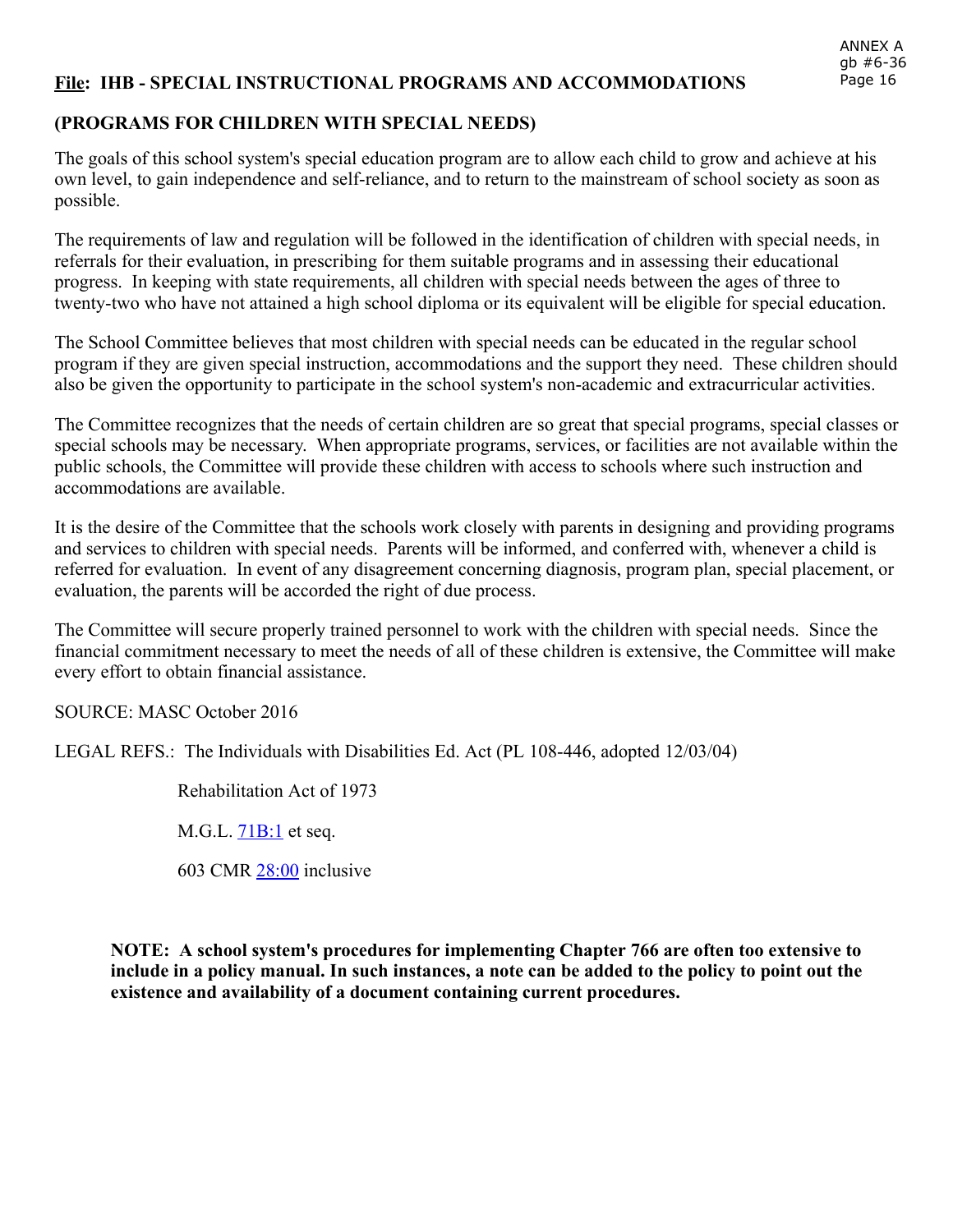## File: IHBA - PROGRAMS FOR STUDENTS WITH DISABILITIES

In keeping with the intention of the state of Massachusetts to offer educational opportunities to all students that will enable them to lead fulfilling and productive lives, the District shall provide appropriate educational opportunities to all resident students in accordance with the requirements of state and federal statutes.

LEGAL REF.: Rehabilitation Act of 1973, Section 504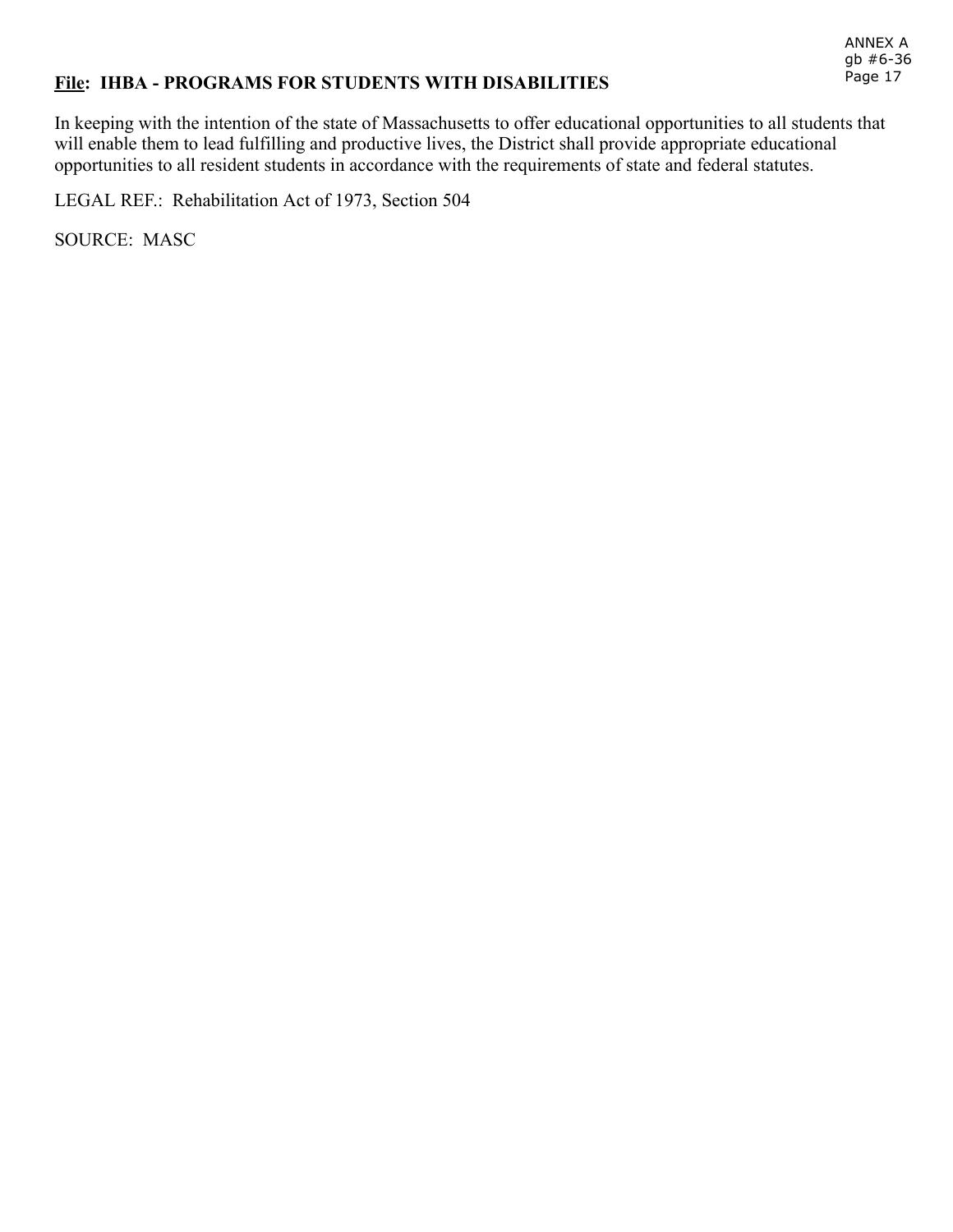## File: IHBAA OBSERVATIONS OF SPECIAL EDUCATION PROGRAMS

1. Parents' request to observe their child(ren), current program, or a potential placement must be made at least five days in advance with the Special Education Director or designee and/or Principal.

2. The Special Education Director or designee shall contact the parent/guardian(s) for initial scheduling conversation within five (5) days of receipt of the parents' request.

3. When a parent/guardian requests an observation of a special needs student or program, the Special Education Director or designee will seek approval from the Director of Special Education and the building principal before it is processed. Such approval may only be withheld for those reasons outlined within law and DESE regulation.

4. The Special Education Director or designee and/or Principal will work with the classroom teacher and the observer to set up the specifics of the observation (including, but not limited to, scheduling and placement of the observer in the classroom).

5. The number, frequency, and duration of observation periods will be determined on an individual student basis in accordance with law and regulation. The start and end time of observation periods and a schedule of observation periods will be stated in advance. In order to minimize classroom or student disruption, the length of individual observation periods may be limited.

6. If the observer is not the parent/guardian, the parent/guardian must sign a release for the individual to observe.

7. The number of observers at any one time may be limited.

8. The observer will be informed that he/she is not to interfere with the educational environment of the classroom. If his/her presence presents a problem, he/she will be asked to leave. This notice is particularly important, since the presence of parents can influence both the performance of their child(ren) and those of others.

9. The observer will be asked to submit his/her report of the observation in advance of any follow-up TEAM meeting.

10. The observer will be informed that he/she is there to evaluate the appropriateness of a specific educational program to meet the needs of an individual child. He/she is not there to evaluate a teacher's ability to perform his or her contractual job duties.

11. The observer will be instructed regarding the disclosure of confidential or personally identifiable information relating to other children. Staff must be mindful of removing materials which may be part of students' records from plain view. In the event that removal is not possible the observer may be asked to sign a non-disclosure agreement.

12. A school administrator, or designee, also will observe at the same time and take notes as to what is observed, paying particular attention to note anything that is non-typical concerning the period. This observation summary will be placed in the student's file and provided to the parent/guardian(s) prior to any follow-up TEAM meeting...

### LEGAL REF.: MGL [71B:3](http://www.malegislature.gov/Laws/GeneralLaws/PartI/TitleXII/Chapter71B/Section3)

Massachusetts Department of Elementary and Secondary Education Technical Assistance Advisory SPED 2009-2 dated January 8, 2009

CROSS REF.: **KI**, Visitors to Schools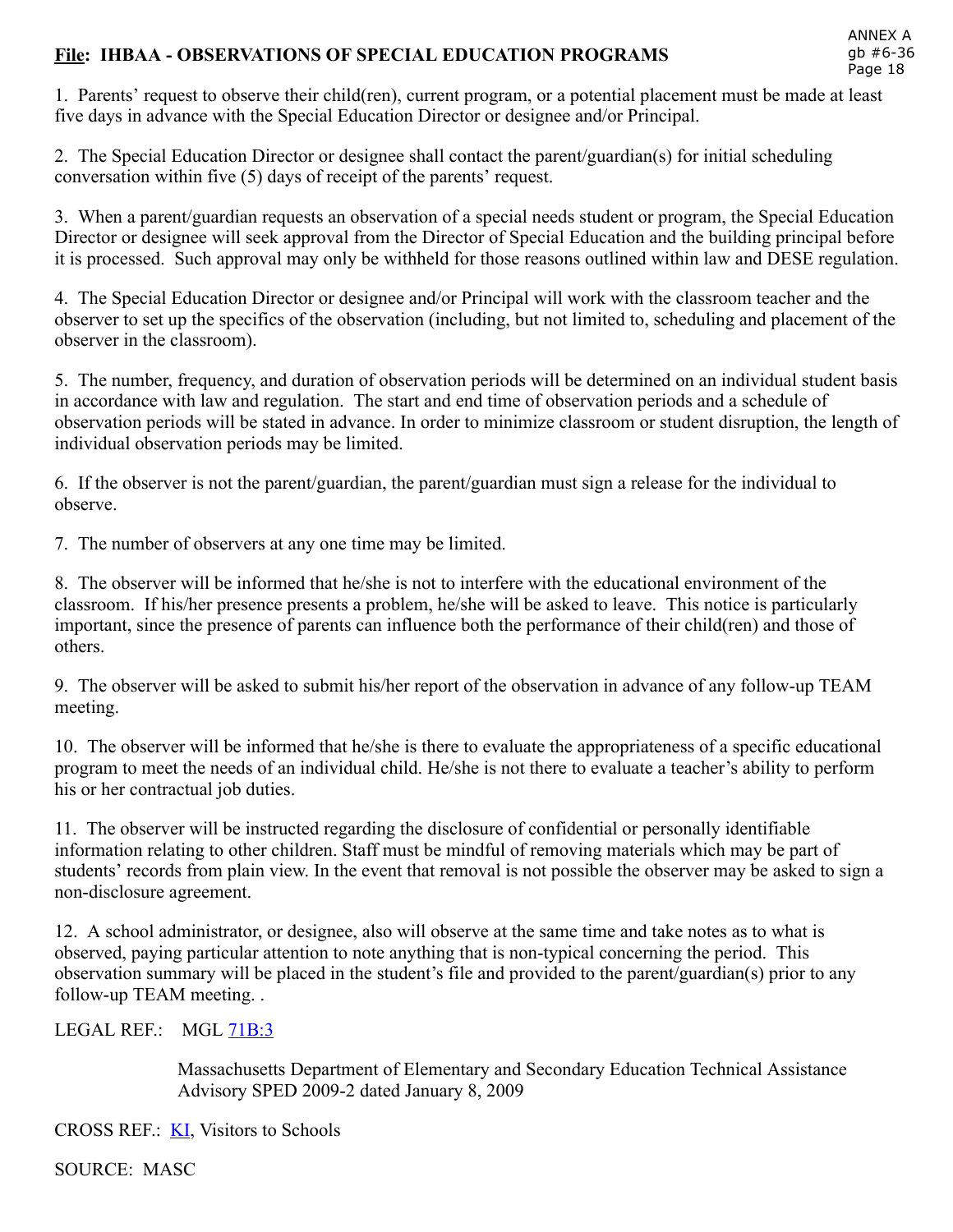NOTE: The following quotes from the DESE Advisory are important points of understanding to the implementation of this policy.

"School districts and parents have reported that, typically, observations are between one and four hours. While useful as a general rule, the Department recommends that district policies and practices specify that the duration and extent of observations will be determined on an individual basis. Districts should avoid rigid adherence to defined time limits regardless of the student's needs and settings to be observed. The complexities of the child's needs, as well as the program or programs to be observed, should determine what the observation will entail and what amount of time is needed to complete it. Discussion between school staff and the parent/guardian or designee is a good starting point for resolving the issue."

"The observation law states that districts may not condition or restrict program observations except when necessary to protect: the safety of children in the program during the observation; the integrity of the program during the observation; and children in the program from disclosure by an observer of confidential or personally identifiable information he or she may obtain while observing the program."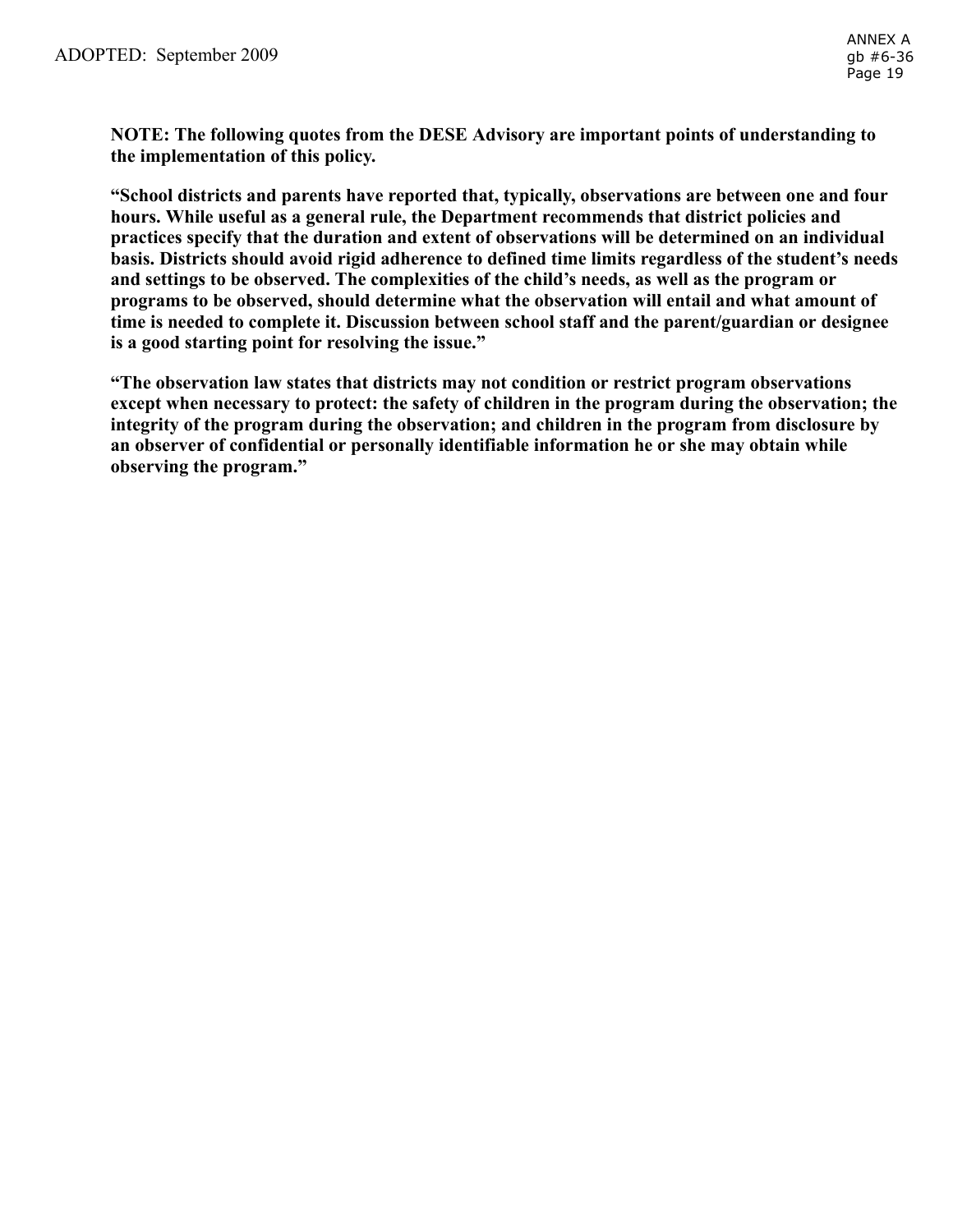## File: IHBD - COMPENSATORY EDUCATION

## (Title 1)

Title 1 funds shall be used to provide educational services that are in addition to the regular services provided for District students. By adoption of this policy, the School Committee ensures equivalence in the provision of curriculum materials and supplies.

LEGAL REF.: Title 1, Elementary and Secondary Education Act, as amended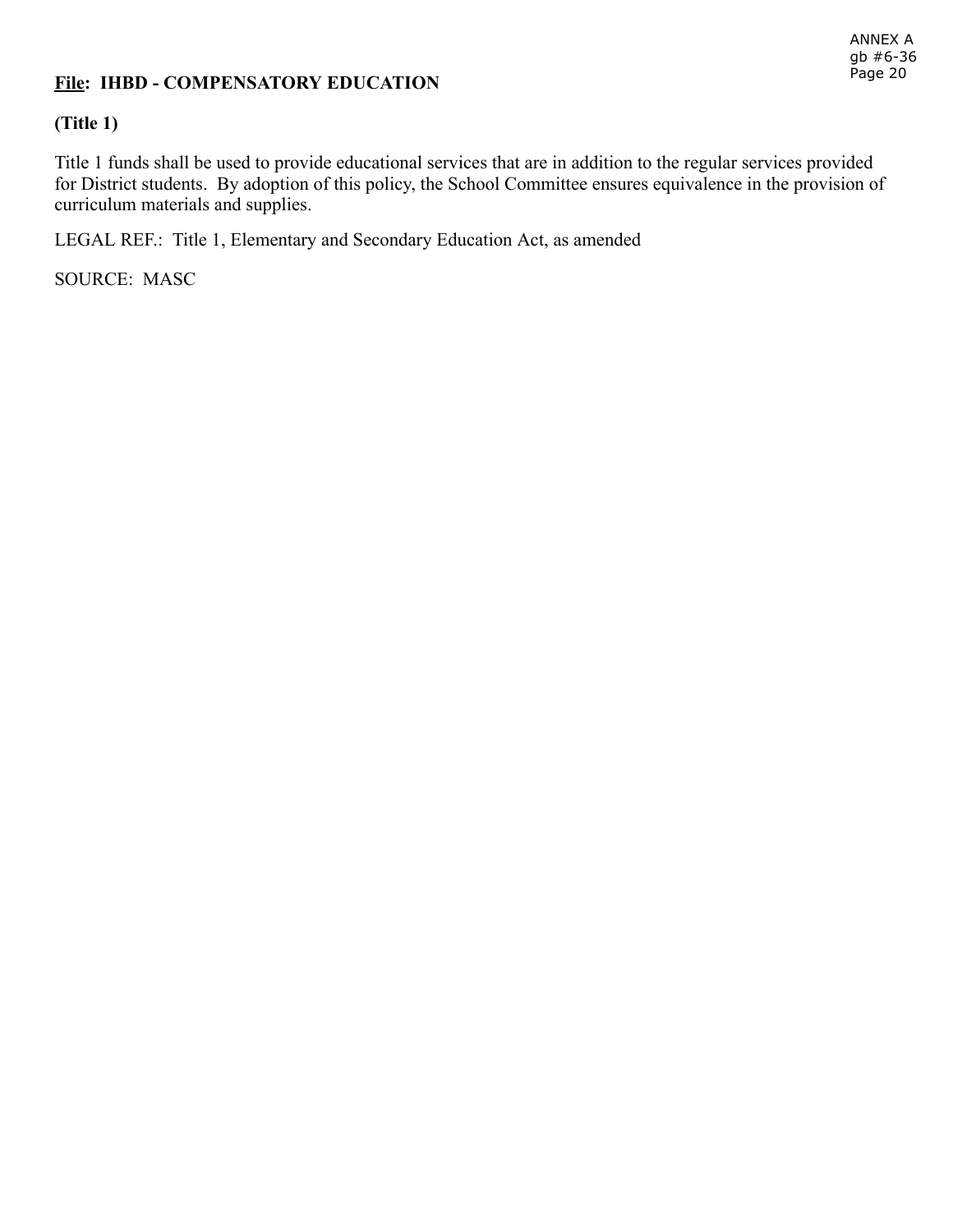## File: IHBEA - ENGLISH LANGUAGE LEARNERS

The District shall provide suitable research-based language instructional programs for all identified English language learners in grades Kindergarten through 12 in accordance with the requirements of state and federal statutes and Massachusetts Dept. of Elementary and Secondary Education regulations and guidance.

The District shall identify students whose dominant language may not be English through home language surveys that identify a primary home language is other than English, observations, intake assessments, and recommendations of parents, teachers and other persons. Identified students shall be assessed annually to determine their level of proficiency in the English language.

The District shall certify to the Massachusetts Dept. of Elementary and Secondary Education each year those students whose dominant language is not English, including specification of the number of non-English languages identified as dominant languages and the number and percent of students who speak each non-English language as their dominant language.

The District shall provide additional information as required by the Massachusetts Dept. of Elementary and Secondary Education to comply with federal law.

SOURCE: MASC October 2016

LEGAL REFS.: PL114-95 Every Student Succeeds Act

42 U.S.C. 2000d (Title VI of the Civil Rights Act of 1964)

603 CMR [14.00](http://www.doe.mass.edu/lawsregs/603cmr14.html)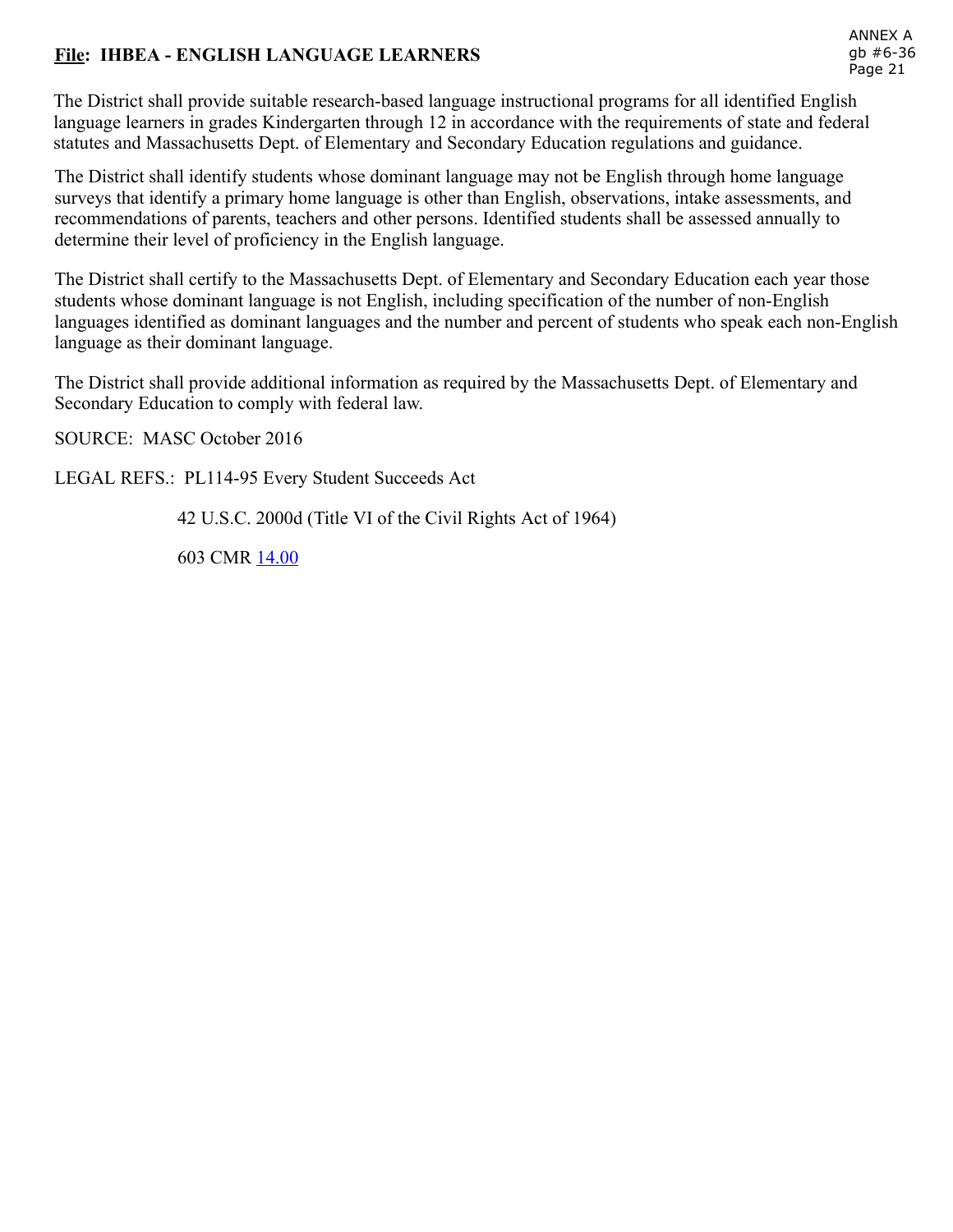# File: IHBF - HOMEBOUND INSTRUCTION

The schools may furnish homebound instruction to those students who are unable to attend classes for at least two consecutive weeks due to a physical injury, medical situation, or a severe emotional problem. The instruction is designed to provide maintenance in the basic academic courses so that when a student returns to school he/she will not be at a disadvantage because of the illness or the hospitalization.

To qualify for the program the student needs a written statement from a medical doctor requesting the homebound instruction, stating the reasons why, and estimating the time the student will be out of school. This statement needs to be sent to the Director of Pupil Services.

Homebound instruction is offered in basic elementary subjects and in secondary subjects which do not require laboratories and special equipment, subject in all cases to the availability of qualified teachers. Certified teachers shall be assigned to homebound instruction by the Superintendent or designee.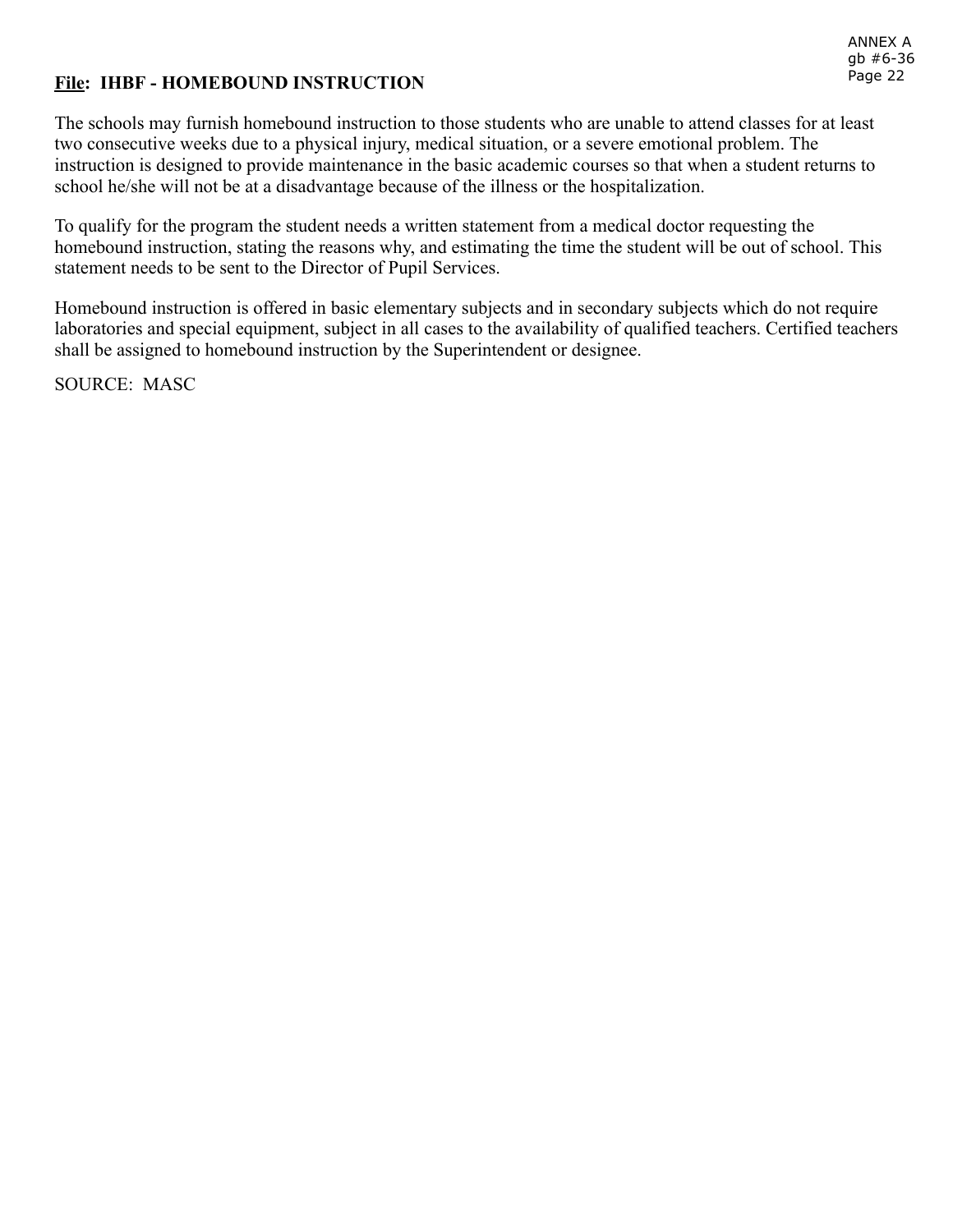## File: IHBG - HOME SCHOOLING

The Massachusetts General Law requires the School Committee to determine that a Home Schooling program meet with the minimum standards established for public schools in the Commonwealth prior to approving such a program.

When a parent or guardian of a student below the age of 16 wants to establish a home-based educational program for his/her child, the following procedures shall be followed in accordance with the law:

Prior to removing the child from public school:

The parent/guardian must submit written notification of establishment of the home-based program to the appropriate administrator 14 days before the program is established, and resubmit notification on an annual basis as long as the child or children are being educated in a home-based environment.

The parent/guardian must certify in writing, on a form provided by the District, the name, age, place of residence, and number of hours of attendance of each child in the program.

The Superintendent shall give the notice to produce records required by law if there is probable cause to believe the program is not in compliance with the law. Factors to be considered by the Superintendent or School Committee in deciding whether or not to approve a home education proposal may be:

- 1. The proposed curriculum and the number of hours of instruction in each of the proposed subjects.
- 2. The competency of the parents to teach the children,

3. The textbooks, workbooks and other instructional aids to be used by the children and the lesson plans and teaching manuals to be used by the parents.

4. Periodic standardized testing of the children to ensure educational progress and the attainment of minimum standards.

A student being educated in a homebased program within the District may have access to public school activities of either a curricular or extracurricular nature upon approval of the Superintendent.

A student, with the approval of the School Committee, may be awarded a high school diploma if he/she or she has satisfied the Dept. of Elementary and Secondary Education's competency requirements and has met the District's educational standards for graduation.

SOURCE: MASC

LEGAL REFS.: M.G.L. [69:1D](https://malegislature.gov/Laws/GeneralLaws/PartI/TitleXII/Chapter69/section1d); [76:1,](https://malegislature.gov/Laws/GeneralLaws/PartI/TitleXII/Chapter76/section1) Care and Protection of Charles

Care and Protections of Charles - MASS. Supreme Judicial Court 399 Mass. 324 (1987)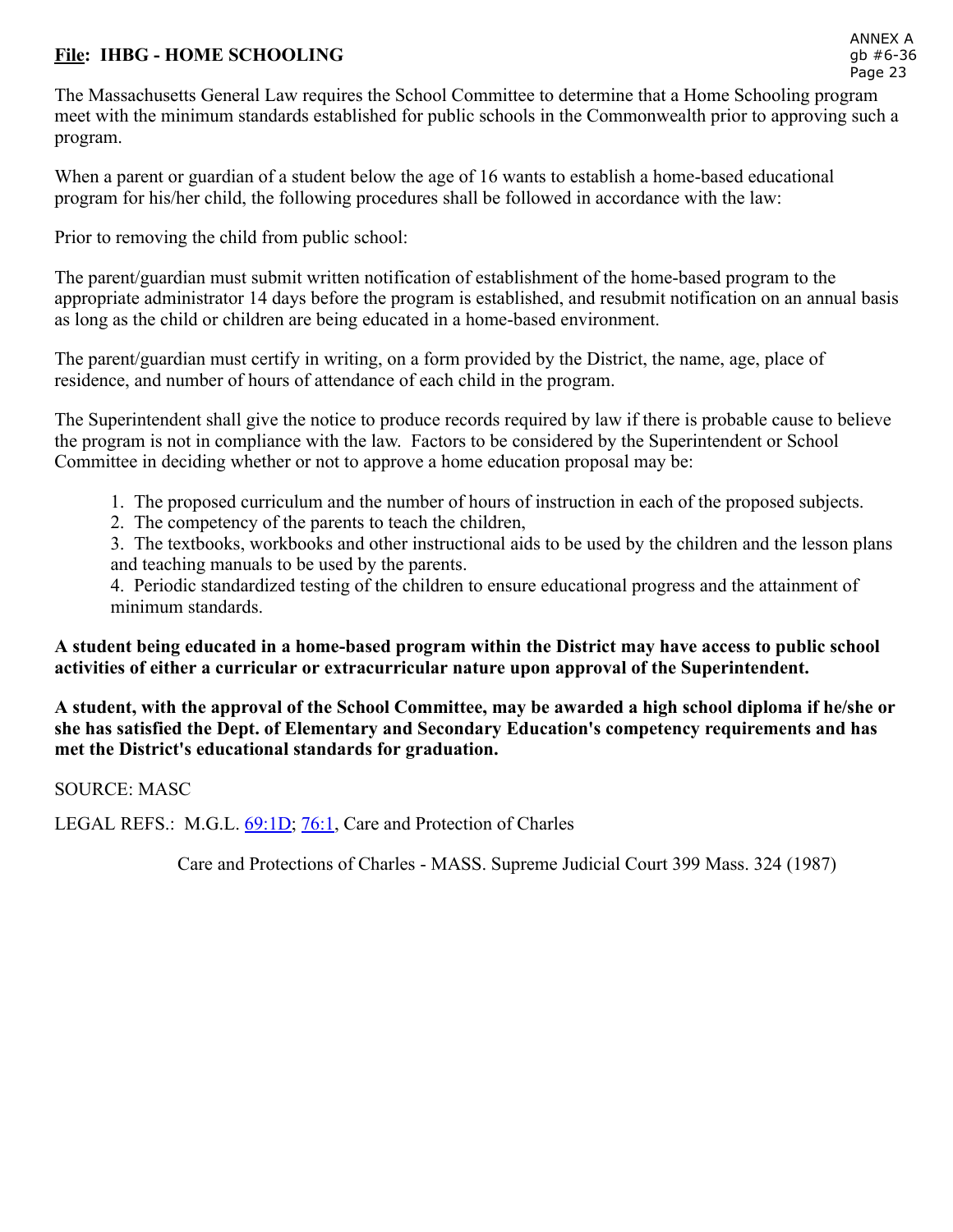## **File: IHBG-R - HOME SCHOOLING**

1. Requirements for approval of home instruction will include:

a. The parent or legal guardian must request permission to hold home instruction on an annual basis.

b. A home instruction application form will be provided to the parents or legal guardian. This form must be completed and returned to the Superintendent before approval may be granted.

c. The Committee delegates the approval of home instruction to the Superintendent. Any approval or rejection of an application by the Superintendent is subject to review by the Committee.

2. Children in home instruction may, at the discretion of parents or guardian, attend the public schools on a parttime basis. It may be an advantage for a home-taught child to attend specialized classes in the public school.

3. Parents or a legal guardian in charge of home instruction should make provision for regular testing or use of other indicators of student progress such as standardized achievement tests. As an alternative to home testing and at the request of those in charge of the home instruction, the School District will make provision for inclusion of home-taught children in the annual achievement test battery, which is usually administered in February or March of each school year. The home instruction summary form must include either a summary of home testing results for each required subject for each child or the results of the achievement test that is administered through the School District.

4. Auditing functions of the Committee for the home instruction will include:

a. The Committee at any time may request a review by the Superintendent of the attendance rolls, records of test scores or other achievement indicators in each required subject for any child in home instruction.

b. The Committee may request at any time that the Superintendent review the instructional materials and methods used by the person(s) responsible for the home instruction.

c. The Superintendent will prepare for the Committee an annual summary of the children included in home instruction This report will also summarize, in general, the appropriateness or possible deficiencies of home education situations.

5. Within one week of the ending date of the home instruction, as indicated on the home instruction application form, the School District will mail the parents or legal guardian a home instruction summary form. The completed form should be returned to the School District within 30 days. This summary form must be returned to the School District office before annual approval of home instruction can be made for any succeeding years.

6. The Committee will act in a responsible, cooperative manner to ensure that all children in the School District receive competent, adequate instruction. This concern includes children in home education. If the Committee determines that a home instruction situation is inadequate, a conference between the parents or legal guardian and the Superintendent will be scheduled to find mutually acceptable ways to correct any deficiency.

7. If deficiencies in a home education situation are not corrected or the proper annual application or summary is not completed by the parents or legal guardian, an appropriate referral will be made.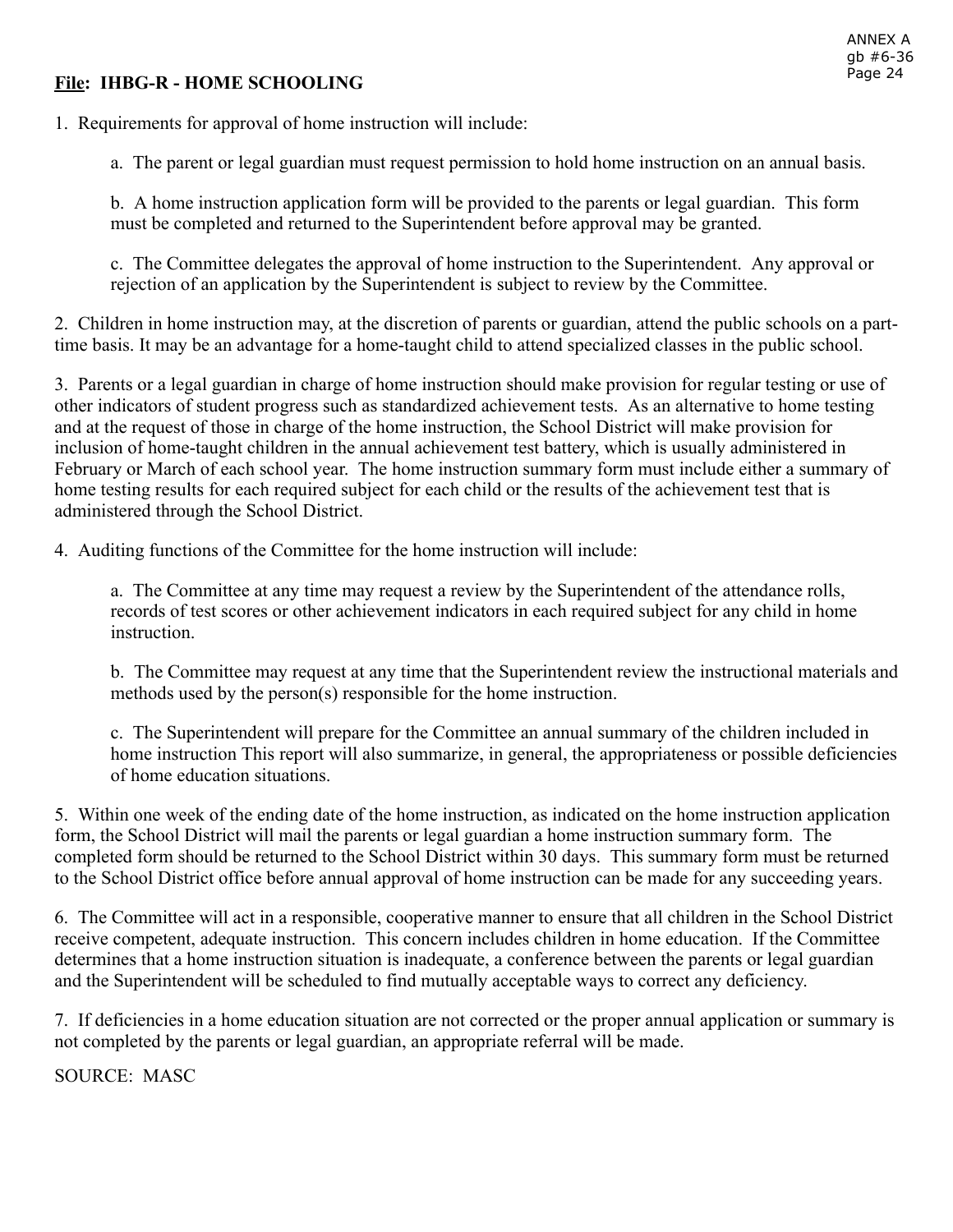# File: IHBH - ALTERNATIVE SCHOOL PROGRAMS

ANNEX A gb #6-36 Page 25

Some children have great difficulty coping with the conventional school program and as a result will drop out of school. Some children require more support and direct supervision than is reasonably available in conventional school settings. And, some children, along with a highly structured academic experience, require a special focus on life skills and an appropriate vocational involvement.

The School Committee will provide alternative education programs where these needs have been identified, where establishment of such programs is feasible, and where the proposed programs fall within the function normally associated with the public school system.

These alternative educational programs will seek to provide an appropriate academic, social, and vocational experience to aid these young people either to reenter the regular school system, move into another educational setting, or prepare them for successful employment.

SOURCE: MASC October 2016

LEGAL REFS.: M.G.L. [71:37I](https://malegislature.gov/Laws/GeneralLaws/PartI/TitleXII/Chapter71/section37i); [71:37J](https://malegislature.gov/Laws/GeneralLaws/PartI/TitleXII/Chapter71/section37j)

603 CMR [17.00](http://www.doe.mass.edu/lawsregs/603cmr17.html)

NOTE: In a School Committee's policy manual, it is often useful and informative to provide a brief description of the current alternative school programs and to state the Committee-approved goals and objectives for each program.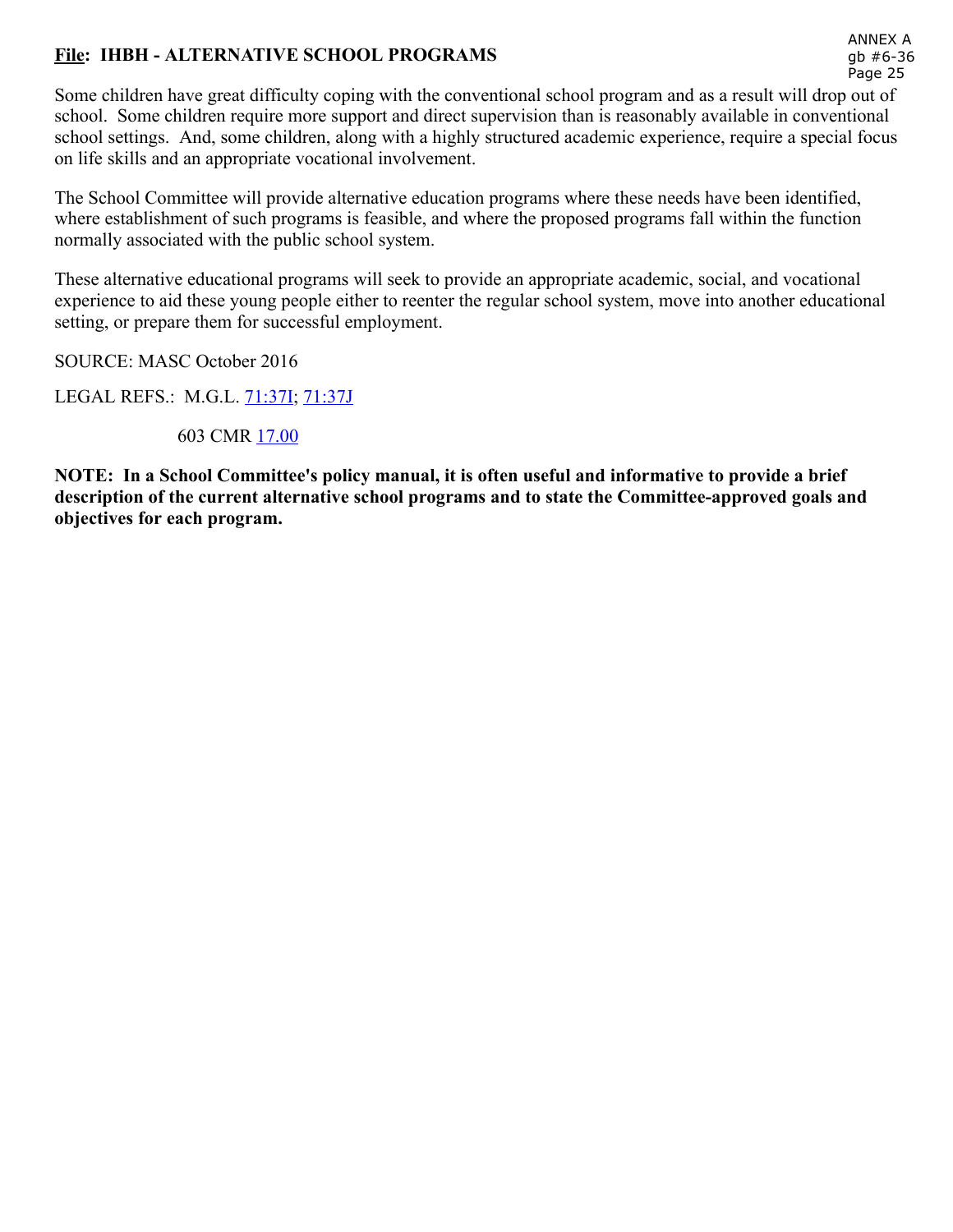## File: IHCA - SUMMER SCHOOLS

The school system shall make available summer sessions as a supplement to the instruction offered during the school year, when funding for such programs is available. The focus of the program will be remedial work.

To attend summer school, students must have the approval of their classroom and/or special subject teachers.

Students at all instructional levels may attend approved summer schools for remedial, enrichment, or make-up purposes. Credit towards graduation requirements may be granted high school students in line with regulations of the School District.

All summer programs will be subject to annual approval by the School Committee.

SOURCE: MASC

LEGAL REF.: M.G.L. [71:28](http://www.malegislature.gov/Laws/GeneralLaws/PartI/TitleXII/Chapter71/Section28)

NOTE: This category is for statements on the summer program the summer instruction, services, and facilities provided students. Personnel policies pertaining to summer schools should be filed in the appropriate category in the personnel section.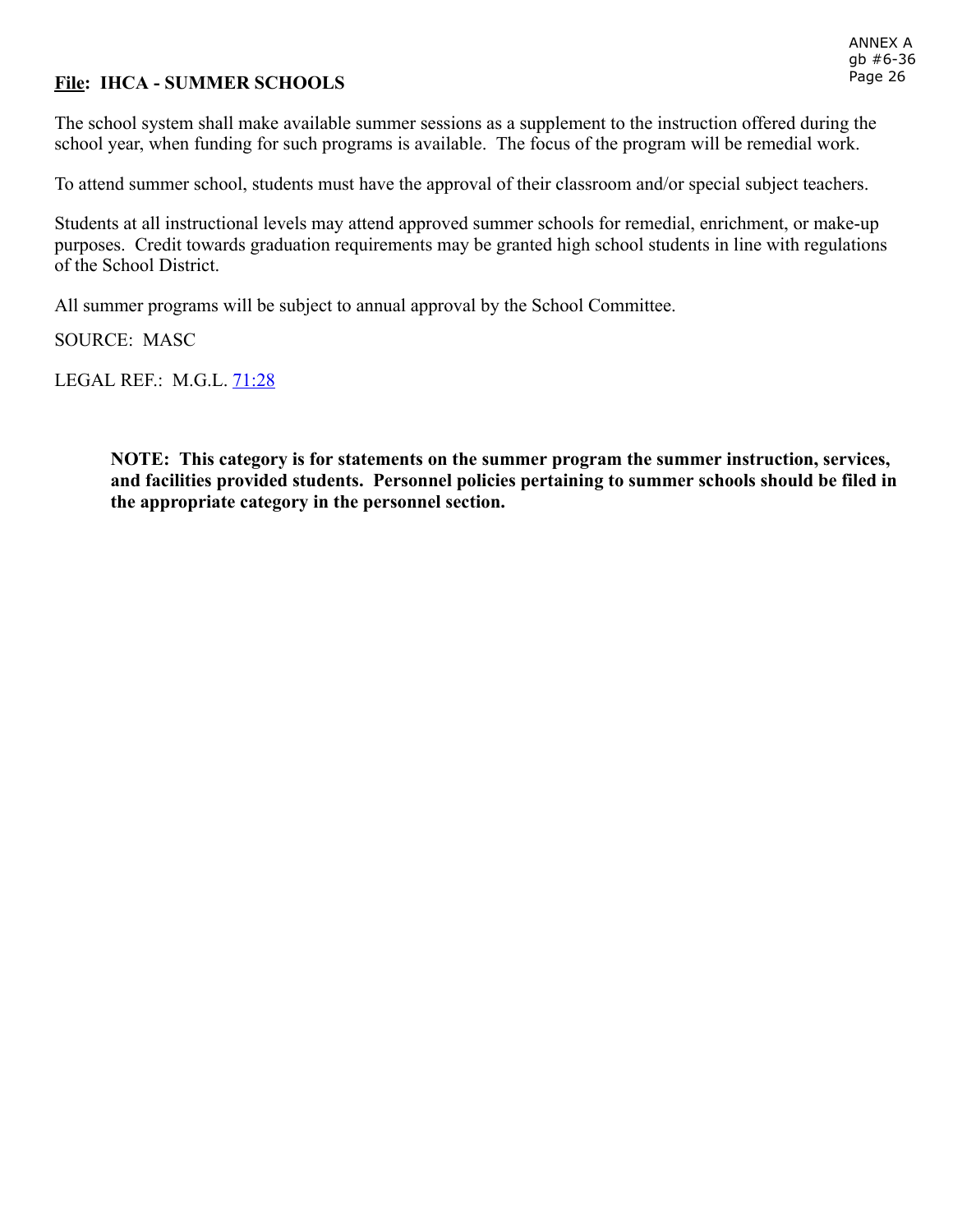## File: IJ - INSTRUCTIONAL MATERIALS

The School Committee believes that materials appropriate to the needs of the school program must be available to each student and teacher. These will be furnished by the School Committee subject to budgetary constraints.

The task of selecting instructional materials for programs will be delegated to the professional staff of the school system. Because instructional programs and materials are of great importance, only those that meet the following criteria will be approved by the Committee:

1. They must present balanced views of international, national, and local issues and problems of the past, present and future.

2. They must provide materials that stimulate growth in factual knowledge, literary appreciation, aesthetic and ethical values.

3. They must help students develop abilities in critical reading and thinking.

4. They must help develop and foster an appreciation of cultural diversity and development in the United States and throughout the world.

5. They must provide for all students an effective basic education that does not discriminate on the basis of race, age, color, religion, national origin, sex, gender identity, physical disabilities or sexual orientation.

6. They must allow sufficient flexibility for meeting the special needs of individual students and groups of students.

SOURCE: MASC October 2016

LEGAL REFS.: M.G.L. [30B:7;](https://malegislature.gov/Laws/GeneralLaws/PartI/TitleIII/Chapter30b/section7) [71:48;](https://malegislature.gov/Laws/GeneralLaws/PartI/TitleXII/Chapter71/section48) [71:49;](https://malegislature.gov/Laws/GeneralLaws/PartI/TitleXII/Chapter71/section49) [71:50](https://malegislature.gov/Laws/GeneralLaws/PartI/TitleXII/Chapter71/section50)

BESE regulations 603 CMR [26.00](http://www.doe.mass.edu/lawsregs/603cmr26.html)

CROSS REF.: KEC, Public Complaints about the Curriculum or Instructional Materials

NOTE: A broad policy, such as the sample above, can establish the framework for the selection and adoption of all instructional materials used in the school system. Regulations, however, might be needed to cover procedures for selection of textbooks and supplementary and library materials.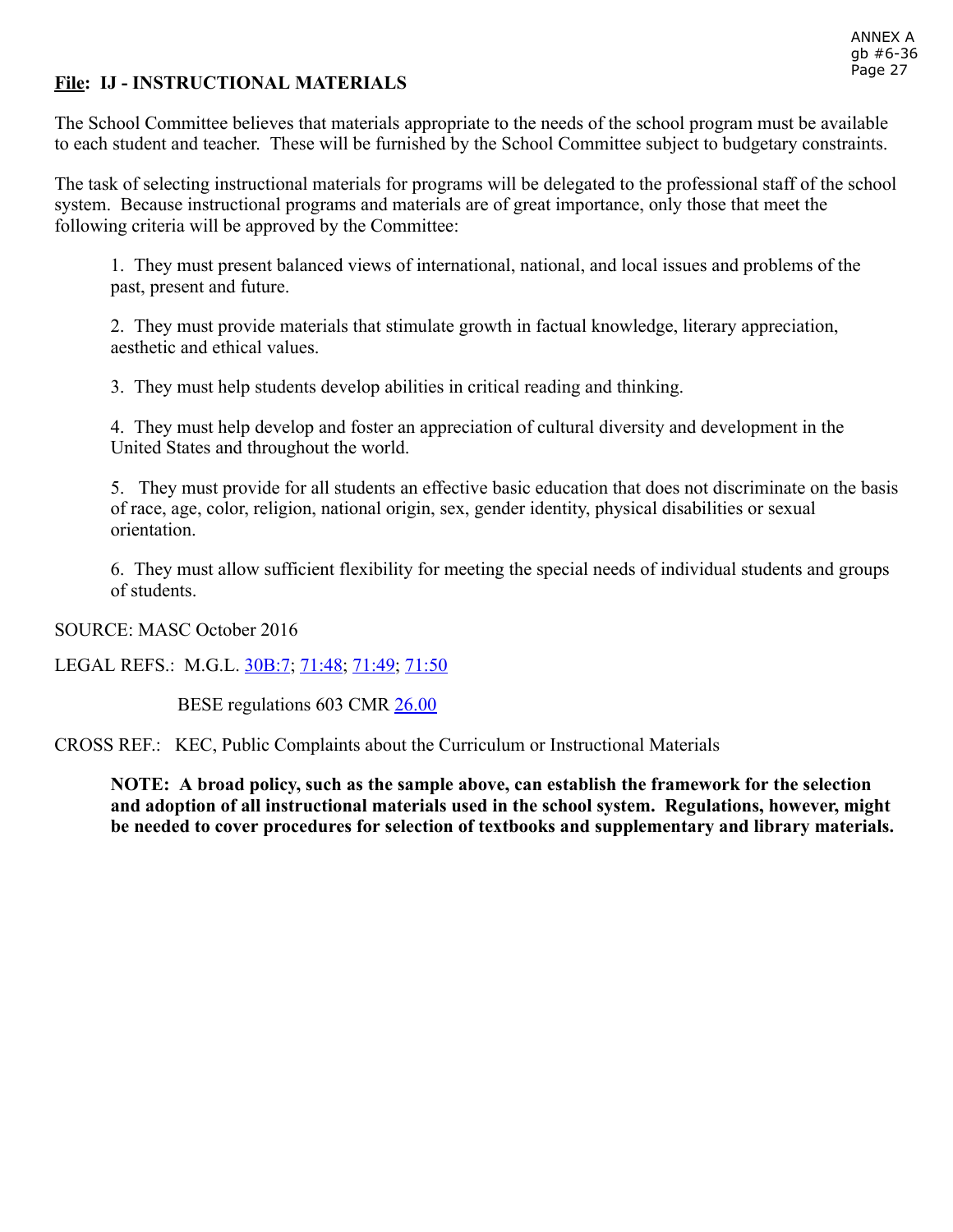#### File: IJ-R - RECONSIDERATION OF INSTRUCTIONAL RESOURCES

Material that is challenged usually belongs to one of the three basic categories: religion, ideology, or profanity/obscenity. Board policies regarding these areas shall be as follows:

#### Religion Factual, unbiased material on religions has a place in school libraries.

Ideologies -- Libraries should, with no thought toward swaying reader judgment, make available a balanced collection of primary and factual material, on the level of their students on various ideologies or philosophies which exert or have exerted a strong force, either favorably or unfavorably, in government, current events, politics, education and other phases of life.

#### Profanity/obscenity -- Materials shall be subjected to a test of literary merit and reality in context using the criteria established.

When a problem concerning instructional resources in a school arises, the disposition of the problem will be made in a reasonable period of time using District adopted procedures.

In accordance with the statement of philosophy, no questioned materials shall be removed from the school pending a final decision. Pending the outcome of the request for reconsideration, however, access to questioned materials can be denied to the students of the parents making the complaint, if they so desire.

If the decision of the School Committee is that the questioned instructional resource be retained, the District will not convene a Review Committee relative to the same complaint for a period of three years. If a substantially different point of view is advanced, it will be investigated. (The period of three years does not apply in this instance).

If an individual or a group undertakes action to keep material from the shelves by checking it out and failing to return it, or by taking turns in keeping it checked out so that it is not available for student use, the Superintendent shall request, in writing, the return of the material. If it is not returned within thirty (30) days, a bill for the current replacement cost of the item shall be rendered to the party holding the item.

After the School Committee has adopted new materials or approved certain methods, that decision will not be reconsidered for a period of three years beginning with the end of the school year when the adoption is made.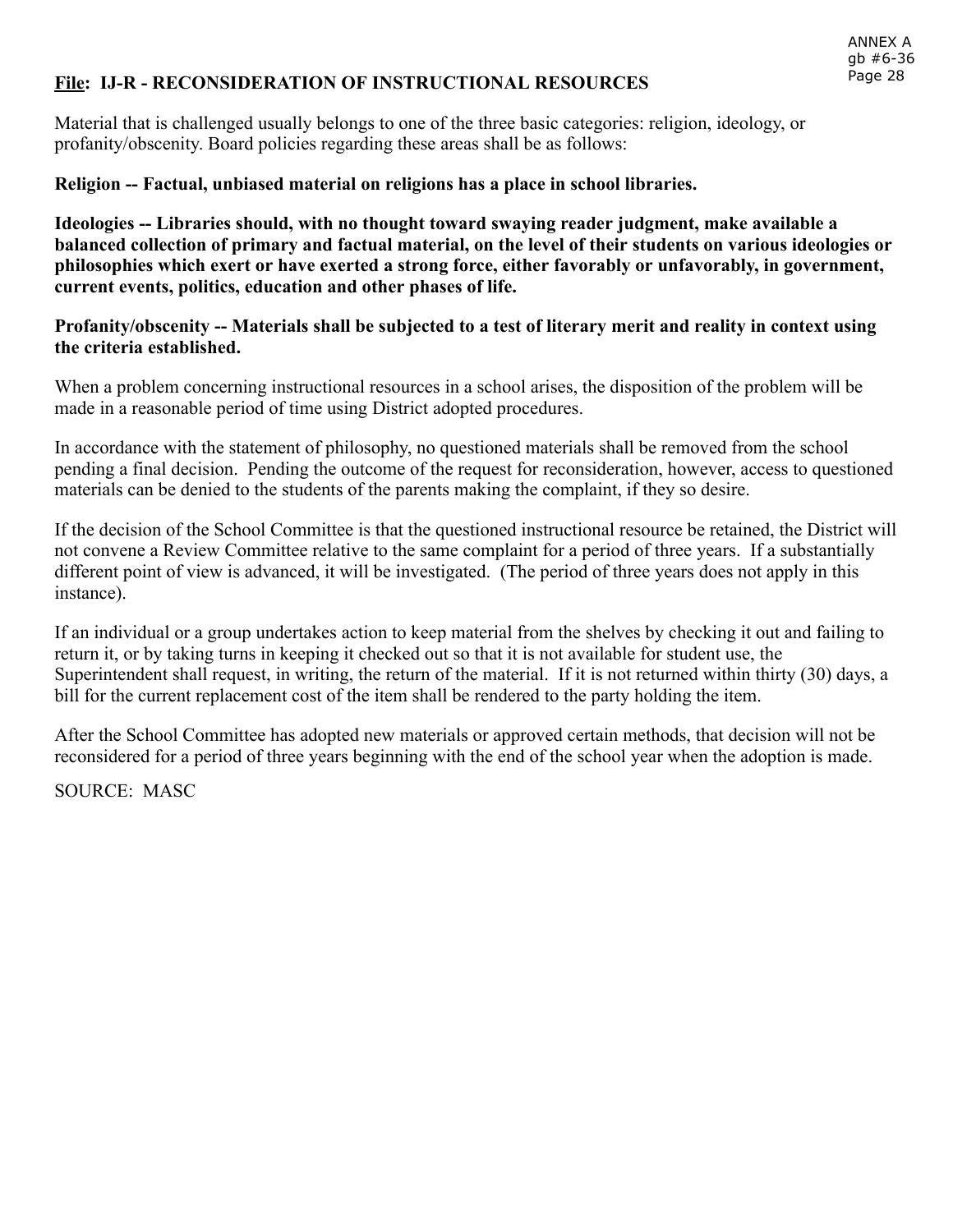## File: IJL - LIBRARY MATERIALS SELECTION AND ADOPTION

The School Committee endorses the School Library Bill of Rights, as adopted by the American Library Association, which asserts that the responsibility of the school library is to:

1. Provide materials that will enrich and support the curriculum, taking into consideration the varied interests, abilities, and maturity levels of the students served.

2. Provide materials that will stimulate growth in factual knowledge, literary appreciation, aesthetic values, and ethical standards.

3. Provide a background of information that will enable students to make intelligent judgments in their daily lives.

4. Provide materials on opposing sides of controversial issues so that young citizens may develop under guidance the practice of critical reading and thinking.

5. Provide materials representative of the many religious, ethnic, and cultural groups and their contributions to our American heritage.

6. Place principle above personal opinion and reason above prejudice in the selection of materials of the highest quality in order to assure a comprehensive collection appropriate for the users of the library.

Initial purchase suggestions for library materials may come from all personnel--teachers, coordinators, and administrators. Students will also be encouraged to make suggestions. The librarian will recommend materials to be included in the school library. Final approval and authority for distribution of funds will rest with the building Principal subject to the approval of the Superintendent.

Gifts of library books will be accepted in keeping with the above policy on selection. Complaints about library books will be handled in line with Committee policy on complaints about instructional materials.

SOURCE: MASC

LEGAL REF.: 603 CMR [26:05](http://www.doe.mass.edu/lawsregs/603cmr26.html?section=05)

CROSS REF.: KEC, Public Complaints about the Curriculum or Instructional Materials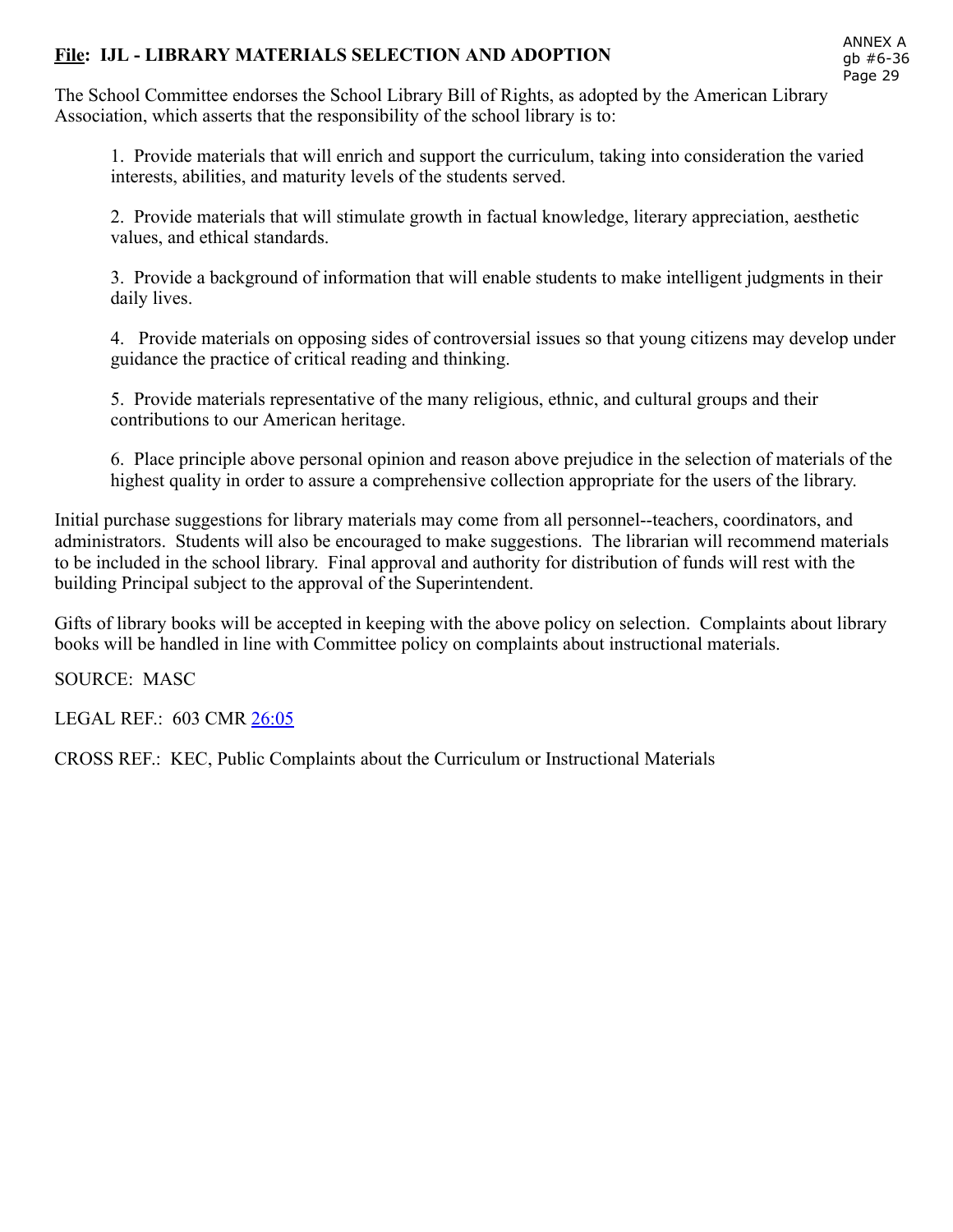## File: IJLA - LIBRARY RESOURCES

The primary objective of the library/media center is to implement its resources to enrich and to support the educational program of the school.

#### Definition of Library Resources

Library resources are those print, non-print, and digital materials found in school libraries which support curricular and personal information needs.

#### Criteria for Selection of Library Resources

The criteria for selection of library resources in the District are:

• Needs of the individual student

Based on knowledge of students Based on requests of parents and students

• Needs of the individual school

Based on knowledge of the curriculum of the school Based on requests from the professional staff

 Provision of a wide range of materials on many levels of difficulty with a diversity of appeal and the presentation of different points of view.

- Provision of materials of high artistic quality.
- Provision of materials with superior format.
- Reputable, unbiased, professionally prepared selection aids are consulted as guides.

In accordance with the District's policy of providing instructional materials on opposing sides of controversial issues, it should be noted that neither the media centers nor the District serve as advocates for the ideas expressed in any materials, nor does the presence of any material indicate automatic endorsement of the ideas expressed therein.

Disclosure of Information/Privacy of Circulation Records

Circulation records shall not be made available to anyone except pursuant to such process, order, or subpoena as may be authorized by law.

Re-evaluation (Weeding) of Library Resources

The continuous review of library/media center materials is necessary as a means of maintaining a useful and active collection. As new materials are selected and added, some older materials are withdrawn. The responsibility for determining which materials are to be withdrawn rests with the professional staff.

Among the reasons for withdrawing an item are the following:

 Curricular changes have rendered superfluous some materials (or multiple copies of materials) formerly used but no longer in demand.

Some materials contain factual material that is no longer accurate nor current.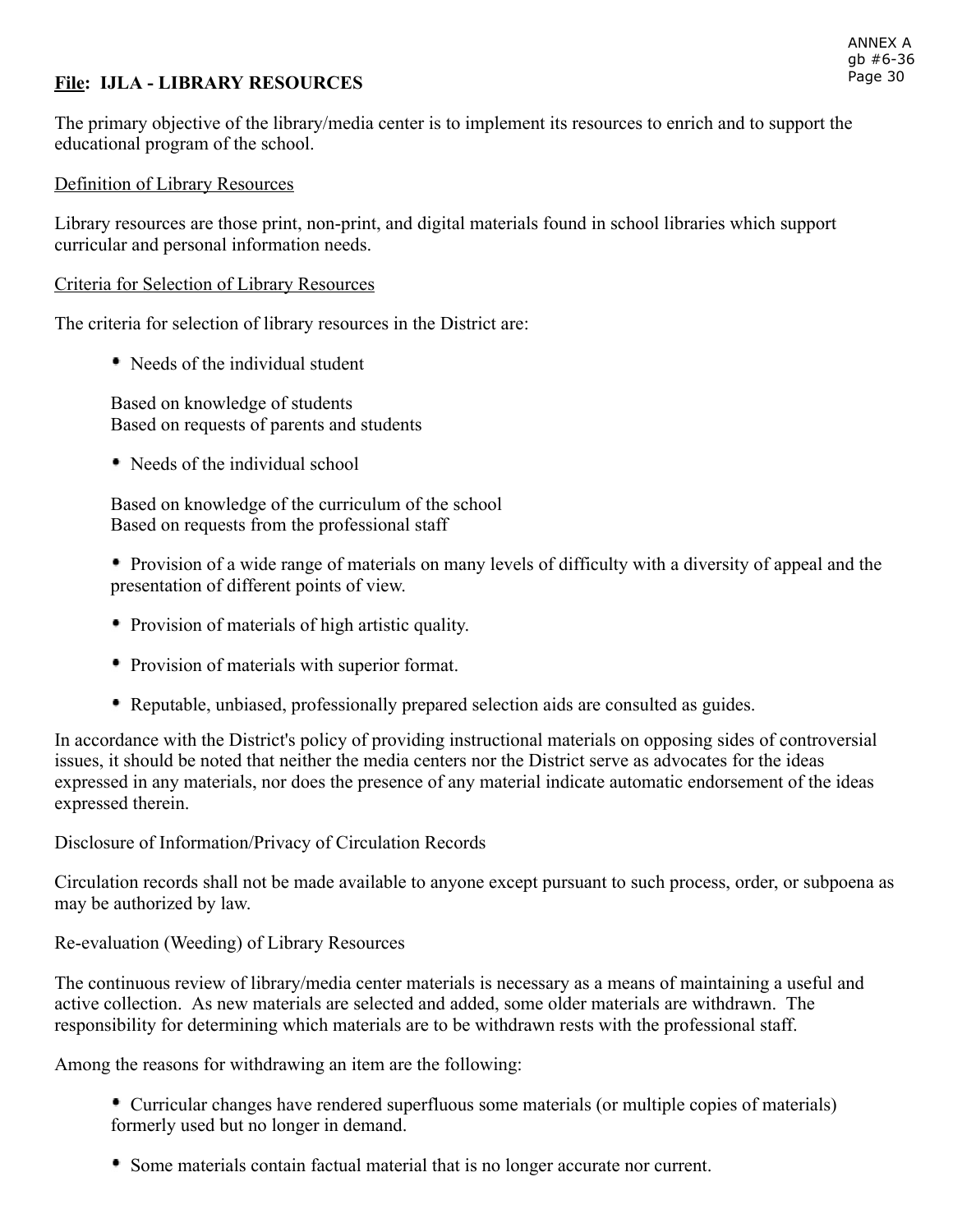Some materials intended for recreational reading have become dated or unattractive and are no longer in demand. (Some such books, which are deemed "standards" or "classics", will be retained even though they rarely circulate).

 Some materials have become worn out, damaged or physically deteriorated and have lost utility and/or appeal.

 Some materials have been superseded by newer items, which present the same information, but in superior format.

Withdrawn library/media center materials are processed in one or more of the following ways:

Made available to be used as resource or supplementary material by teachers.

 Offered to other media centers in the District, as it is possible that a material, which lacks utility in one building, may have some usefulness in another.

- Contributed to appropriate charitable or educational agencies.
- Discarded, when warranted.

Continuing evaluation is closely related to the goals and responsibilities of library/media centers and is a valuable tool of collection development. This procedure is not to be used as a convenient or expedient means to remove materials presumed to be controversial or likely to be disapproved by segments of the community. Materials are not to be proscribed or removed because of actual or potential partisan or doctrinal disapproval, nor because of the origin, background or views of those contributing to their creation.

SOURCE: MASC October 2016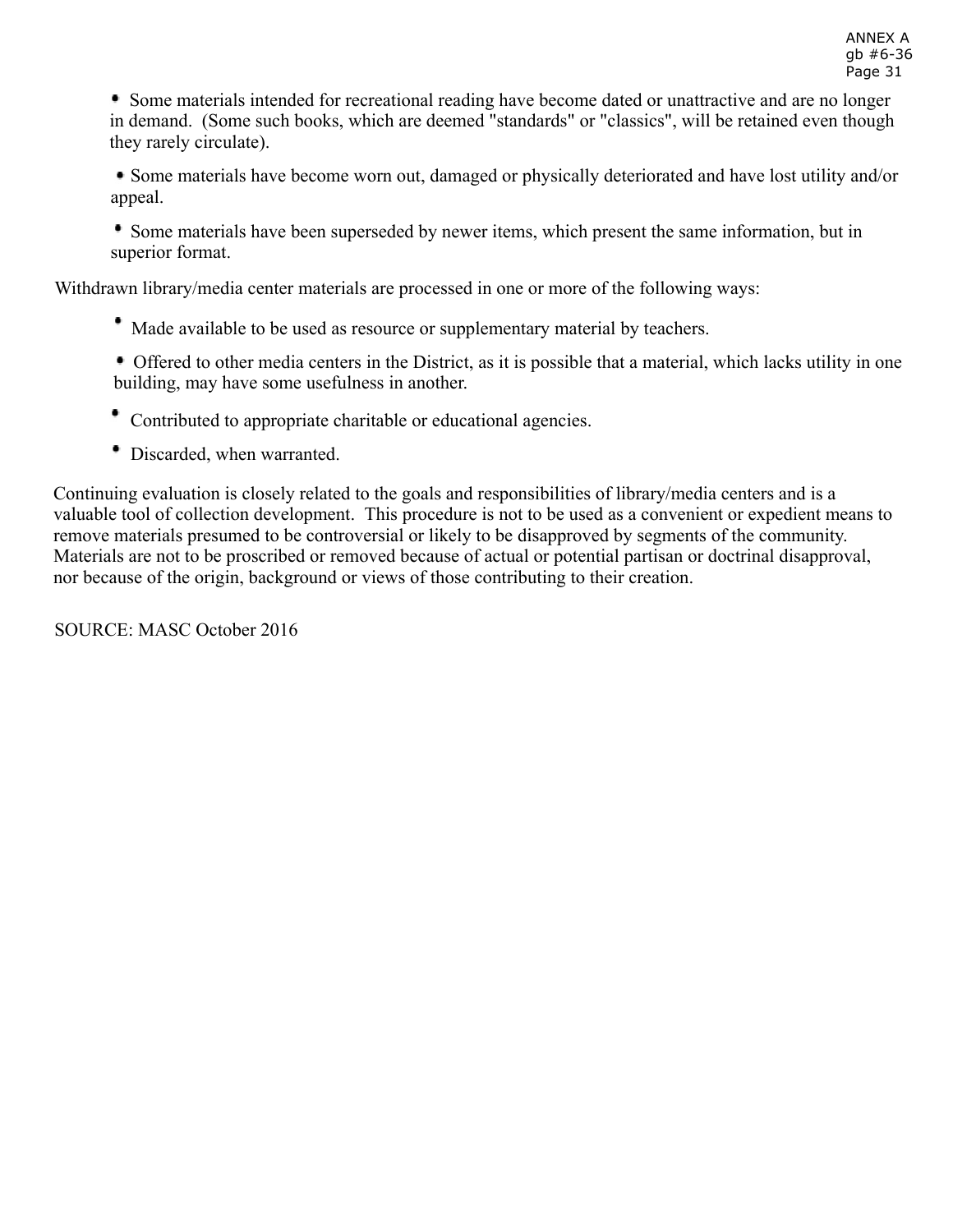## File: IJND ACCESS TO DIGITAL RESOURCES

The School Committee supports the right of students, employees, and community members to have reasonable access to various information formats and believes it is incumbent upon users to utilize this privilege in an appropriate manner.

#### Safety Procedures and Guidelines

The Superintendent, in conjunction with the Director of Technology, shall develop and implement appropriate procedures to provide guidance for access to digital resources. Guidelines shall address teacher supervision of student computer or tablet use, ethical use of digital resources and issues of privacy versus administrative review of electronic files and communications. In addition, guidelines shall prohibit utilization of digital resources for prohibited or illegal activities and for the use of other programs with the potential of damaging or destroying programs or data.

Internet safety measures shall be implemented that effectively address the following:

- Controlling access by minors to inappropriate matter on the Internet as defined by the Children's Internet Protection Act (CIPA) and the Children's Online Privacy Protection Act (COPPA);
- Safety and security of minors when they are using email, instant messaging applications, and other forms of direct electronic communications;
- Preventing unauthorized access, including hacking, viruses, and other unlawful activities by minors online;
- Unauthorized disclosure, use and dissemination of personal information regarding minors.

The School District shall provide reasonable public notice to address and communicate its internet safety measures.

### Empowered Digital Use

All students and faculty must agree to and sign an Empowered Digital Use form prior to the student or staff member being granted independent access to digital resources and district networks. The required form, which specifies guidelines for using digital resources and district networks, must be signed by the parent or legal guardian of minor students (those under 18 years of age) and also by the student. This document shall be kept on file as a legal, binding document. In order to modify or rescind the agreement, the student's parent/guardian (or the student who is at least 18 years old) must provide the Director of Technology with a written request.

### Employee Use

Employees shall use district email, district devices, and district networks only for purposes directly related to educational and instructional purposes.

### Community Use

On recommendation of the Superintendent in conjunction with the Director of Technology, the district shall determine when and which computer equipment, software, and information access systems will be available to the community. All guests will be prompted to, and must accept the district's Access to Digital Resources Policy before accessing the district network.

### Disregard of Rules and Responsibility for Damages

Individuals who refuse to sign required Empowered Digital Use documents or who violate district rules governing the use of district technology or networks shall be subject to loss or restriction of the privilege of using equipment, software, information access systems, and network.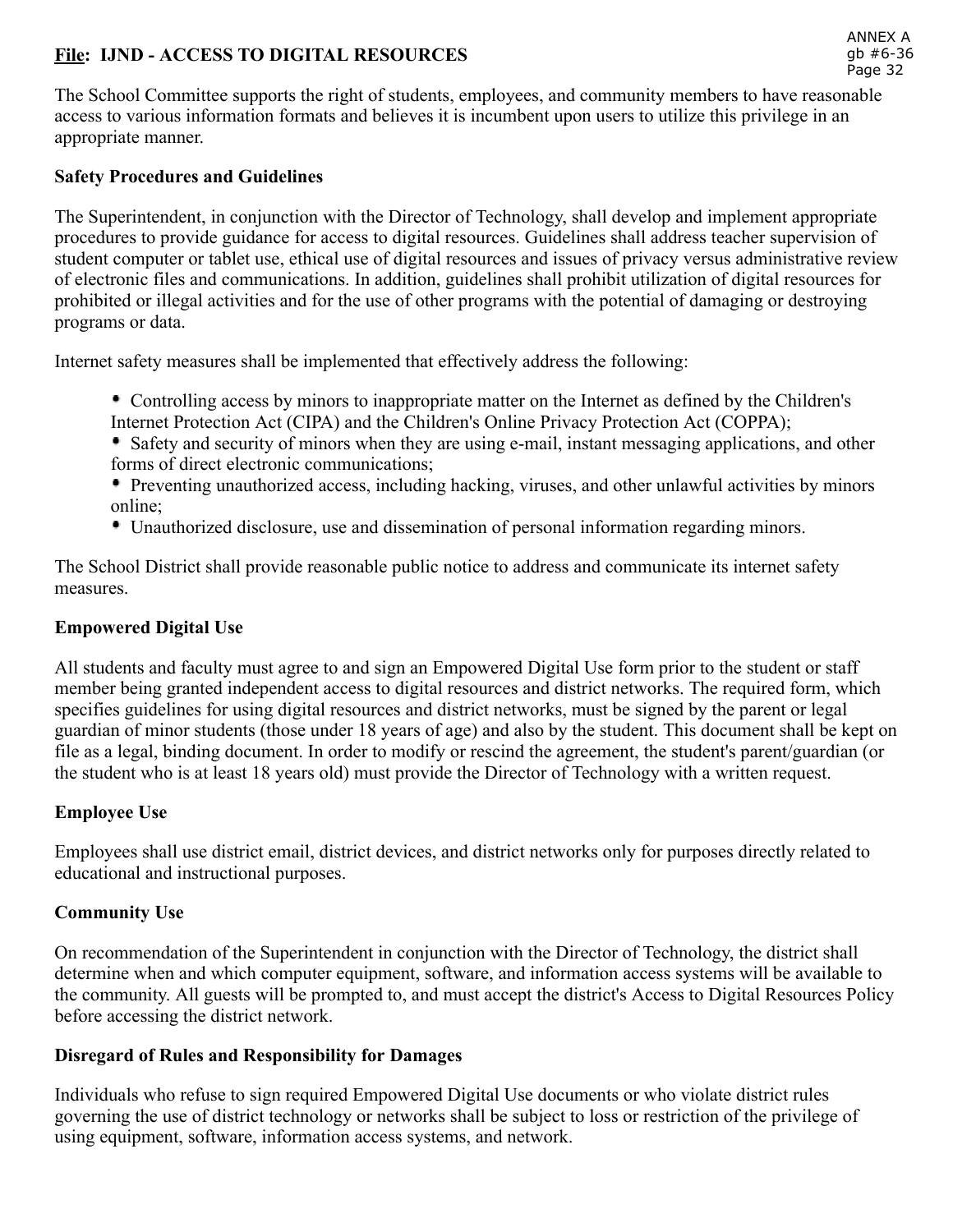Individuals shall reimburse the district for repair or replacement of district property lost, stolen, damaged, or vandalized while under their care.

SOURCE: MASC

LEGAL REFS: 47 USC § 254

Adopted: August 2015

Note: FCC regulations that went into effect April 20, 2001, implementing The Children's Internet Protection Act (47 U.S.C. § 254) require each school/district to certify compliance with certain policy requirements in order to maintain eligibility for Internet access discounts and other services provided by the federal government.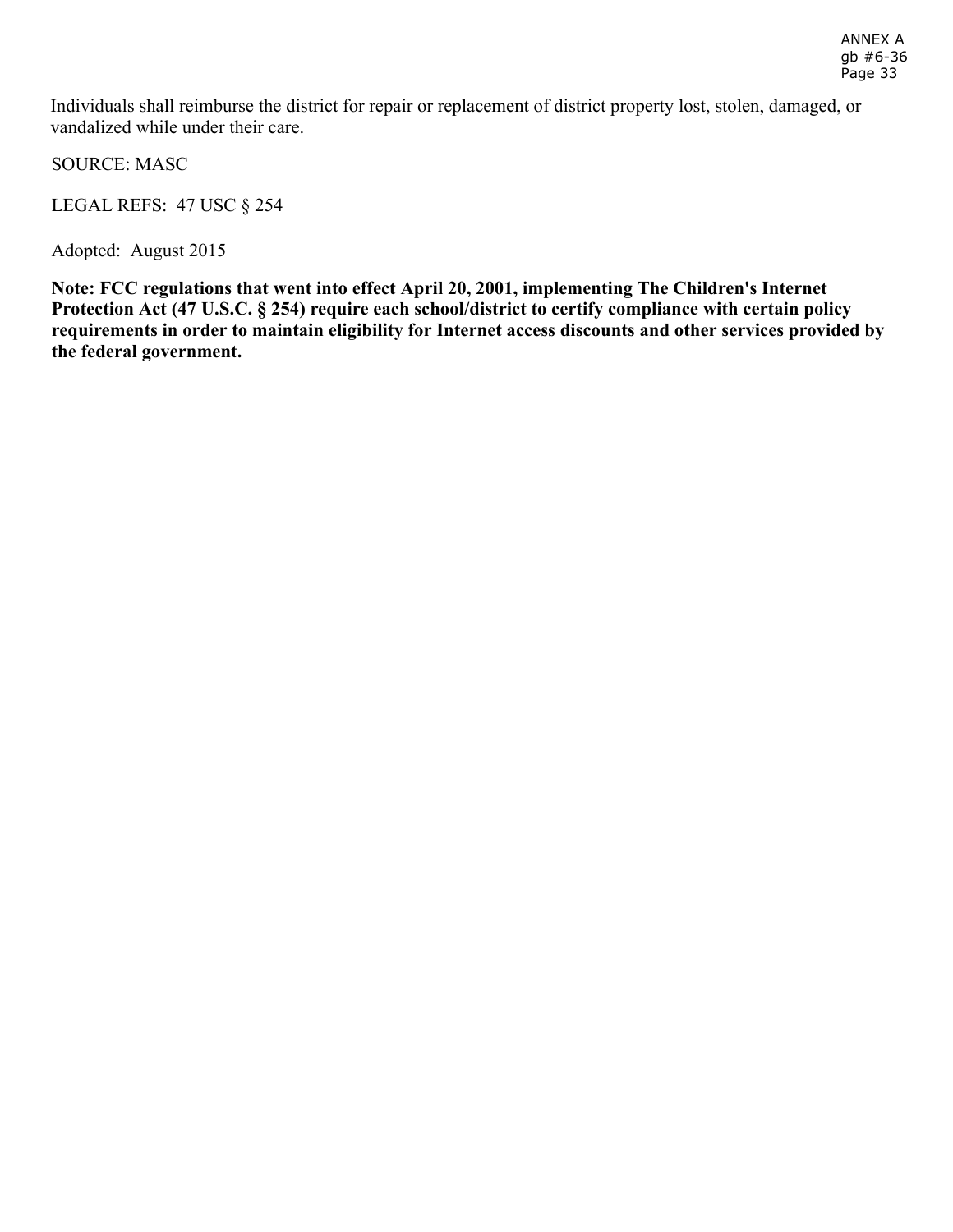## File: IJNDB - EMPOWERED DIGITAL USE POLICY

#### Purpose

The School Committee recognizes the need for students to be prepared to contribute to and excel in a connected, global community. To that end, the district provides ongoing student instruction that develops digital citizenship skill sets for using technology as a tool. Information and communication technology are an integrated part of our curriculum across subjects and grades in developmentally appropriate ways and are aligned with the Massachusetts Curriculum Frameworks and standards, including seeking knowledge and understanding; thinking critically and solving problems; listening, communicating, and interacting effectively; and engaging and competing in a global environment.

#### Availability

The Superintendent or designee shall implement, monitor, and evaluate the district's system/network for instructional and administrative purposes.

All users shall acknowledge that they understand that using digital devices, whether personal or school owned, and the school district network is a privilege and when using them in accordance with School District guidelines they will retain that privilege.

The Superintendent or designee shall develop and implement administrative guidelines, regulations, procedures, and user agreements, consistent with law and policy, which shall include but not be limited to the following:

- Digital devices, software, and networks shall be used in school for educational purposes and activities.
- An individual's personal information (including home/mobile phone numbers, mailing addresses, and passwords) and that of others shall be kept private.
- Individuals will show respect for themselves and others when using technology including social media.
- Users shall give acknowledgement to others for their ideas and work
- Users shall report inappropriate use of technology immediately

These procedures shall be reviewed annually by district administration together with students and teachers and shall provide a springboard for teaching and learning around topics such as internet safety, digital citizenship, and ethical use of technology.

SOURCE: MASC

Adopted: August 2015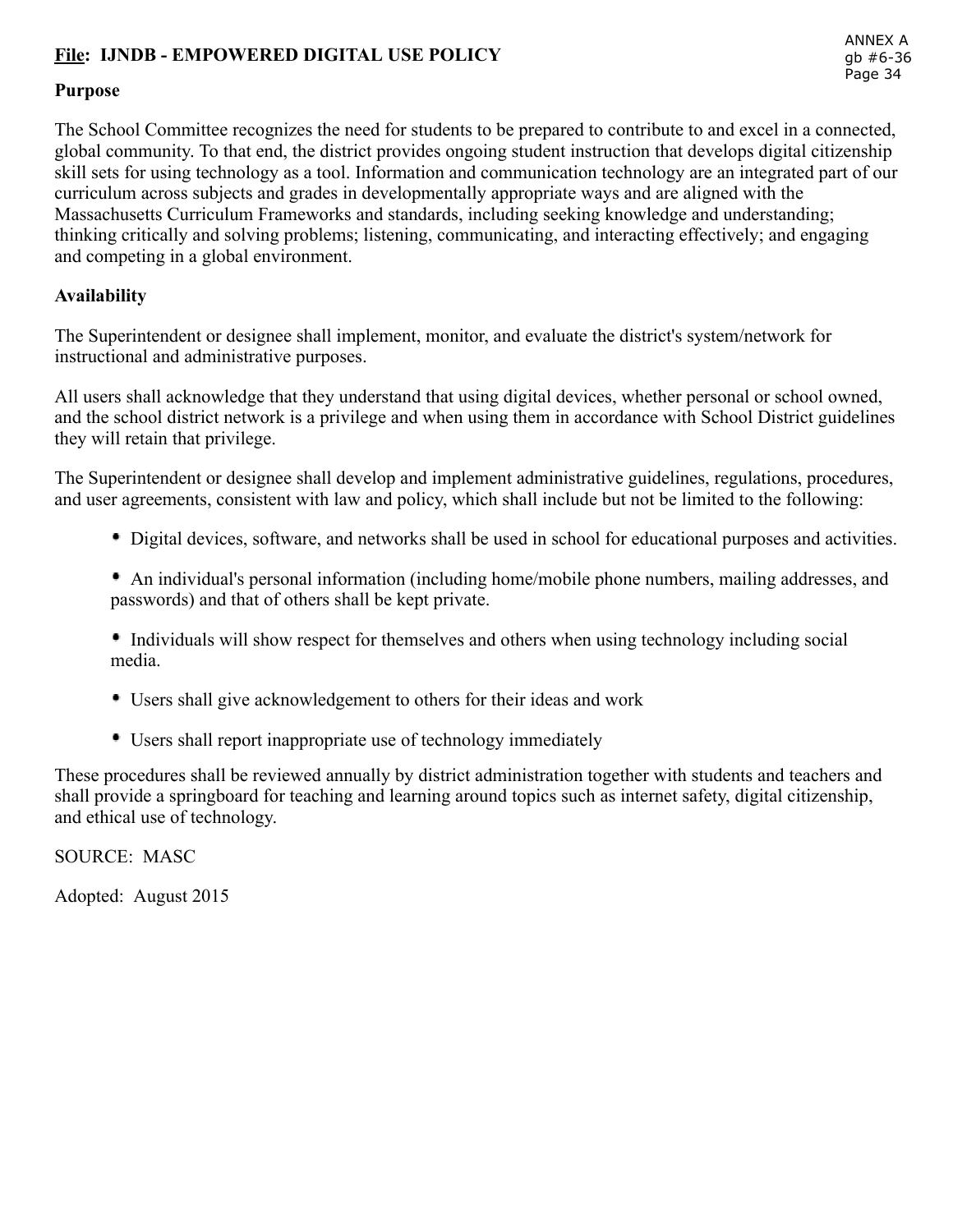## File: IJNDC INTERNET PUBLICATION

## I. PURPOSE

The School District has established a district-wide web page that links users to web pages for the district's individual schools. The School District maintains these web pages for educational purposes only, in furtherance of the educational mission of the School District. All published pages and corresponding links to other sites must relate to the district's educational mission.

#### II. SUPERVISION AND APPROVAL OF WEB PAGES

The Superintendent (or his/her designee) may select the person or persons ("the Webmaster") responsible for overseeing the school district's web pages and maintaining the web pages in a manner consistent with this policy and the school district's Access to Digital Resources Policy. The Webmaster must approve all links from the district web pages to other sites on the Internet. The Webmaster will review the links to ensure that the links are related to the district's educational mission.

Staff members may publish web pages related to their class projects or courses on their school's web site. Staff members must submit their material to the Webmaster for approval before the material can be published. Staff members may not publish or link to personal web pages as part of the school district web site.

Student or staff work (e.g. voice, likeness, quotes, written material, musical pieces and graphic or other artwork) may be published on the district's web pages, as detailed below. All work that is published will be accompanied by a copyright notice written by the Webmaster that prohibits copying the work without the written consent of the copyright holder.

#### III. CONTENT STANDARDS

All web page materials are expected to be accurate, grammatically correct and free of spelling errors. Student work may deviate from this standard depending upon the age and grade level of the student. Web pages should be well-organized and professional in appearance. Web pages must not contain copyrighted or trademarked material belonging to others unless written permission to display such material has been obtained from the owner and the owner is credited on the school's web page.

#### IV. SAFETY PRECAUTIONS

A. In general

Identifying information about students, such as first and last names, personal phone numbers or home addresses, will not be published. First names or first names and the first letter of the student's last name may be used where appropriate.

B. Student photographs

 Student photographs may be published only with the written consent of the student's parent or guardian.

- Student photographs will not be accompanied by identifying information about the student(s).
- C. Student work

Student work, e.g. voice, likeness, quotes, written material, musical pieces, and graphic or other artwork, may be published only with the written consent of the student's parent or guardian.

D. Staff photographs, identifying information and work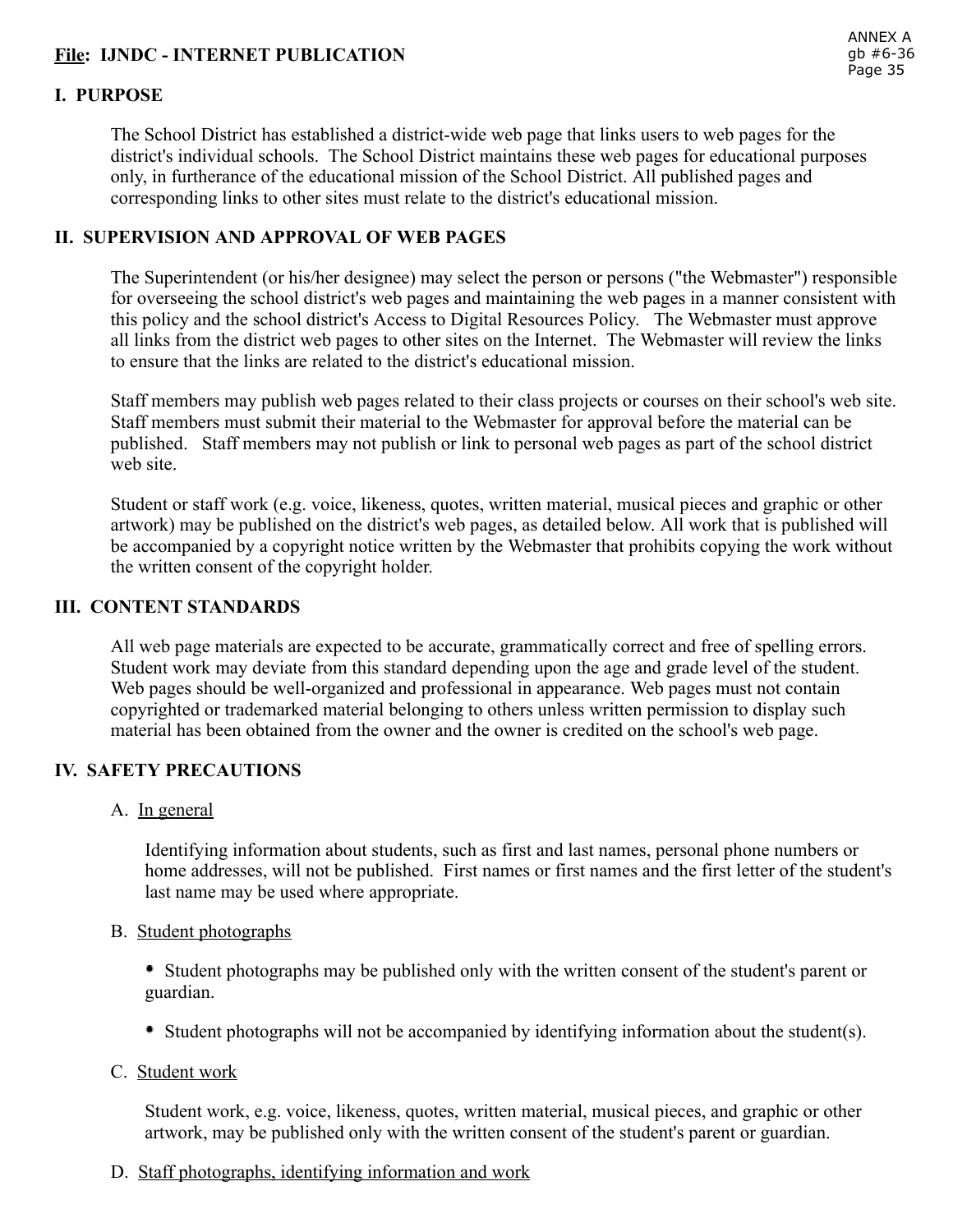Photographs of staff members, accompanied by the staff member's full name, may be published only with the staff member's written consent.

 Staff work, e.g. voice, likeness, quotes, written material, musical pieces and graphic or other artwork, may be published only with the staff member's written consent.

SOURCE: MASC

Adopted: August 2015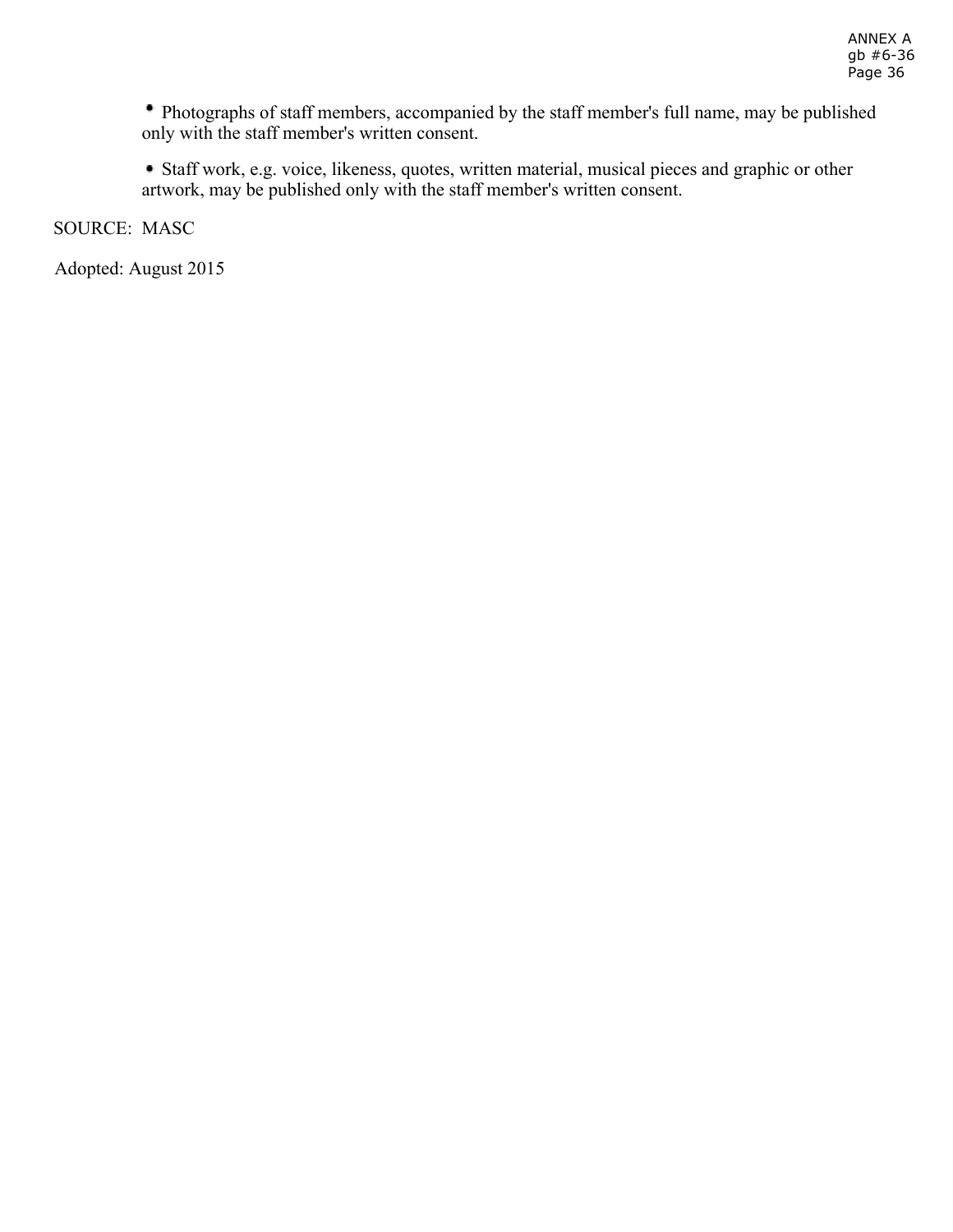## File: IJNDD - POLICY ON SOCIAL MEDIA

The Superintendent and the School Principals will annually remind staff members and orient new staff members concerning the importance of maintaining proper decorum in the on-line, digital world as well as in person. Employees must conduct themselves in ways that do not distract from or disrupt the educational process. The orientation and reminders will give special emphasis to:

1) Improper fraternization with students using social media or other electronic means.

a. Teachers may not friend or follow current students on social media.

b. All electronic contacts with students should be through the district's computer and telephone system, except emergency situations.

c. Team, class, or student organization pages, accounts, or groups will be created only in conjunction with the coach or faculty advisor. All groups must include the appropriate administrator as a member. Access to the page will remain with the coach or faculty advisor.

d. All contact and messages by coaches and faculty advisors with team members shall be sent to all team members, except for messages concerning medical or academic privacy matters, in which case the messages will be copied to the appropriate administrator.

e. Teachers will not give out their private cell phone or home phone numbers without prior approval of the district.

f. Inappropriate contact via phone or electronic devise is prohibited.

2) Inappropriateness of posting items with sexual content

3) Inappropriateness of posting items exhibiting or advocating use of drugs and alcohol

4) Examples of inappropriate behavior from other districts, as behavior to avoid

5) Monitoring and penalties for improper use of district computers and technology

6) The possibility of penalties, including dismissal from employment, for failure to exercise good judgment in on-line conduct.

The Superintendent or designees will periodically conduct internet searches to see if teachers have posted inappropriate materials on-line. When inappropriate use of computers and websites is discovered, the School Principals and Superintendent will promptly bring that inappropriate use to the attention of the staff member and may consider and apply disciplinary action up to and including termination.

SOURCE: MASC October 2016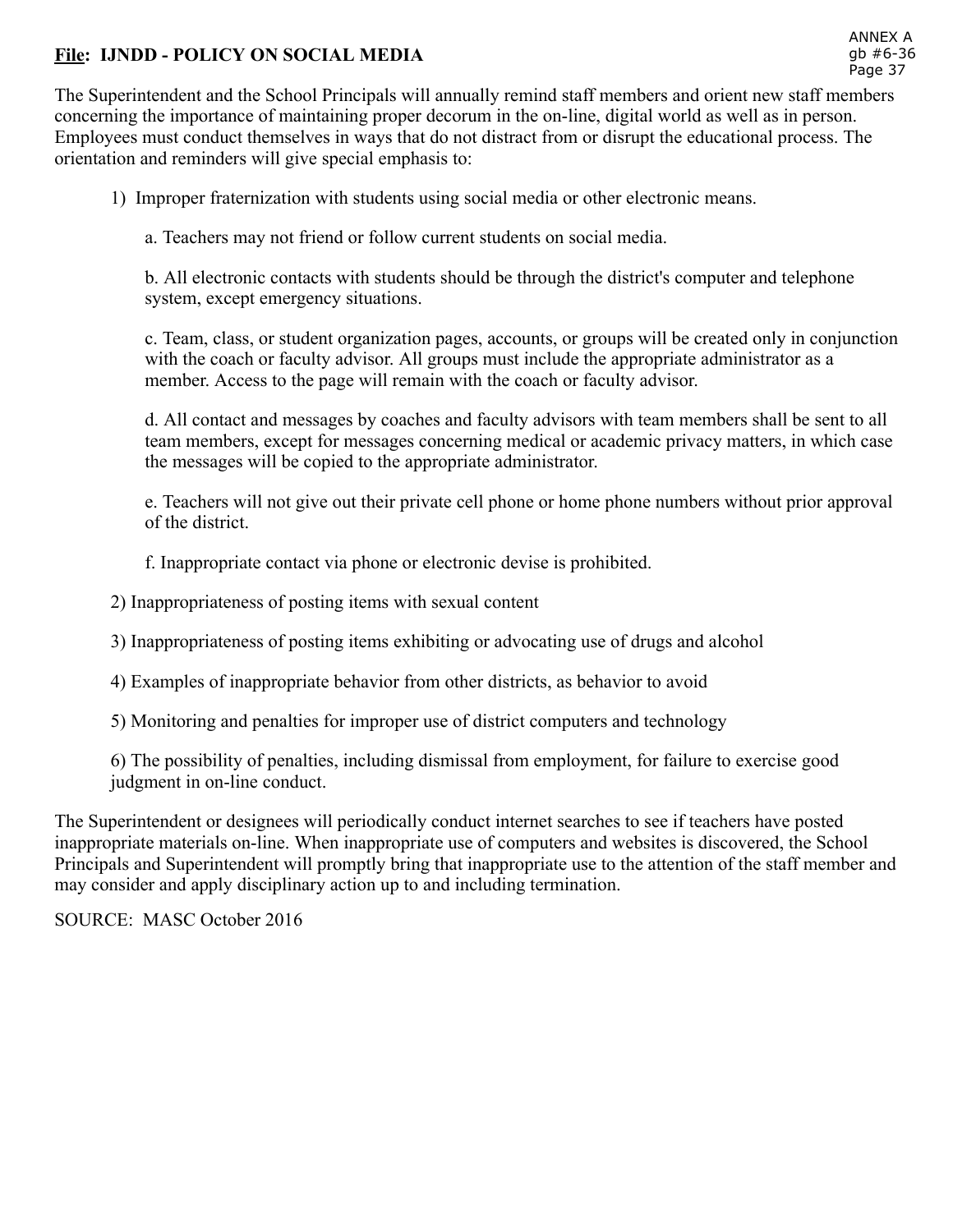## File: **IJOA** - FIELD TRIPS

Field trips can bring the school and the community closer together, which can result in real life experiences that enrich the curriculum for students and also bring about better public relations. The School Committee will also encourage field trips as an integral part of the instructional programs in the schools.

The Superintendent will establish regulations to assure that:

- 1. All students have parental permission for trips.
- 2. All trips are properly supervised.
- 3. All safety precautions are observed.
- 4. All trips contribute substantially to the educational program.
- 5. All trips allow student access without regard of family ability to pay.

All out-of-state or extended (overnight) trips and excursions, except those required for student participation in tournament competition or contests, must have advance approval of the School Committee. Fundraising activities for such trips will be subject to approval by the appropriate Administrator.

CROSS REF.:  [JJH](http://z2policy.ctspublish.com/masc/docid=232&z2collection=master#JD_JJH), Policy Relating to Field Trips Involving Late Night or Overnight Travel

SOURCE: MASC October 2016

NOTE: Brief policies on field trips, such as the sample above, usually require School Committeeapproved guidelines and implementing regulations.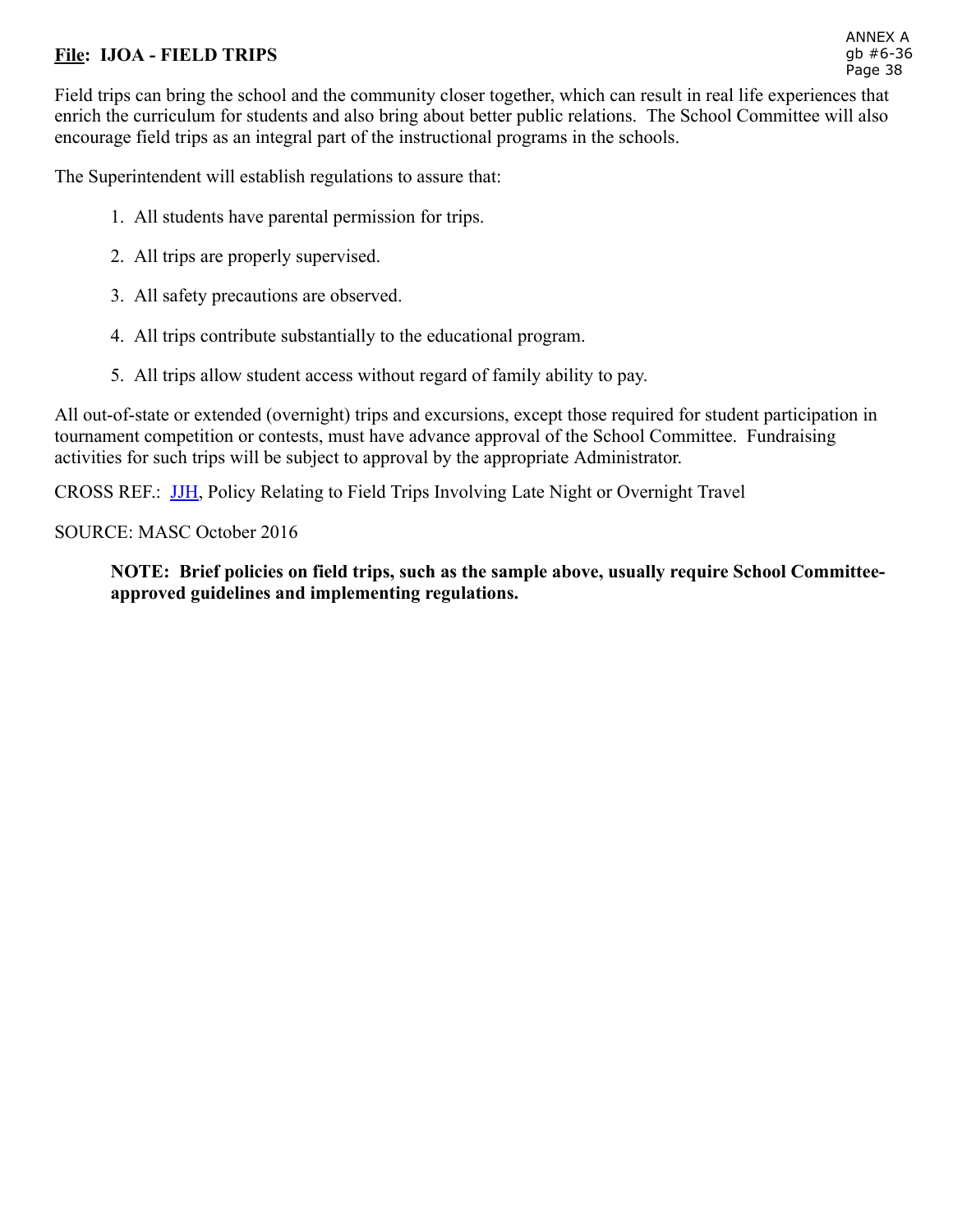#### File: IJOB - COMMUNITY RESOURCE PERSONS/ SPEAKERS

Community resources are those individuals or groups who are invited into the schools to present supplementary information and ideas to the classroom course of study. These experiences afford students the opportunity to benefit from community viewpoints. Care should be taken in selecting these speakers so that they are individuals who respect diversity in thinking and varying views and who are not attempting to inappropriately influence points of view.

CROSS REF.:  [ADDA](http://z2policy.ctspublish.com/masc/docid=11&z2collection=master#JD_ADDA), C.O.R.I. Requirements

SOURCE: MASC October 2016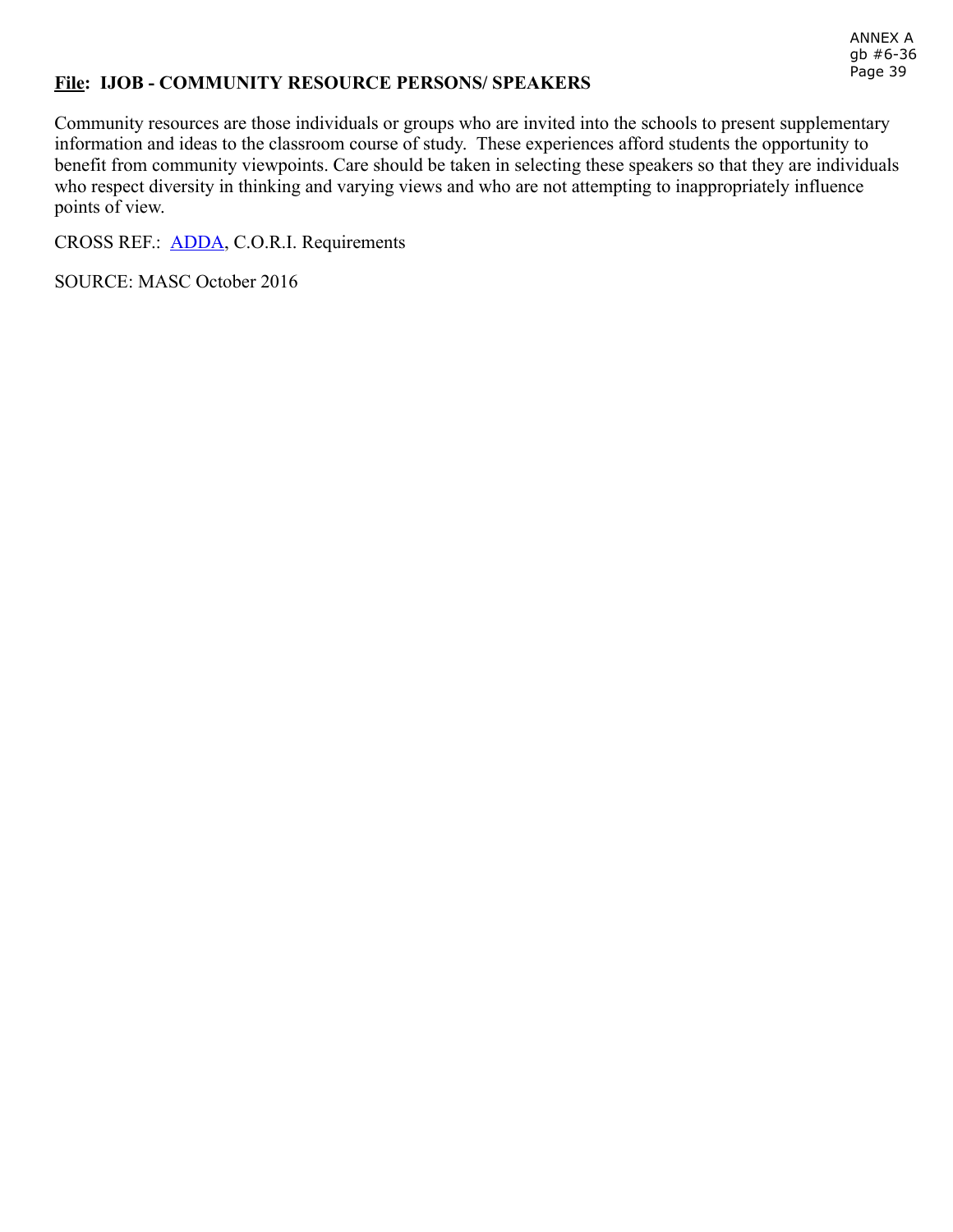## File: IJOC - SCHOOL VOLUNTEERS

ANNEX A gb #6-36 Page 40

It is the policy of the School Committee to encourage volunteer efforts in the schools. Parents/guardians, business representatives, senior citizens, and other community volunteers are recognized as important sources of support and expertise to enhance the instructional program and vital communication links with the community. The volunteer program will be coordinated in cooperation with building administrators.

CROSS REF.:  [ADDA](http://z2policy.ctspublish.com/masc/docid=11&z2collection=master#JD_ADDA), C.O.R.I. Requirements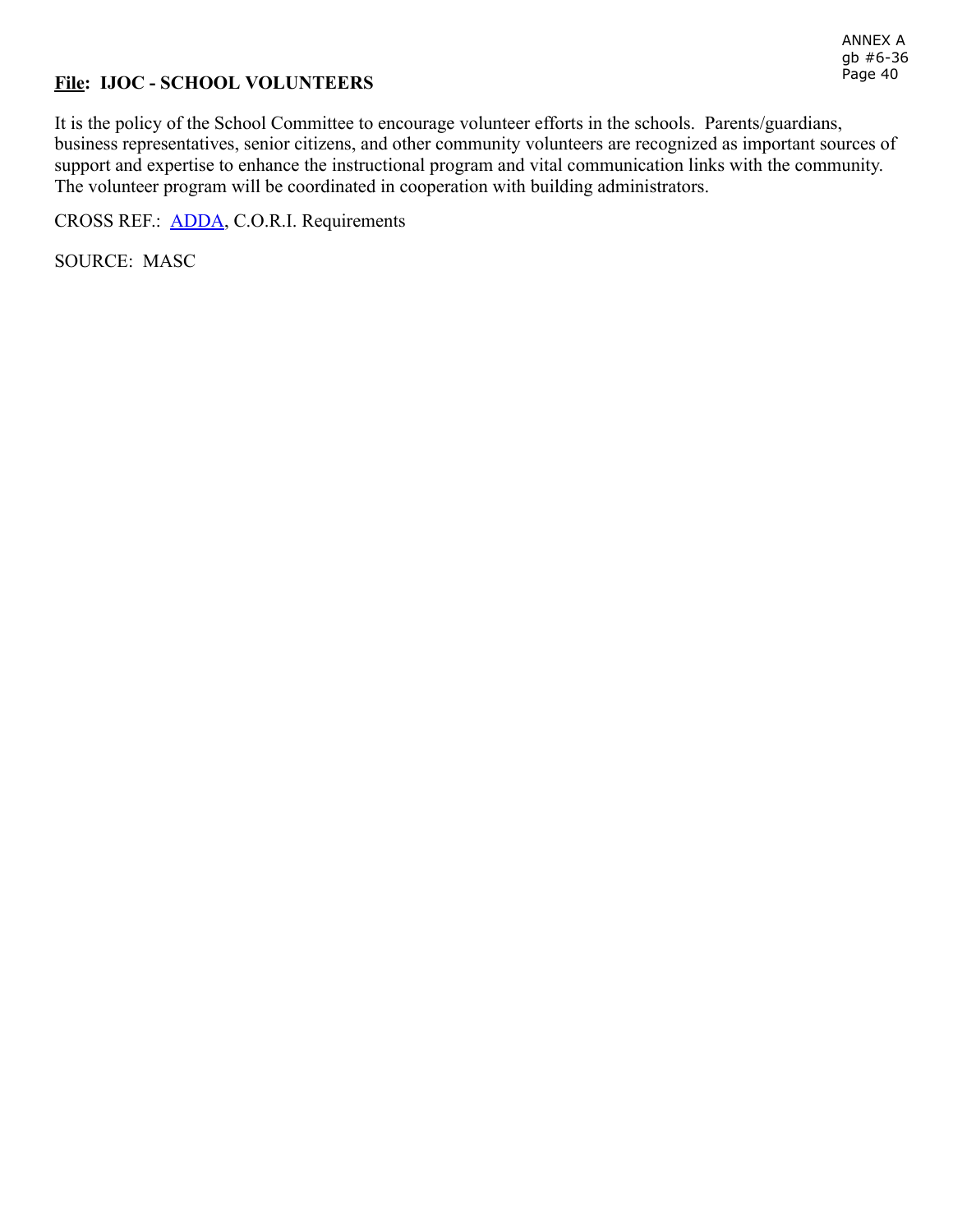#### File: IK - STUDENT PROGRESS REPORTS TO PARENTS/GUARDIANS

The School Committee recognizes the school's obligation to give periodic reports of a student's progress and grades. The School Committee further recognizes that these reports are a vital form of communication between the schools and parents. The School Committee also believes that all progress reports must be based upon full information, accurately and honestly reported with the proper maintenance of confidentiality.

A report depicting the student's progress will be issued periodically following an evaluation by the appropriate teacher, teachers, or other professional personnel.

In addition to the periodic reports, parents will be notified when a student's performance warrants attention.

Grading and promotion will be based on improvement, achievement, capability of the student, and the professional judgment of the teacher and Principal.

Major changes in the reporting system shall be preceded by a cooperative study and evaluation by teachers, principals, parents, and the Assistant Superintendent, who will submit the proposal to the School Committee for consideration and approval.

SOURCE: MASC October 2016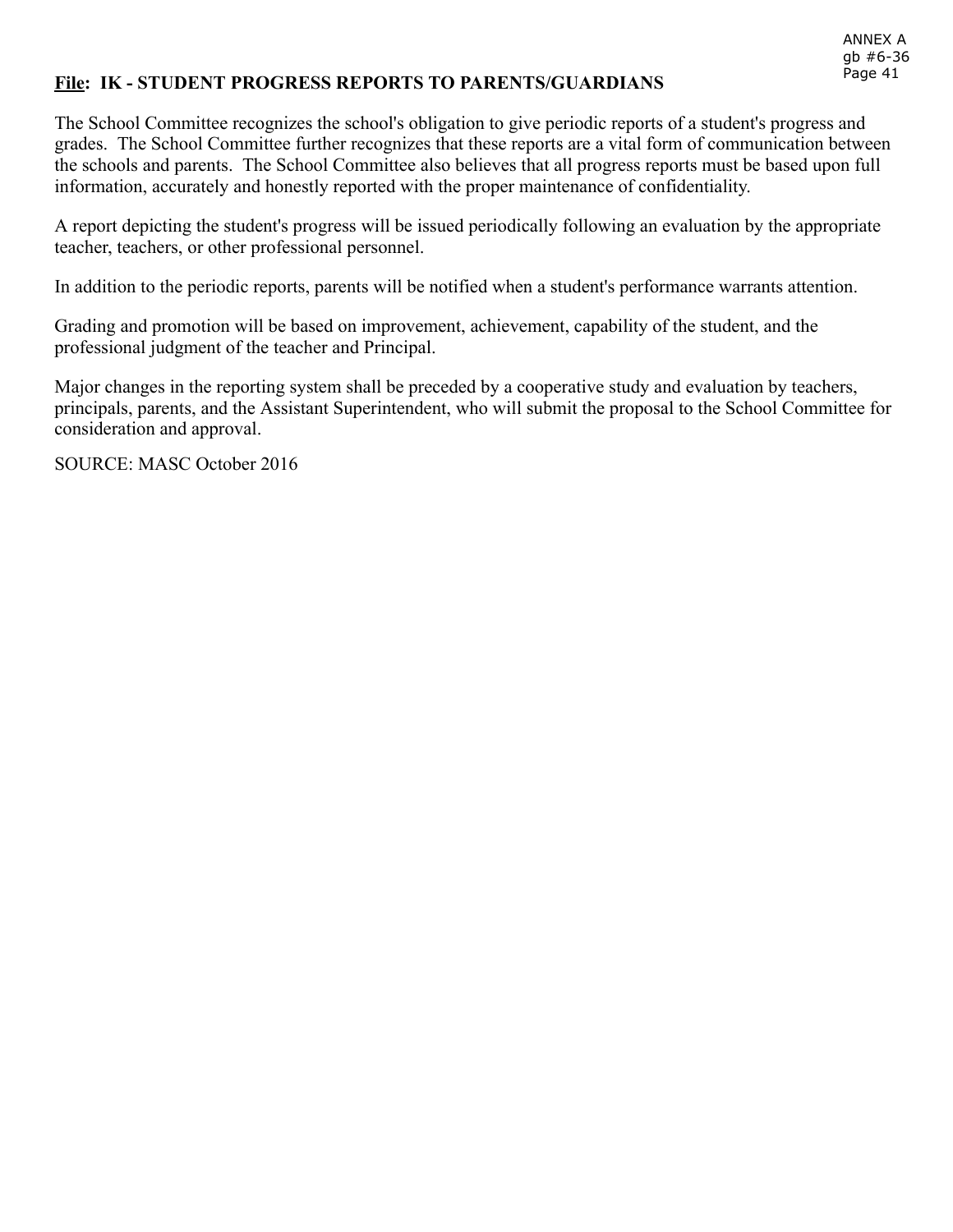## File: IKE - PROMOTION AND RETENTION OF STUDENTS

The School Committee is dedicated to the best total and continuous development of each student enrolled. The professional staff is expected to place students at the grade level best suited to them academically, socially, and emotionally.

In evaluating student achievement, each teacher will make use of all available information, including results of teacher-made tests and other measures of skill and content mastery, standardized test results, and teacher observation of student performance. The Principal will direct and aid teachers in their evaluations and review grade assignments in order to ensure uniformity of evaluation standards.

Students will normally progress annually from grade to grade. Exceptions may be made when, in the judgment of the professional staff, such exceptions are in the best educational interest of the students involved. Exceptions will only be made after prior notification and explanation to each student's parents/guardians, but the final decision will rest with the building Principal.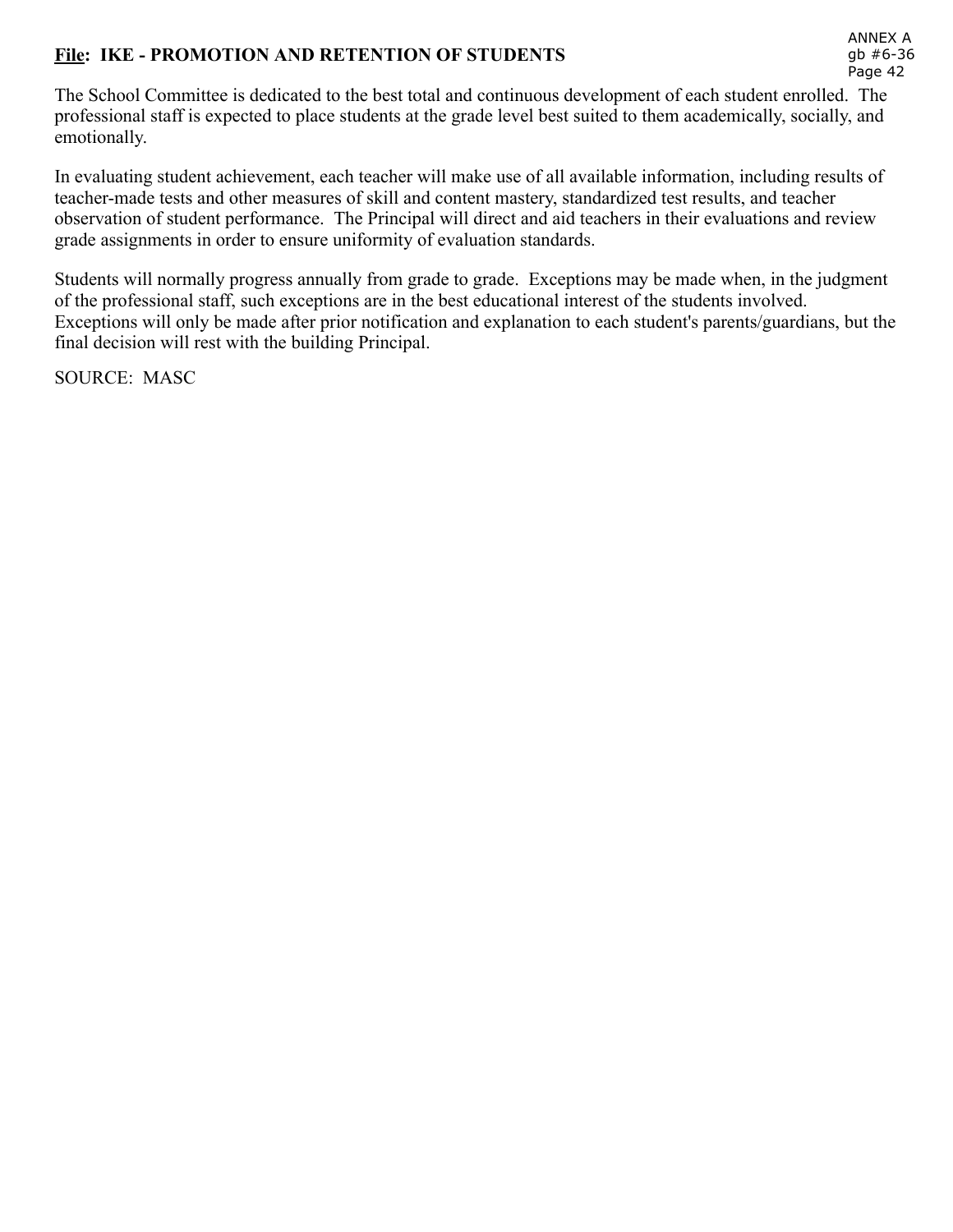#### File: IKF - GRADUATION REQUIREMENTS

In order to graduate from \_\_\_\_\_\_\_\_\_\_\_\_\_\_\_\_\_ High School, a student must have earned at least 95 credits and complied with all state accountability requirements. Course requirements are the following:

Four years of English Four years of Mathematics including completion of Algebra II or an Integrated Math equivalent Three years of lab-based Science which may include technology/engineering Three years of History/Social Science including US History and World History Two years of Foreign Language Four years of Physical Education One year of the Arts

Other requirements may be established by the school administration in relation to the particular program, otherwise the additional credits needed for a graduation may be selected from among elective courses. For the total number of credits required please see the high school program of studies or student handbook.

Credit for Foreign Study: Students who are away for a term or year to participate in a student exchange program or otherwise study abroad may receive credits toward high school graduation when (1) study plans are approved by the school administration in advance; and (2) the institution where the study occurred submits a record of the student's work. In these instances, the Principal and student's guidance counselor will evaluate the work and assign credit for it according to standards prevailing in \_\_\_\_\_\_\_\_\_\_\_\_\_High School.

SOURCE: MASC October 2016

NOTE: If there are test requirements for graduation, these should be noted in the policy on Graduation Requirements. However, a policy on competency testing is properly filed in category IL, Evaluation of Instructional Programs, or a special subcategory of that code.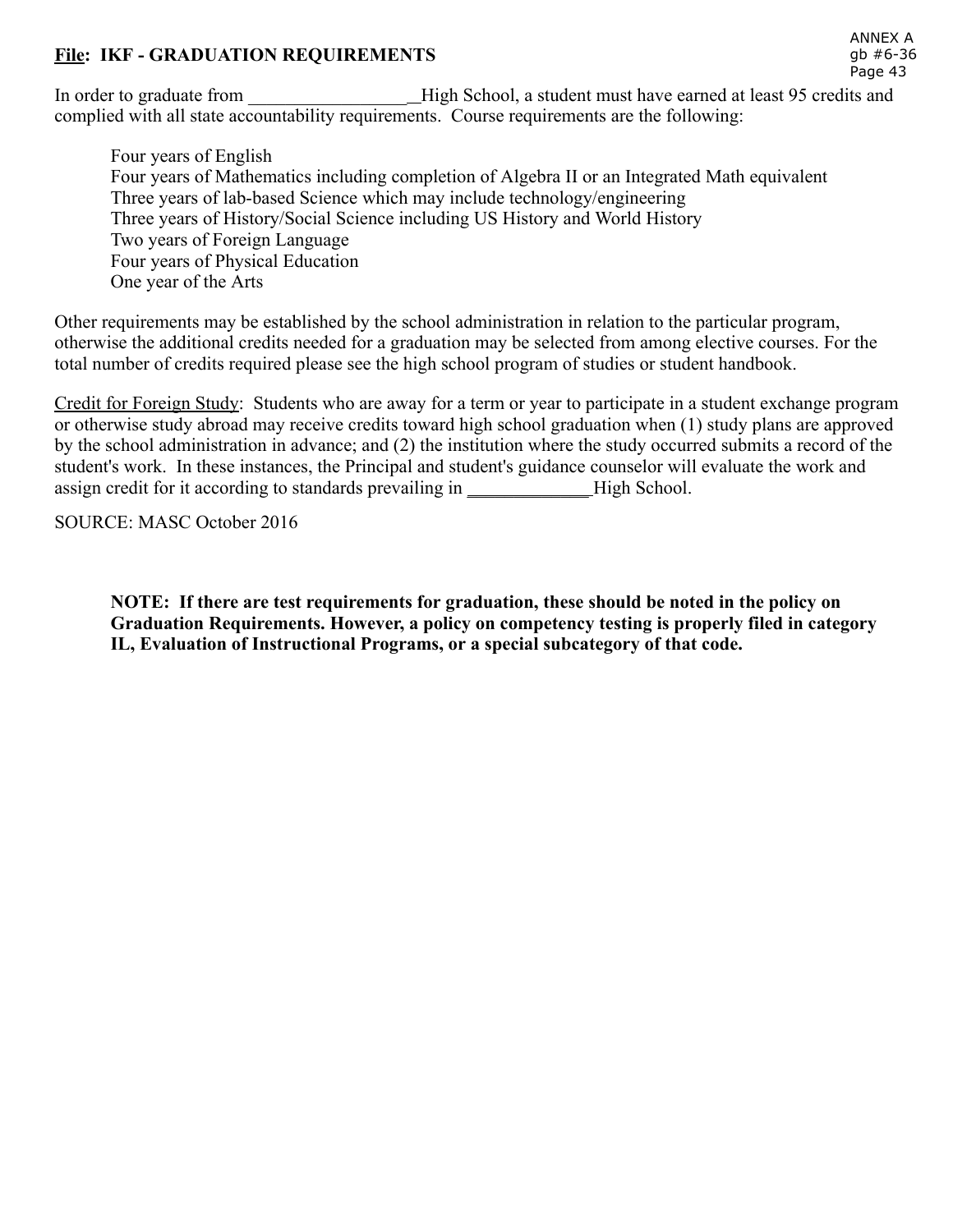## File: IL - EVALUATION OF INSTRUCTIONAL PROGRAMS

The School Committee considers comprehensive and objective evaluation of the effectiveness of the curriculum to be of primary importance. The Superintendent will provide for the translation of the stated instructional goals into objectives and for appraisal of their implementation in order to:

- 1. Determine educational needs and provide information for planning.
- 2. Indicate instructional strengths and weaknesses.
- 3. Check on the suitability of programs in terms of community requirements.
- 4. Show the relationship between achievement and the system's stated goals.
- 5. Provide data for public information.

Elements of this evaluation process may include:

1. Testing programs such as nationally standardized general achievement tests, nationally standardized tests in specific subject areas, and tests administered by other agencies.

- 2. Study of school achievement records.
- 3. Study of students' high school and drop-out records.

4. Use of outside services, participation in regional research studies, contracted evaluation services; evaluation services at cost to the school system must be approved in advance by the School Committee.

- 5. Teacher and parent/guardian evaluation of student behavior.
- 6. State Dept. of Elementary and Secondary Education specialists and services.
- 7. Evaluation by the regional accrediting association.
- 8. Evaluation by other agencies.

An evaluation of the curriculum and its effectiveness will be made periodically and reported to the Committee by the Superintendent.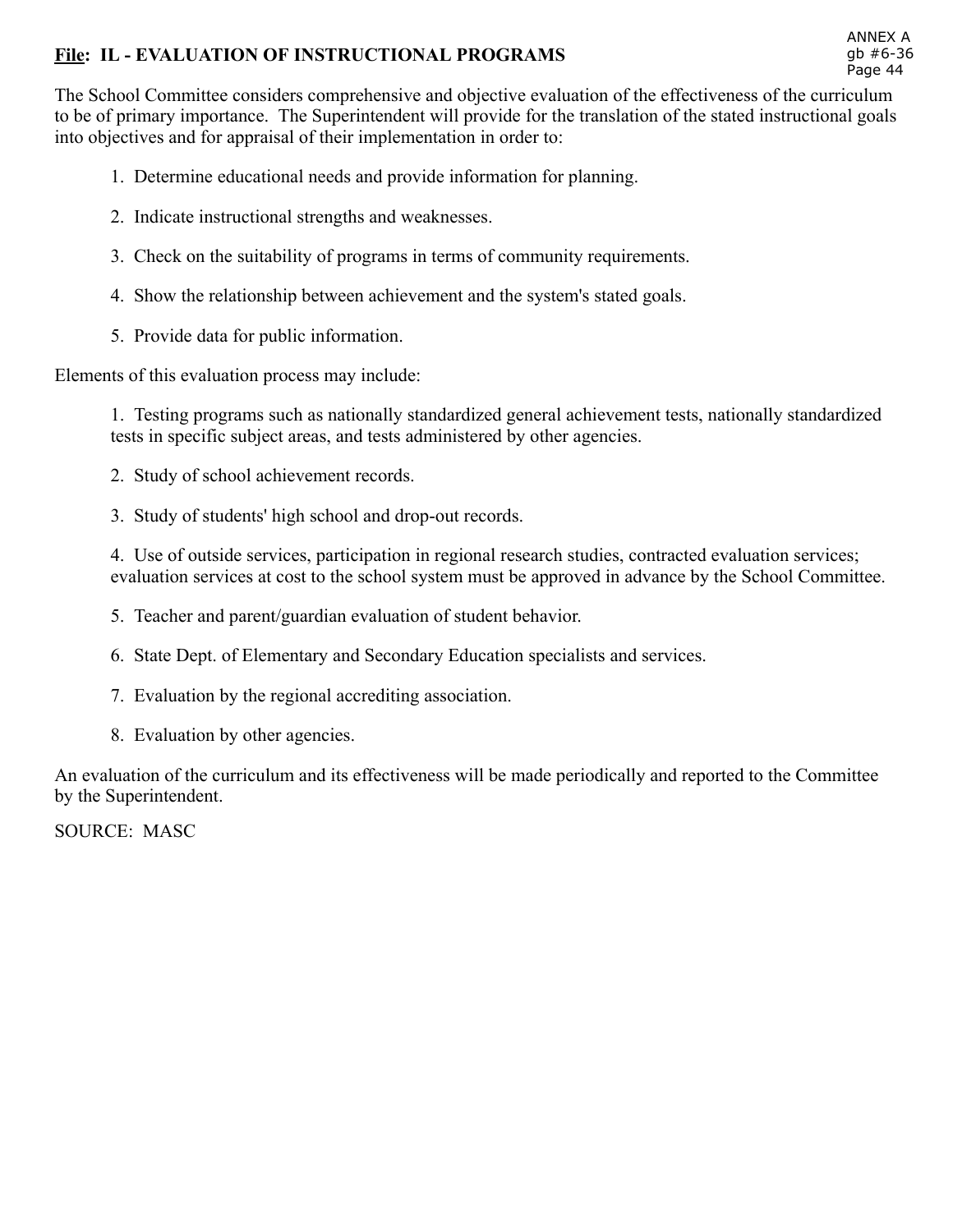# File: IMA - TEACHING ACTIVITIES/PRESENTATIONS

It is the desire of the School Committee that the best available strategies for bringing about learning be utilized in the District's schools. The instructional staff shall be expected to keep abreast of new and promising instructional ideas and practices developed in schools throughout the nation and to apply those which have potential for improving the learning program in the District's schools.

An educational climate shall be established which shall be conducive to rational thought, inquiry, and respect for the dignity of the individual. This educational climate will assist students in learning how to think rather than what to think and shall provide students the opportunity to identify, express, and defend their opinions without penalty or fear of reprisal or ridicule.

Nothing in this policy shall limit a parent/guardian's right to file a complaint to challenge the use of teaching activity or presentation.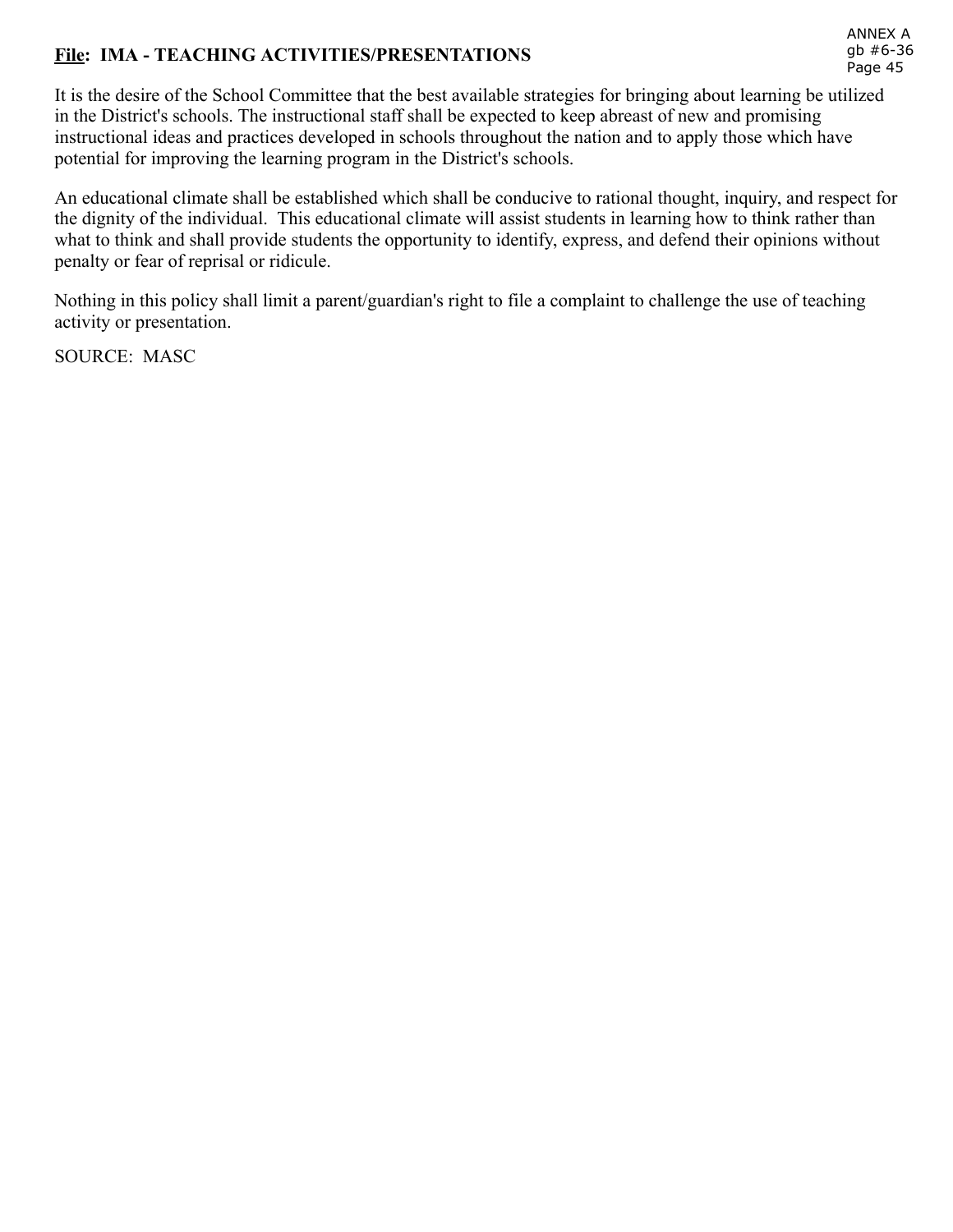# File: IMB - TEACHING ABOUT CONTROVERSIAL ISSUES/CONTROVERSIAL SPEAKERS 9b #6-36

An important goal of the schools is to help prepare students for intelligent and conscientious participation as citizens in our democratic society. One step toward meeting this goal is to introduce students to reasoned and dispassionate approaches to the analysis of contemporary social and political issues. To insure that these issues can be examined in an atmosphere as free from emotion and prejudice as the times permit, the School Committee establishes the following guidelines for discussion of controversial issues in the schools.

#### Teacher-Planned Classroom Discussions

1. Controversial issues selected by teachers for classroom discussion must relate directly to the objectives and content of courses approved by the School Committee for inclusion in the curriculum.

2. The teachers' right to introduce controversial issues in classroom presentations does not include the right of advocacy. Teachers must refrain from using their positions to express partisan points of view.

3. The approach to discussion of these issues in the classroom must be objective and scholarly with minimum emphasis on opinion and maximum emphasis on intelligent analysis.

4. Teachers must ensure that the reasoned arguments of all sides of an issue are given equal presentation and emphasis in classroom discussions.

5. Teachers may invite visitors from outside the schools to give presentations on controversial issues when the visitors offer qualifications and resources not available in the schools. All visitors are to be guided by the standards of language usage that prevail in the classrooms and by the standards of scholarly inquiry set forth above. Whenever possible, teachers who invite visitors to present one side of an issue will also invite visitors to present the other side(s).

6. In all cases teachers must obtain from the appropriate Principal permission to invite visitors for classroom presentations. Permission must be requested at least 48 hours before the scheduled time of presentation.

#### Student-Initiated Forums on Controversial Issues

Student groups may request permission to conduct forums on controversial issues in the schools. The Principal may grant such requests under the following conditions:

1. Preparation for presentation of a forum will not cause any student or teacher to miss class and will not cause the cancellation of any class.

2. Adequate advance planning must be conducted for each forum. A request to hold a forum must be received by the Principal at least three weeks before the scheduled date of presentation. For each request the Principal will appoint, after consultation with the requesting student group, an adult advisory group consisting of at least two parents and two faculty members.

3. The standards for approach to discussion, style of presentation, and use of visitors as defined above will apply to student-initiated forums.

#### Requests from Groups or Individuals Outside the Schools

No permission will be granted non-school groups or individuals to make presentations on controversial issues in the schools during school hours. Requests for after-school or evening use will be processed in accordance with the Committee's policy on community use of school facilities.

No permission will be granted outsiders for distribution of literature on controversial issues to students in general or to class groups.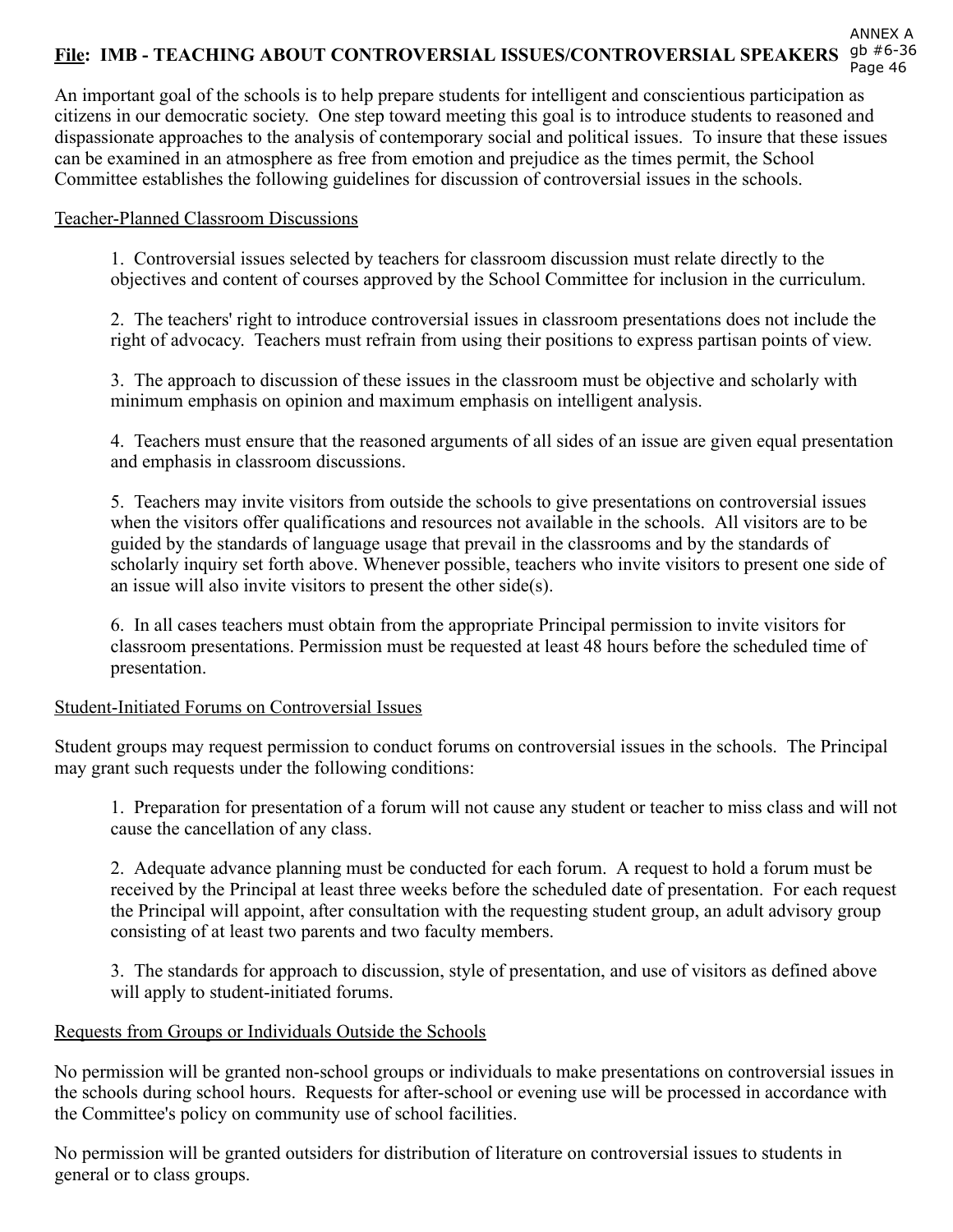A Principal may grant an outside group or individual permission to post one notice of a public meeting for discussion of issues if the language of that notice conforms to the standards that prevail in the community. The Principal will determine the appropriate bulletin board for such notices.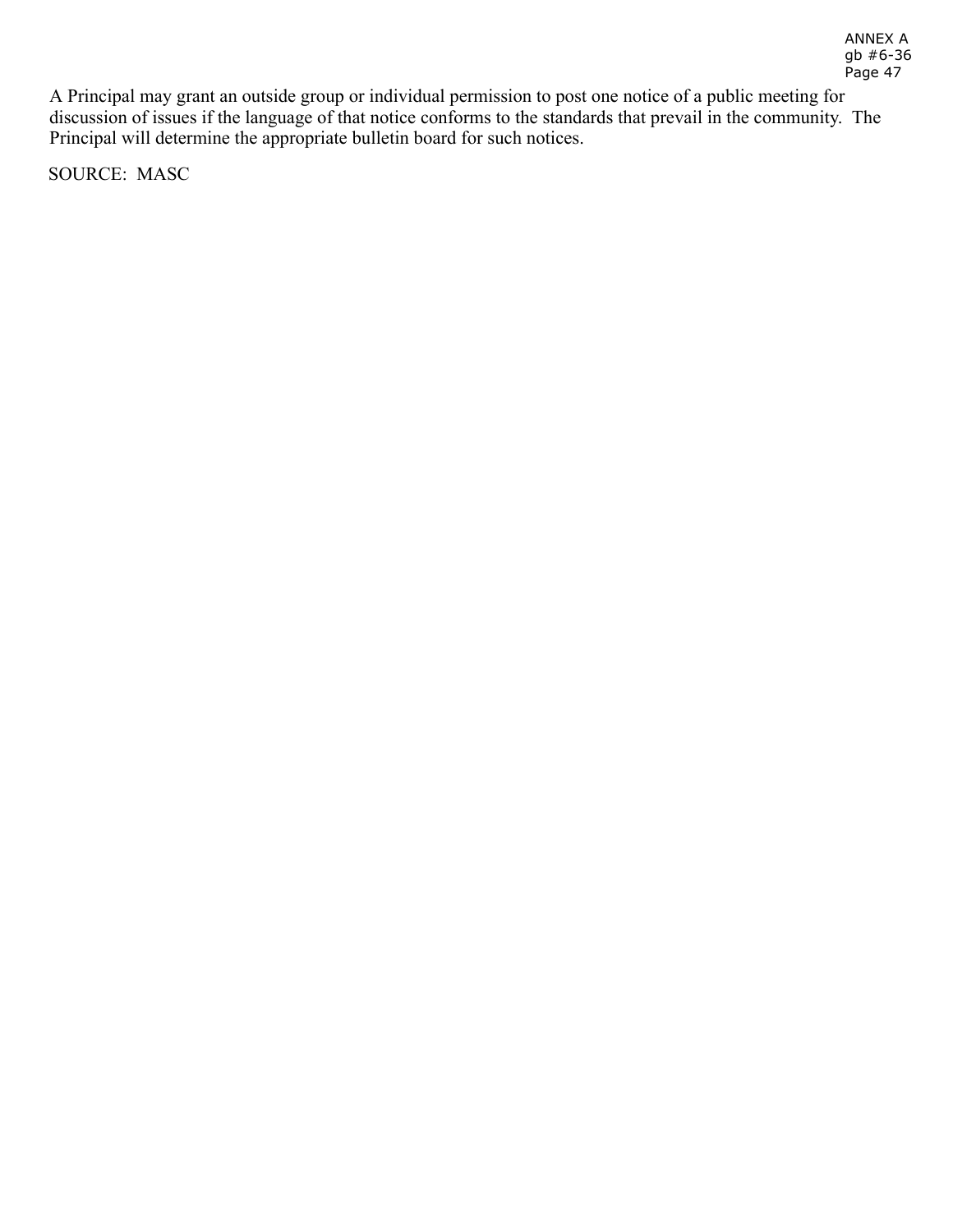## File: IMD - SCHOOL CEREMONIES AND OBSERVANCES

The United States Constitution and the Constitution of the State of Massachusetts and related court rulings clearly establish the concept of "church and state separation" and the "preclusion of sectarian instruction in public schools."

In order to help staff members abide by the spirit and letter of the law, and to avoid compromising any student's religious or conscientious beliefs or freedoms, the following guidelines have been established:

The observance of religious holidays is not the responsibility of the public schools.

While it is recognized that many activities are initiated with the approach of major holidays in order to capitalize on the readiness and interest that is generated at these times, it should be understood that such occasions frequently have religious underpinnings. Care should be taken to relate only to secular aspects of these holidays.

Music programs given at times close to religious holidays should not use religious aspect of these holidays as the underlying motive or theme. Although religious music is appropriate in the schools to the extent that it is sung or presented for musical rather than religious content, its use should not violate the secular nature of the school. Pageants, plays, recitals, and other literary or dramatic activities should not be used to convey religious messages. While the holidays represent a valid source of ideas for meaningful school art experiences, teachers should avoid assigning or encouraging art work that promotes religious aspects of such holidays. If, however, individual students choose to use a religious personage, event, or symbol as the vehicle for an artistic expression, they should be allowed to take this action.

The above statements should not be interpreted to preclude the factual and objective teaching about religions, religious holidays, and religious differences. Such instruction will be permitted in the schools since insights in this area can enhance the mutual understanding needed by all the people in a pluralistic society.

SOURCE: MASC

LEGAL REF.: 603 CMR [26:05](http://www.doe.mass.edu/lawsregs/603cmr26.html?section=05)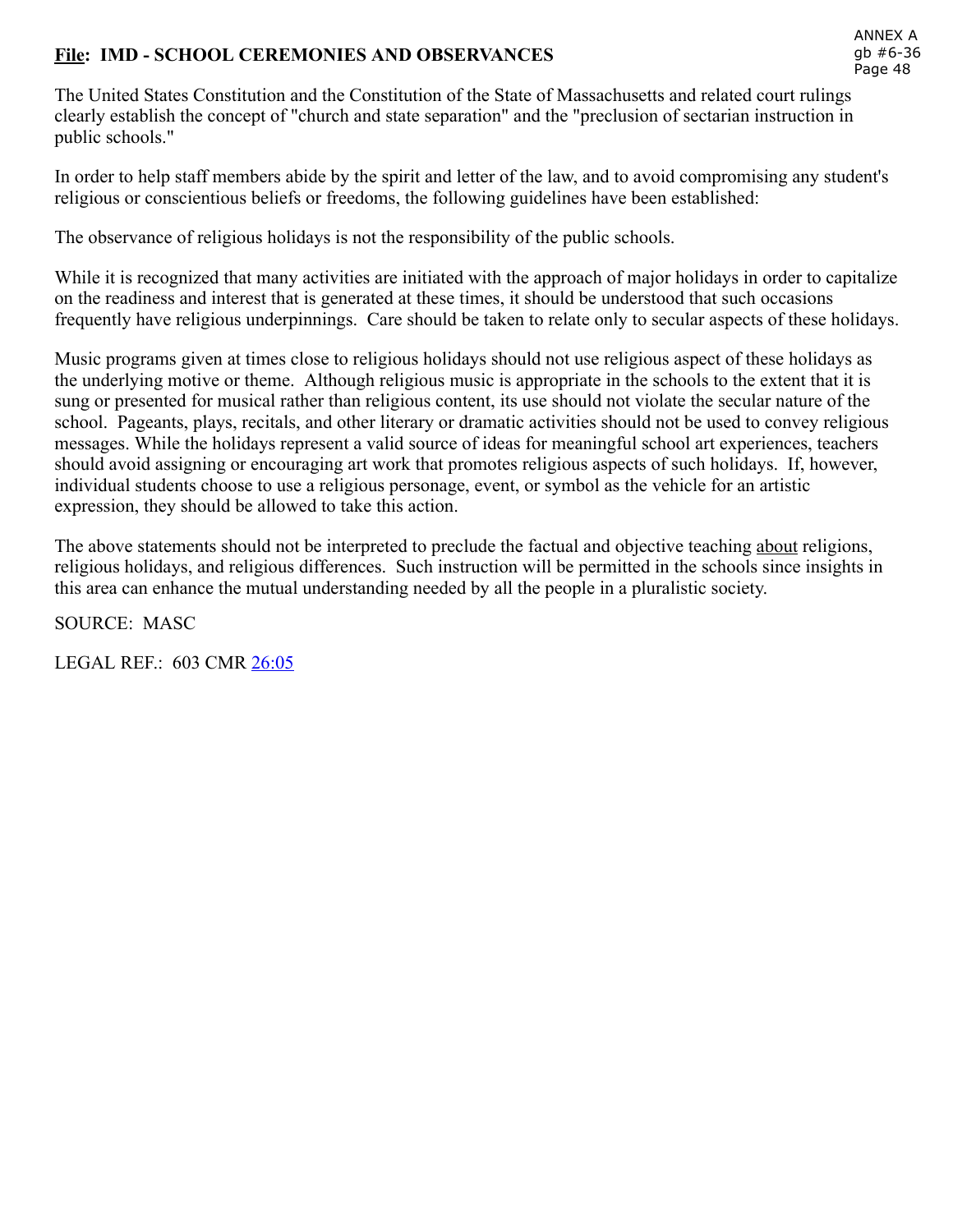# File: IMG - ANIMALS IN SCHOOL

No animal shall be brought to school without prior permission of the building Principal.

The School District is committed to providing a high quality educational program to all students in a safe and healthy environment.

School Principals, in consultation with the Health Services Providers in each building, shall utilize the Department of Public Health publication "Guidelines for Animals in Schools or on School Grounds" and review student health records to determine which animals may be allowed in the school building. The decision of the Principal shall be final.

## Educational Program

Use of animals to achieve specific curriculum objectives may be allowed by the building Principal provided student health and safety is not jeopardized and the individual requesting that the animal be brought to school is responsible for adhering to the "Guidelines for Animals in Schools or on School Grounds" and any other conditions established by the Principal to protect the health and well-being of students.

## Student Health

The health and well-being of students is the District's highest priority. Animals may cause an allergic reaction or otherwise impair the health of students. No animals may be brought to school or kept in the school, classroom, office or common area that may negatively impact the health of any student who must utilize that area. Animals that cause an allergic reaction or impair the health of students shall be removed from the school immediately so that no student shall have his/her health impaired and each student shall have full access to available educational opportunities.

## Animals Prohibited from School

Rabies is a growing problem and any fur-bearing animal is susceptible to this very serious fatal disease. Infected animals can transmit this disease to students and staff. Based on the Massachusetts Departments of Health and Education recommendations the following animals are prohibited from schools within the School District.

Wild Animals and Domestic Stray Animals - Because of the high incidence of rabies in bats, raccoons, skunks, foxes and other wild carnivores, these animals should not be permitted in school buildings under any circumstances (including dead animals).

Fur-Bearing Animals (pet dogs,\* cats, wolf-hybrids, ferrets, etc.,) - These animals may pose a risk for transmitting rabies, as well as parasites, fleas, other diseases and injuries.

Bats - Bats pose a high risk for transmitting rabies. Bat houses should not be installed on school grounds and bats should not be brought into the school building.

Poisonous Animals - Spiders, venomous insects and poisonous snakes, reptiles and lizards are prohibited for safety reasons.

\*Exception: Guide, Hearing and Other Service Dogs or Law Enforcement Dogs These animals may be allowed in school or on school grounds with proof of current rabies vaccination.

Exceptions may be made with the prior approval of the Superintendent of Schools.

## Service Animals (Guide or Assistance Dogs)